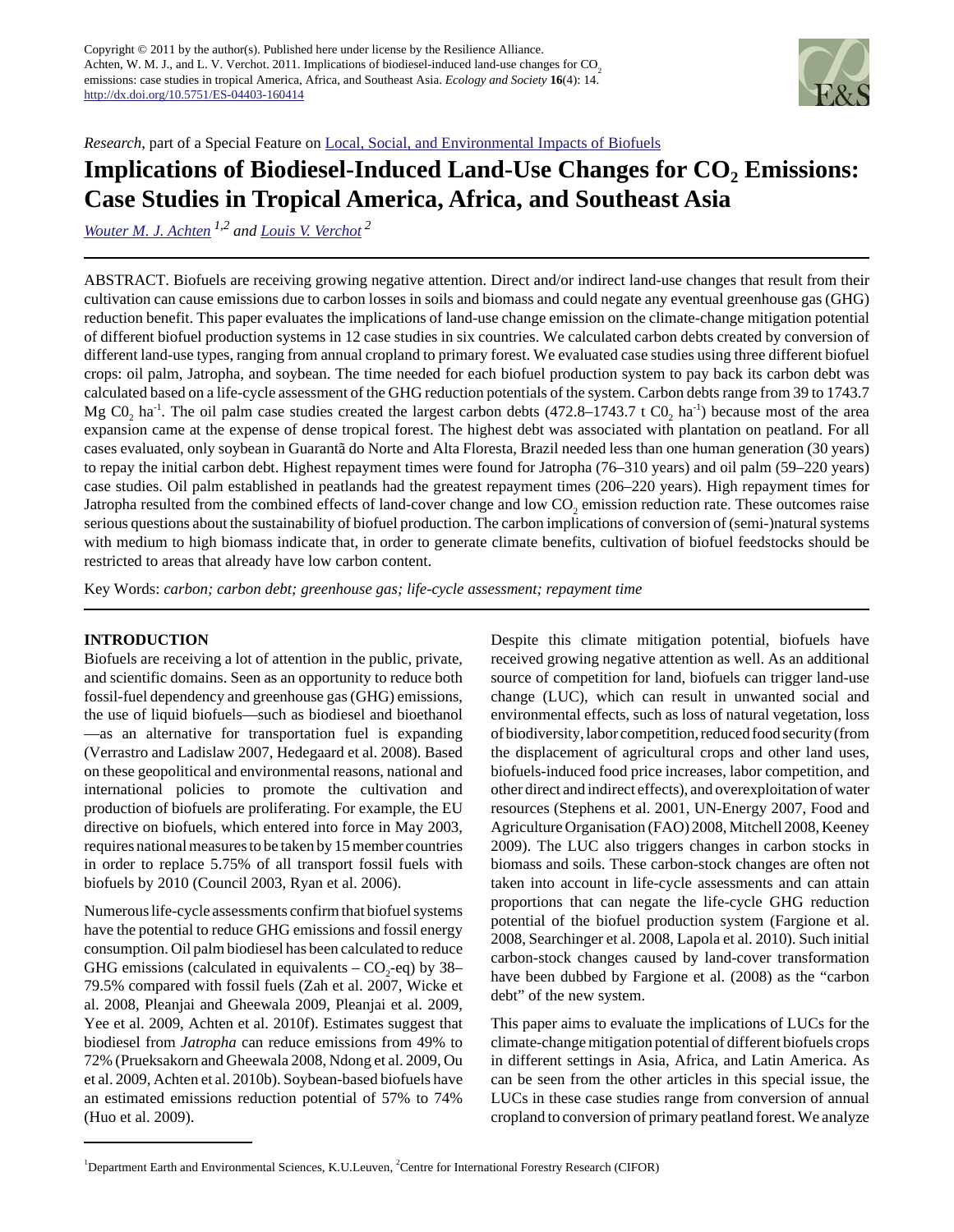

**Fig. 1.** Overview map indicating the location of the 12 cases evaluated in six countries.

biofuels produced from (a) oil palm in Malaysia and Indonesia, (b) Jatropha in Ghana, Zambia, and Mexico, and (c) soybean in Brazil. Both direct as well as indirect LUC effects on soil and biomass carbon stock are considered. For our analysis, direct LUC refers to that carried out for the production of biofuels. Indirect LUC refers to displacement of current landuse systems by biofuels that results in LUC in new areas (Searchinger et al. 2008). For example, if the development of a biofuel plantation results in the displacement of agricultural land formerly dedicated to cereal crops, and the farmers in the area respond by intensifying cereal production on lands already dedicated to that type of production, there is no indirect LUC. However, if the farmers make up for the shortfall in cereals by bringing previously uncultivated land into production, this would be considered indirect LUC.

The time needed for the biofuel system to pay back its carbon debt (the so-called "repayment time") is calculated based on life-cycle GHG reduction potentials of the biofuel production system. By including indirect LUC, we take Fargione et al.'s (2008) analysis a step further, similar to what was done by Searchinger et al. (2008) and Lapola et al. (2010). However, this paper is the first to our knowledge that uses specific case studies with LUC data for the calculation of carbon debts caused by biodiesel production. This means that this paper reports on climate-change implications of real-world biodiesel expansion that is happening in the field. This approach allows us to probe the sensitivity of the final repayment time to quite variable case-specific factors, such as location, local LUC practices, displaced land-use types, and biofuel performance.

#### **METHODS**

Carbon debt of LUCs and repayment times are calculated following the methodology described by Fargione et al. (2008). The methodology consists of four steps: (a) determining the amount of carbon lost from biomass and soil stocks due to a particular LUC in each case study area, (b) determining an allocation of this carbon debt to the different products and by-products of the biofuel system (e.g., palm kernel oil, glycerin, soy meal, Jatropha press cake), (c) determining the annual  $CO_2$  reduction rate from substituting biofuels for fossil fuels, and (d) calculating the repayment time of the carbon debt based on the annualized rate of emissions reductions.

#### **Case Studies**

Although more detailed site descriptions are available in the other contributions to this special issue, a short overview is given here. The spatial distribution of case study sites is illustrated in Fig. 1.

#### *Oil palm*

Four oil palm cases are evaluated, three located in Indonesia and one in Malaysia. Two of the Indonesian cases are located in Papua: (i) Keerom and Manokwari Districts in the east (established in 1982) and (ii) Boven Digoel District in central Papua (established in 1998). The third case is located in Kubu Raya District in West Kalimanatan (established in 1994). The Papua case studies are located in lowland tropical rainforests on mineral soils, whereas the concession in West Kalimantan lies in a peatland (K. Obidzinski, R. Andriani, H. Komarudin, A. Andrianto *unpublished manuscript*). The Malaysian case is located in Beluran District (Sabah) (established in mid 1980s and replanted during 2007–2009) and evaluates the impact of two estates situated 105 km east of Sandakan on mineral soils (Dayang Norwana et al. *in press*).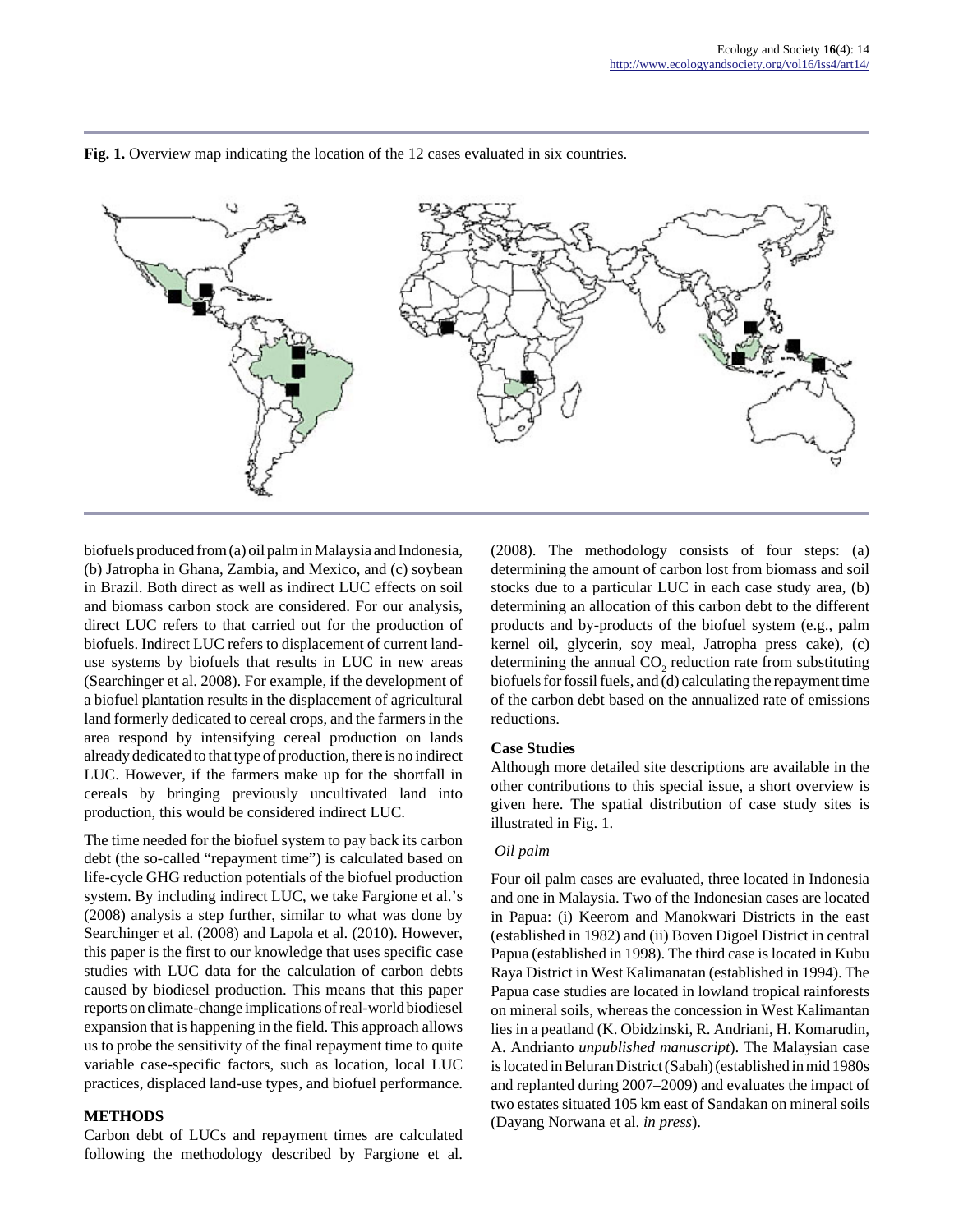The impact of Jatropha biodiesel production was evaluated for five cases in Ghana (1), Zambia (1), and Mexico (3). The Ghanaian case study is a commercial-scale Jatropha plantation started in 2008 in the forest to savanna transition zone in Pru District, Brong Ahafo Region (Schoneveld et al. 2011). In Zambia, the impact of Jatropha outgrowers connected to a private company is evaluated (activities were initiated in 2004). Based on the presence of outgrower clusters, Chinsali and Mungwi Districts in the Northern Province were selected for analysis (German et al. 2011). The Mexican cases, established in 2007, evaluate smallholder systems in Chiapas and Michoacan states and a commercial production operation in Yucatan (Skutsch et al. 2011).

#### *Soybean*

The impact of soybean-based biodiesel production is evaluated in three sites in Brazil. Two sites are located in Mato Grosso, one in the Cerrado ecoregion near Sorriso, where soybean is cultivated since the 1980s, and the other in the zone of transition to dense forest near Guarantã do Norte and Alta Floresta, where soybean is currently not very prevalent. In this case, an anticipated future LUC is evaluated. The third site is in the Amazon ecoregion near Santarém, where soybean has been promoted since 2005–2006 (Lima et al. 2011).

#### **Land-Use and Carbon-Stock Change**

We estimated direct land-use change (dLUC) through farmer, household, and stakeholder interviews (implemented in 2009 in Ghana, Zambia, and Mexico) and through spatial analyses of remote-sensing data (for the Malaysian case: land-cover maps of 1970 and 2007; for the Manokwari, Indonesia case: Landsat images of 1972–1982, 1989–1991, and 2006; for the West Kalimantan, Indonesia case: Landsat images of 1989, 2001, and 2009; and Boven Digoel, Indonesia: Landsat images of 1990, 2002, and 2008). In Brazil, we based dLUC estimates on qualitative stakeholder interviews. Details on these surveys and analyses can be found in the country case studies in this issue (Dayang Norwana et al. *in press*, German et al. 2011, Lima et al. 2011, Schoneveld et al. 2011, Skutsch et al. 2011, K. Obidzinski, R. Andriani, H. Komarudin, A. Andrianto *unpublished manuscript*). Indirect LUC (iLUC) was quantified through household interviews in the Zambia and Ghana cases. In Indonesia, Mexico, and Brazil, this was not possible either because case-study analysis focused on industrial-scale production systems (where household surveys would not be an effective means to generate such data) or interview respondents were unable to recall LUC sequences with sufficient accuracy. In these cases, calculations were based on iLUC scenarios where iLUC factors were selected as defined by Fritsche et al. (2010a, b) based on an expected average annual biofuel yield increase of 1% over the next 25 years. We assume no iLUC when conversion was from forest or other lands not used in agricultural production systems. For

the West Kalimantan case in Indonesia, the Michoacan and Chiapas cases in Mexico, and the Guarantã do Norte, Alta Floresta, and Santarém cases in Brazil, iLUC carbon debts were calculated for low, medium, and high iLUC corresponding to 25% (iLUC<sub>Low</sub>), 50% (iLUC<sub>Medium</sub>), and 75%  $(iLUC_{M_{\text{max}}})$  of the area of biofuel expansion occurring on land converted from permanent or shifting agricultural systems, respectively (Fritsche et al. 2010a). In addition, this represents the same range as the net displacement factors of different corn ethanol studies summarized by Plevin et al. (2010) and the iLUC values used for soybean and oil palm (48%–49%) in Overmars et al. (2011). Furthermore, the iLUC estimates from the Ghanaian and Zambian cases (29% and 52%, respectively) (German et al. 2011, Schoneveld et al. 2011) also fall within these ranges. Using these figures, we captured the range of likely carbon debts and repayment times. For the cases where these iLUC scenarios were applied, it was assumed that the displaced agriculture or pasture would trigger conversion of the same land-cover type as that which was subject to dLUC. The exception to this was the Guarantã do Norte and Alta Floresta case study in Brazil where the iLUC triggered due to the conversion of pasture was assumed to occur in Cerrado (Table 1).

The calculation of carbon-stock changes from dLUC and iLUC was done by using either carbon-stock data from field measurements (e.g., Mexico) or region-specific carbon values for a particular ecosystem as reported in the literature. Carbonstock changes due to conversion of cropland were calculated by using the ENCOFOR carbon accounting model developed to facilitate analysis of carbon sequestration in Clean Development Mechanism projects (Verchot et al. 2007). Model inputs were collected from field measurements, literature review, and expert knowledge. Soil carbon changes for the different LUCs are based on region-specific values reported in the literature or calculated based on Tier 1 estimates from the Intergovermental Panel on Climate Change (IPCC) National Greenhouse Gas Accounting Guidelines (IPCC 2006).

The carbon-stock estimates for the standing biomass of the biofuel feedstock crop were derived from the literature (see Appendices 1–6). To calculate the carbon debt associated with dLUC, these estimates were subtracted from the carbon stock of the original land cover. Jatropha growth and productivity are known to be highly variable and dependent on climatic conditions (Achten et al. 2008, 2010d, Trabucco et al. 2010). Thus, the carbon accounting for these case studies was done with three scenarios: for productivity, we work with a best estimate or expected yield (E) for each site based on the global Jatropha yield map made by Trabucco et al. (2010), a conservative estimate (C) using yield figures that are 500 kg dry seed ha<sup>-1</sup> yr<sup>-1</sup> below the best estimate, and an optimistic estimate (O) using yield values that are  $500 \text{ kg}$  dry seed ha<sup>-1</sup>  $yr<sup>-1</sup>$  greater than the best estimate (E). The carbon-stock values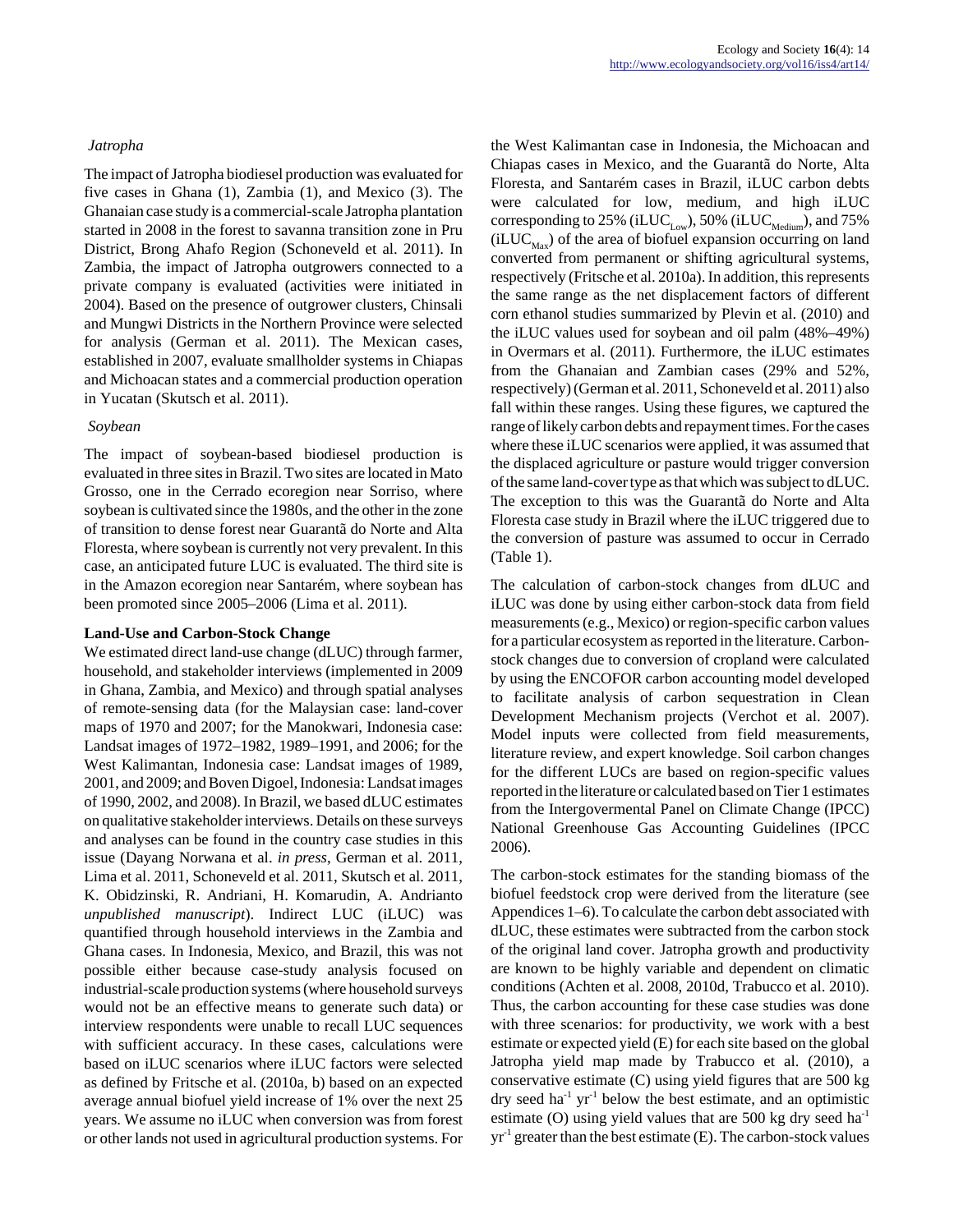| Case Study                                          |      | dLUC Type of conversion                          |       | iLUC Type of conversion                                  |
|-----------------------------------------------------|------|--------------------------------------------------|-------|----------------------------------------------------------|
| Oil Palm                                            |      |                                                  |       |                                                          |
| Beluran District, Malaysia                          |      | 100% Lowland tropical rainforest                 | $0\%$ |                                                          |
| Prafi, Manokwari, Indonesia                         | 48%  | Lowland tropical primary rainforest              | $0\%$ |                                                          |
|                                                     | 43%  | Lowland tropical secondary rainforest            |       |                                                          |
|                                                     | 9%   | Agricultural land                                |       | N.A. Lowland tropical primary rainforest                 |
| Kubu Raya, West Kalimantan,<br>Indonesia            | 84%  | Tropical peatland forest                         | 0%    |                                                          |
|                                                     | 4%   | Swamp                                            | 0%    |                                                          |
|                                                     | 12%  | Agricultural land                                | N.A.  | Tropical peatland forest <sup>†</sup>                    |
| Boven Digoel District, Papua, Indonesia             | 96%  | Lowland tropical primary rainforest              | 0%    |                                                          |
|                                                     | 2%   | Tropical peatland forest                         | $0\%$ |                                                          |
|                                                     | 1%   | Swamp                                            | $0\%$ |                                                          |
|                                                     | 0.5% | Agricultural land                                |       | N.A. Lowland tropical primary<br>rainforest <sup>†</sup> |
| Jatropha                                            |      |                                                  |       |                                                          |
| Pru, Brong Ahafo, Ghana                             | 46%  | Mix of open and closed woodland                  | 0%    |                                                          |
|                                                     | 23%  | Permanent cropland (10% yam, 13% other<br>crops) | 29%   | Fallow land                                              |
|                                                     | 31%  | Fallow land (naturally regenerating<br>woodland) | 0%    |                                                          |
| Yucatan, Mexico                                     |      | 100% Secondary woodland                          | 0%    |                                                          |
| Michocan, Mexico                                    | 25%  | Secondary forest                                 | $0\%$ |                                                          |
|                                                     | 25%  | Fallow land <sup>‡</sup>                         | N.A.  | Secondary forest <sup>†</sup>                            |
|                                                     | 50%  | Permanent cropland (annuals)                     | N.A.  | Secondary forest <sup>†</sup>                            |
| Chiapas, Mexico                                     | 5%   | Secondary forest                                 | 0%    |                                                          |
|                                                     | 29%  | Pasture                                          |       | N.A. Secondary forest <sup>†</sup>                       |
|                                                     | 66%  | Agricultural land (annual cropping)              | N.A.  | Secondary forest <sup>†</sup>                            |
| Chinsali & Mungwi, Zambia                           | 24%  | Mature miombo woodland                           | $0\%$ |                                                          |
|                                                     | 61%  | Permanent cropland (annuals)                     | 34%   | Miombo woodland                                          |
|                                                     |      |                                                  | 19%   | Fallow land <sup>†</sup>                                 |
|                                                     | 15%  | Fallow land <sup><math>\dagger</math></sup>      | 0%    |                                                          |
| Soybean                                             |      |                                                  |       |                                                          |
| Sorriso, Brazil                                     | 50%  | Cerrado forest                                   | 0%    |                                                          |
|                                                     | 50%  | Pasture                                          | N.A.  | Cerrado forest                                           |
| Guarantã do Norte & Alta Floresta,<br><b>Brazil</b> |      | 100% Degraded pasture                            |       | N.A. Cerrado forest <sup>†</sup>                         |
| Santarém, Brazil                                    | 92%  | Permanent cropland                               |       | N.A. Amazon rainforest <sup>†</sup>                      |
|                                                     | 8%   | Amazon rainforest                                | 0%    |                                                          |

### **Table 1.** Area converted to biofuel and the direct (dLUC) and indirect land-use change (iLUC) thus triggered

N.A.: not assessed

† iLUC $_{\text{Max}}$ =75%; iLUC $_{\text{Median}}$ =50%; iLUC $_{\text{Low}}$ =25%;  $^{\ddagger}$  fallow: 8–11 years old

for Jatropha are also linked to conservative, estimated, and optimistic Jatropha seed yield values (see below). An overview of the different carbon-stock changes and the values used are shown in Appendices 1–6.

### **Allocation to Bioenergy and Annual CO2 Reduction Rate of the Biodiesel System**

Although the LUCs and related carbon-stock changes considered here are caused by the cultivation of biofuel feedstocks, the total carbon-stock change should not be fully allocated to the final biodiesel product only (Fargione et al. 2008). Biodiesel production systems generally yield byproducts, and if these byproducts have a productive or economic value (e.g., fertilizer for on-farm use or for sale), a portion of the carbon-stock change should be allocated to these as well. In life-cycle assessment, this allocation of environmental impacts among different products and byproducts can be based on ratios of energy content, mass, or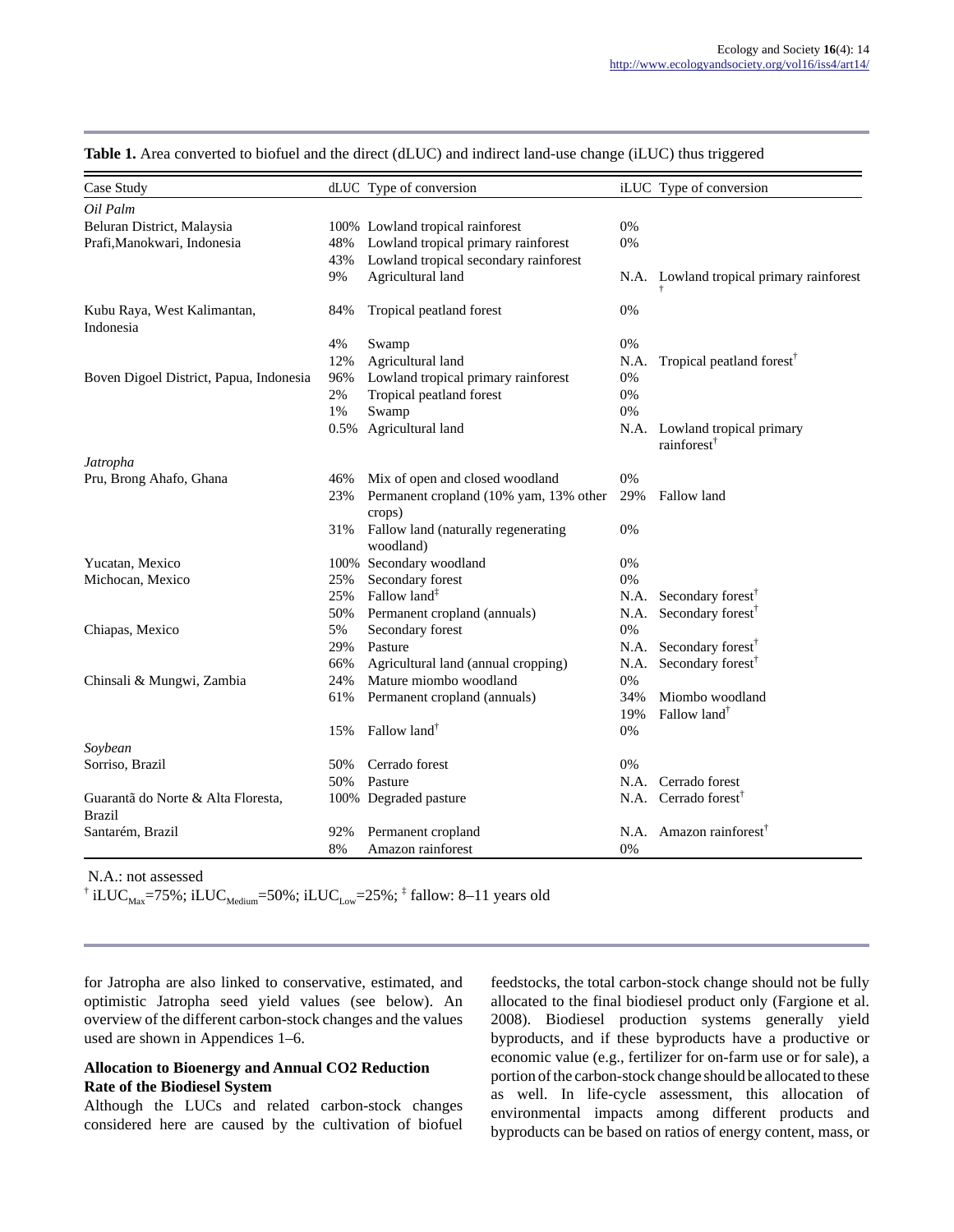| Scenario<br>Mg CO <sub>2</sub><br>Mg CO <sub>2</sub><br>Mg CO <sub>2</sub><br>Case study<br>Oil Palm<br>Beluran District, Malaysia<br>698.8<br>$0.0\,$<br>698.8<br>Prafi, Manokwari, Indonesia<br>456.4<br>472.8<br>25%<br>15.4<br>487.2<br>50%<br>30.8<br>502.6<br>75%<br>46.2<br>1578.9<br>1633.8<br>Kubu Raya, West Kalimantan, Indonesia<br>25%<br>54.9<br>50%<br>109.8<br>1688.7<br>75%<br>164.7<br>1743.7<br>Boven Digoel District, Papua, Indonesia<br>710.9<br>$0.8\,$<br>25%<br>711.6<br>712.4<br>50%<br>1.6<br>713.2<br>75%<br>2.3<br>Jatropha<br>$\mathsf{C}$<br>Pru, Brong Ahafo, Ghana<br>246.8<br>258.2<br>11.4<br>${\bf E}$<br>239.8<br>250.7<br>11.0<br>$\mathbf O$<br>232.7<br>243.2<br>10.5<br>$\mathsf{C}$<br>190.1<br>190.1<br>Yucatan, Mexico<br>0.0<br>$\mathbf E$<br>184.5<br>$0.0\,$<br>184.5<br>178.9<br>178.9<br>$\mathbf 0$<br>$0.0\,$<br>$\mathsf{C}$<br>Michoacan, Mexico<br>144.2<br>257.8<br>25%<br>113.6<br>227.2<br>371.4<br>50%<br>485.0<br>75%<br>340.8<br>$\mathbf E$<br>252.3<br>140.0<br>25%<br>112.3<br>364.6<br>50%<br>224.7<br>477.0<br>75%<br>337.0<br>$\mathcal{O}$<br>135.7<br>25%<br>111.1<br>246.8<br>222.2<br>357.9<br>50%<br>469.0<br>333.2<br>75%<br>$\mathsf{C}$<br>23.5<br>223.1<br>Chiapas, Mexico<br>25%<br>199.5<br>399.1<br>422.6<br>50%<br>496.1<br>75%<br>472.6<br>${\bf E}$<br>18.3<br>216.3<br>25%<br>197.9<br>414.2<br>50%<br>395.9<br>487.2<br>75%<br>468.8<br>$\mathbf{O}$<br>13.2<br>25%<br>209.5<br>196.4<br>405.9<br>50%<br>392.7<br>478.2<br>465.0<br>75%<br>$\mathbf C$<br>59<br>Chinsali & Mungwi, Zambia<br>32.3<br>26.7<br>$\mathbf E$<br>24.7<br>24.5<br>49<br>22.4<br>39<br>${\bf O}$<br>17.1<br>Soybean<br>Sorriso, Brazil<br>134.5<br>$0.0\,$<br>134.0<br>57.1<br>Guarantã do Norte & Alta Floresta,<br>23.5<br>33.6<br>25%<br>67.2<br>90.7<br><b>Brazil</b><br>50%<br>100.9<br>124.3<br>75%<br>214.4<br>Santarém, Brazil<br>55.3<br>25%<br>159.1 |  |  | $iLUC$ $\mathrm{ha}^{\text{-}1}$ | $\mbox{Total ha}^{-1}$ |  |
|-----------------------------------------------------------------------------------------------------------------------------------------------------------------------------------------------------------------------------------------------------------------------------------------------------------------------------------------------------------------------------------------------------------------------------------------------------------------------------------------------------------------------------------------------------------------------------------------------------------------------------------------------------------------------------------------------------------------------------------------------------------------------------------------------------------------------------------------------------------------------------------------------------------------------------------------------------------------------------------------------------------------------------------------------------------------------------------------------------------------------------------------------------------------------------------------------------------------------------------------------------------------------------------------------------------------------------------------------------------------------------------------------------------------------------------------------------------------------------------------------------------------------------------------------------------------------------------------------------------------------------------------------------------------------------------------------------------------------------------------------------------------------------------------------------------------------------------------------------------------------------------------------------------------------------|--|--|----------------------------------|------------------------|--|
|                                                                                                                                                                                                                                                                                                                                                                                                                                                                                                                                                                                                                                                                                                                                                                                                                                                                                                                                                                                                                                                                                                                                                                                                                                                                                                                                                                                                                                                                                                                                                                                                                                                                                                                                                                                                                                                                                                                             |  |  |                                  |                        |  |
|                                                                                                                                                                                                                                                                                                                                                                                                                                                                                                                                                                                                                                                                                                                                                                                                                                                                                                                                                                                                                                                                                                                                                                                                                                                                                                                                                                                                                                                                                                                                                                                                                                                                                                                                                                                                                                                                                                                             |  |  |                                  |                        |  |
|                                                                                                                                                                                                                                                                                                                                                                                                                                                                                                                                                                                                                                                                                                                                                                                                                                                                                                                                                                                                                                                                                                                                                                                                                                                                                                                                                                                                                                                                                                                                                                                                                                                                                                                                                                                                                                                                                                                             |  |  |                                  |                        |  |
|                                                                                                                                                                                                                                                                                                                                                                                                                                                                                                                                                                                                                                                                                                                                                                                                                                                                                                                                                                                                                                                                                                                                                                                                                                                                                                                                                                                                                                                                                                                                                                                                                                                                                                                                                                                                                                                                                                                             |  |  |                                  |                        |  |
|                                                                                                                                                                                                                                                                                                                                                                                                                                                                                                                                                                                                                                                                                                                                                                                                                                                                                                                                                                                                                                                                                                                                                                                                                                                                                                                                                                                                                                                                                                                                                                                                                                                                                                                                                                                                                                                                                                                             |  |  |                                  |                        |  |
|                                                                                                                                                                                                                                                                                                                                                                                                                                                                                                                                                                                                                                                                                                                                                                                                                                                                                                                                                                                                                                                                                                                                                                                                                                                                                                                                                                                                                                                                                                                                                                                                                                                                                                                                                                                                                                                                                                                             |  |  |                                  |                        |  |
|                                                                                                                                                                                                                                                                                                                                                                                                                                                                                                                                                                                                                                                                                                                                                                                                                                                                                                                                                                                                                                                                                                                                                                                                                                                                                                                                                                                                                                                                                                                                                                                                                                                                                                                                                                                                                                                                                                                             |  |  |                                  |                        |  |
|                                                                                                                                                                                                                                                                                                                                                                                                                                                                                                                                                                                                                                                                                                                                                                                                                                                                                                                                                                                                                                                                                                                                                                                                                                                                                                                                                                                                                                                                                                                                                                                                                                                                                                                                                                                                                                                                                                                             |  |  |                                  |                        |  |
|                                                                                                                                                                                                                                                                                                                                                                                                                                                                                                                                                                                                                                                                                                                                                                                                                                                                                                                                                                                                                                                                                                                                                                                                                                                                                                                                                                                                                                                                                                                                                                                                                                                                                                                                                                                                                                                                                                                             |  |  |                                  |                        |  |
|                                                                                                                                                                                                                                                                                                                                                                                                                                                                                                                                                                                                                                                                                                                                                                                                                                                                                                                                                                                                                                                                                                                                                                                                                                                                                                                                                                                                                                                                                                                                                                                                                                                                                                                                                                                                                                                                                                                             |  |  |                                  |                        |  |
|                                                                                                                                                                                                                                                                                                                                                                                                                                                                                                                                                                                                                                                                                                                                                                                                                                                                                                                                                                                                                                                                                                                                                                                                                                                                                                                                                                                                                                                                                                                                                                                                                                                                                                                                                                                                                                                                                                                             |  |  |                                  |                        |  |
|                                                                                                                                                                                                                                                                                                                                                                                                                                                                                                                                                                                                                                                                                                                                                                                                                                                                                                                                                                                                                                                                                                                                                                                                                                                                                                                                                                                                                                                                                                                                                                                                                                                                                                                                                                                                                                                                                                                             |  |  |                                  |                        |  |
|                                                                                                                                                                                                                                                                                                                                                                                                                                                                                                                                                                                                                                                                                                                                                                                                                                                                                                                                                                                                                                                                                                                                                                                                                                                                                                                                                                                                                                                                                                                                                                                                                                                                                                                                                                                                                                                                                                                             |  |  |                                  |                        |  |
|                                                                                                                                                                                                                                                                                                                                                                                                                                                                                                                                                                                                                                                                                                                                                                                                                                                                                                                                                                                                                                                                                                                                                                                                                                                                                                                                                                                                                                                                                                                                                                                                                                                                                                                                                                                                                                                                                                                             |  |  |                                  |                        |  |
|                                                                                                                                                                                                                                                                                                                                                                                                                                                                                                                                                                                                                                                                                                                                                                                                                                                                                                                                                                                                                                                                                                                                                                                                                                                                                                                                                                                                                                                                                                                                                                                                                                                                                                                                                                                                                                                                                                                             |  |  |                                  |                        |  |
|                                                                                                                                                                                                                                                                                                                                                                                                                                                                                                                                                                                                                                                                                                                                                                                                                                                                                                                                                                                                                                                                                                                                                                                                                                                                                                                                                                                                                                                                                                                                                                                                                                                                                                                                                                                                                                                                                                                             |  |  |                                  |                        |  |
|                                                                                                                                                                                                                                                                                                                                                                                                                                                                                                                                                                                                                                                                                                                                                                                                                                                                                                                                                                                                                                                                                                                                                                                                                                                                                                                                                                                                                                                                                                                                                                                                                                                                                                                                                                                                                                                                                                                             |  |  |                                  |                        |  |
|                                                                                                                                                                                                                                                                                                                                                                                                                                                                                                                                                                                                                                                                                                                                                                                                                                                                                                                                                                                                                                                                                                                                                                                                                                                                                                                                                                                                                                                                                                                                                                                                                                                                                                                                                                                                                                                                                                                             |  |  |                                  |                        |  |
|                                                                                                                                                                                                                                                                                                                                                                                                                                                                                                                                                                                                                                                                                                                                                                                                                                                                                                                                                                                                                                                                                                                                                                                                                                                                                                                                                                                                                                                                                                                                                                                                                                                                                                                                                                                                                                                                                                                             |  |  |                                  |                        |  |
|                                                                                                                                                                                                                                                                                                                                                                                                                                                                                                                                                                                                                                                                                                                                                                                                                                                                                                                                                                                                                                                                                                                                                                                                                                                                                                                                                                                                                                                                                                                                                                                                                                                                                                                                                                                                                                                                                                                             |  |  |                                  |                        |  |
|                                                                                                                                                                                                                                                                                                                                                                                                                                                                                                                                                                                                                                                                                                                                                                                                                                                                                                                                                                                                                                                                                                                                                                                                                                                                                                                                                                                                                                                                                                                                                                                                                                                                                                                                                                                                                                                                                                                             |  |  |                                  |                        |  |
|                                                                                                                                                                                                                                                                                                                                                                                                                                                                                                                                                                                                                                                                                                                                                                                                                                                                                                                                                                                                                                                                                                                                                                                                                                                                                                                                                                                                                                                                                                                                                                                                                                                                                                                                                                                                                                                                                                                             |  |  |                                  |                        |  |
|                                                                                                                                                                                                                                                                                                                                                                                                                                                                                                                                                                                                                                                                                                                                                                                                                                                                                                                                                                                                                                                                                                                                                                                                                                                                                                                                                                                                                                                                                                                                                                                                                                                                                                                                                                                                                                                                                                                             |  |  |                                  |                        |  |
|                                                                                                                                                                                                                                                                                                                                                                                                                                                                                                                                                                                                                                                                                                                                                                                                                                                                                                                                                                                                                                                                                                                                                                                                                                                                                                                                                                                                                                                                                                                                                                                                                                                                                                                                                                                                                                                                                                                             |  |  |                                  |                        |  |
|                                                                                                                                                                                                                                                                                                                                                                                                                                                                                                                                                                                                                                                                                                                                                                                                                                                                                                                                                                                                                                                                                                                                                                                                                                                                                                                                                                                                                                                                                                                                                                                                                                                                                                                                                                                                                                                                                                                             |  |  |                                  |                        |  |
|                                                                                                                                                                                                                                                                                                                                                                                                                                                                                                                                                                                                                                                                                                                                                                                                                                                                                                                                                                                                                                                                                                                                                                                                                                                                                                                                                                                                                                                                                                                                                                                                                                                                                                                                                                                                                                                                                                                             |  |  |                                  |                        |  |
|                                                                                                                                                                                                                                                                                                                                                                                                                                                                                                                                                                                                                                                                                                                                                                                                                                                                                                                                                                                                                                                                                                                                                                                                                                                                                                                                                                                                                                                                                                                                                                                                                                                                                                                                                                                                                                                                                                                             |  |  |                                  |                        |  |
|                                                                                                                                                                                                                                                                                                                                                                                                                                                                                                                                                                                                                                                                                                                                                                                                                                                                                                                                                                                                                                                                                                                                                                                                                                                                                                                                                                                                                                                                                                                                                                                                                                                                                                                                                                                                                                                                                                                             |  |  |                                  |                        |  |
|                                                                                                                                                                                                                                                                                                                                                                                                                                                                                                                                                                                                                                                                                                                                                                                                                                                                                                                                                                                                                                                                                                                                                                                                                                                                                                                                                                                                                                                                                                                                                                                                                                                                                                                                                                                                                                                                                                                             |  |  |                                  |                        |  |
|                                                                                                                                                                                                                                                                                                                                                                                                                                                                                                                                                                                                                                                                                                                                                                                                                                                                                                                                                                                                                                                                                                                                                                                                                                                                                                                                                                                                                                                                                                                                                                                                                                                                                                                                                                                                                                                                                                                             |  |  |                                  |                        |  |
|                                                                                                                                                                                                                                                                                                                                                                                                                                                                                                                                                                                                                                                                                                                                                                                                                                                                                                                                                                                                                                                                                                                                                                                                                                                                                                                                                                                                                                                                                                                                                                                                                                                                                                                                                                                                                                                                                                                             |  |  |                                  |                        |  |
|                                                                                                                                                                                                                                                                                                                                                                                                                                                                                                                                                                                                                                                                                                                                                                                                                                                                                                                                                                                                                                                                                                                                                                                                                                                                                                                                                                                                                                                                                                                                                                                                                                                                                                                                                                                                                                                                                                                             |  |  |                                  |                        |  |
|                                                                                                                                                                                                                                                                                                                                                                                                                                                                                                                                                                                                                                                                                                                                                                                                                                                                                                                                                                                                                                                                                                                                                                                                                                                                                                                                                                                                                                                                                                                                                                                                                                                                                                                                                                                                                                                                                                                             |  |  |                                  |                        |  |
|                                                                                                                                                                                                                                                                                                                                                                                                                                                                                                                                                                                                                                                                                                                                                                                                                                                                                                                                                                                                                                                                                                                                                                                                                                                                                                                                                                                                                                                                                                                                                                                                                                                                                                                                                                                                                                                                                                                             |  |  |                                  |                        |  |
|                                                                                                                                                                                                                                                                                                                                                                                                                                                                                                                                                                                                                                                                                                                                                                                                                                                                                                                                                                                                                                                                                                                                                                                                                                                                                                                                                                                                                                                                                                                                                                                                                                                                                                                                                                                                                                                                                                                             |  |  |                                  |                        |  |
|                                                                                                                                                                                                                                                                                                                                                                                                                                                                                                                                                                                                                                                                                                                                                                                                                                                                                                                                                                                                                                                                                                                                                                                                                                                                                                                                                                                                                                                                                                                                                                                                                                                                                                                                                                                                                                                                                                                             |  |  |                                  |                        |  |
|                                                                                                                                                                                                                                                                                                                                                                                                                                                                                                                                                                                                                                                                                                                                                                                                                                                                                                                                                                                                                                                                                                                                                                                                                                                                                                                                                                                                                                                                                                                                                                                                                                                                                                                                                                                                                                                                                                                             |  |  |                                  |                        |  |
|                                                                                                                                                                                                                                                                                                                                                                                                                                                                                                                                                                                                                                                                                                                                                                                                                                                                                                                                                                                                                                                                                                                                                                                                                                                                                                                                                                                                                                                                                                                                                                                                                                                                                                                                                                                                                                                                                                                             |  |  |                                  |                        |  |
|                                                                                                                                                                                                                                                                                                                                                                                                                                                                                                                                                                                                                                                                                                                                                                                                                                                                                                                                                                                                                                                                                                                                                                                                                                                                                                                                                                                                                                                                                                                                                                                                                                                                                                                                                                                                                                                                                                                             |  |  |                                  |                        |  |
|                                                                                                                                                                                                                                                                                                                                                                                                                                                                                                                                                                                                                                                                                                                                                                                                                                                                                                                                                                                                                                                                                                                                                                                                                                                                                                                                                                                                                                                                                                                                                                                                                                                                                                                                                                                                                                                                                                                             |  |  |                                  |                        |  |
|                                                                                                                                                                                                                                                                                                                                                                                                                                                                                                                                                                                                                                                                                                                                                                                                                                                                                                                                                                                                                                                                                                                                                                                                                                                                                                                                                                                                                                                                                                                                                                                                                                                                                                                                                                                                                                                                                                                             |  |  |                                  |                        |  |
|                                                                                                                                                                                                                                                                                                                                                                                                                                                                                                                                                                                                                                                                                                                                                                                                                                                                                                                                                                                                                                                                                                                                                                                                                                                                                                                                                                                                                                                                                                                                                                                                                                                                                                                                                                                                                                                                                                                             |  |  |                                  |                        |  |
|                                                                                                                                                                                                                                                                                                                                                                                                                                                                                                                                                                                                                                                                                                                                                                                                                                                                                                                                                                                                                                                                                                                                                                                                                                                                                                                                                                                                                                                                                                                                                                                                                                                                                                                                                                                                                                                                                                                             |  |  |                                  |                        |  |
|                                                                                                                                                                                                                                                                                                                                                                                                                                                                                                                                                                                                                                                                                                                                                                                                                                                                                                                                                                                                                                                                                                                                                                                                                                                                                                                                                                                                                                                                                                                                                                                                                                                                                                                                                                                                                                                                                                                             |  |  |                                  |                        |  |
|                                                                                                                                                                                                                                                                                                                                                                                                                                                                                                                                                                                                                                                                                                                                                                                                                                                                                                                                                                                                                                                                                                                                                                                                                                                                                                                                                                                                                                                                                                                                                                                                                                                                                                                                                                                                                                                                                                                             |  |  |                                  |                        |  |
|                                                                                                                                                                                                                                                                                                                                                                                                                                                                                                                                                                                                                                                                                                                                                                                                                                                                                                                                                                                                                                                                                                                                                                                                                                                                                                                                                                                                                                                                                                                                                                                                                                                                                                                                                                                                                                                                                                                             |  |  |                                  |                        |  |
| 345.9<br>401.2<br>50%                                                                                                                                                                                                                                                                                                                                                                                                                                                                                                                                                                                                                                                                                                                                                                                                                                                                                                                                                                                                                                                                                                                                                                                                                                                                                                                                                                                                                                                                                                                                                                                                                                                                                                                                                                                                                                                                                                       |  |  |                                  |                        |  |
| 518.8<br>574.1<br>75%                                                                                                                                                                                                                                                                                                                                                                                                                                                                                                                                                                                                                                                                                                                                                                                                                                                                                                                                                                                                                                                                                                                                                                                                                                                                                                                                                                                                                                                                                                                                                                                                                                                                                                                                                                                                                                                                                                       |  |  |                                  |                        |  |

**Table 2.** Carbon debt due to direct (dLUC) and indirect land-use change (iLUC) expressed in terms of both carbon and  $CO_2$ -eq

25%, 50% and 75% represent the low, medium and max iLUC scenarios

C: conservative; E: estimated; O: optimistic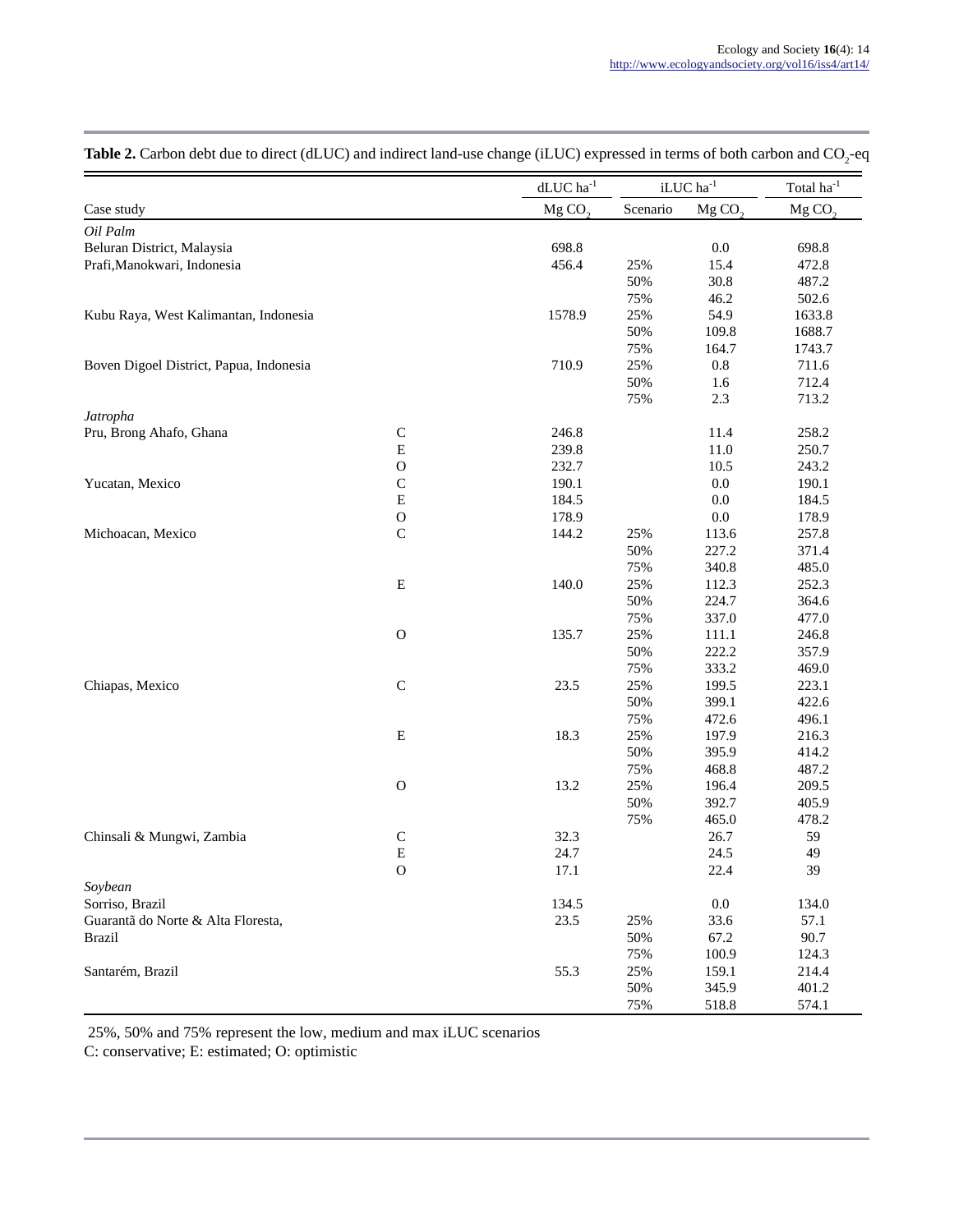economic value (Jensen et al. 1997). It is preferable to avoid allocation by using system-boundary expansion, in which similar products are substituted for the byproducts in the reference system (Jensen et al. 1997); however, this is not always possible.

For the Jatropha cases, the allocation to production system byproducts was avoided by system-boundary expansion in the life-cycle GHG emission reduction calculation. This is because a generic life-cycle assessment is available for Jatropha biodiesel (Achten 2010, Almeida et al. 2011). In Achten (2010), the sensitivity of the life-cycle GHG emission reduction to the Jatropha seed yield was analyzed for different regions in Tanzania. In the Ghanaian and Zambian case study, Jatropha is often intercropped with food crops (e.g., maize, groundnut, beans, sweet potato) during the first few years. This means that, in addition to the byproducts, any LUC also results in the production of other crops to which a part of the carbon change must be allocated. To estimate this allocation, we assume that (1) Jatropha is expected to offset decreased income of the food crop, (2) increasing competition makes intercropping economically unviable from year 4, and (3) the food-crop yield will be 100% in the first year, 50% in the second year, and 25% in the third year due to the increasing competition with Jatropha. Over a rotation period of 20 years, these yields represent 1.75/20 or 8.75% of the total economic production. This results in an allocation of 91.25% of the LUC emissions to Jatropha biodiesel in these case studies.

Based on a global Jatropha seed-yield map produced by Trabucco et al. (2010) and based on the scale of production (smallholder vs. industrial-scale plantations), we estimated yields for each case study. We used these values in combination with the generic Jatropha life-cycle assessment, which included sensitivity to yield (Achten 2010), to calculate the annual  $CO_2$  reduction rates of Jatropha biodiesel (after allocation). Because of the yield variability in Jatropha,  $CO<sub>2</sub>$ reduction rates were calculated for expected, conservative, and optimistic yields based on a regression analysis of data points linking yield with  $CO_2$  reduction rates available in Achten (2010).

For soybean and oil palm, analyses of  $CO_2$  reduction rates using system-boundary expansion are not available. Therefore, for these feedstocks, we used the ratio of economic values to allocate carbon emissions. The annual  $\mathrm{CO}_2$  reduction rates and economic values to calculate allocation ratios were extracted from the literature. In terms of allocation, soybean production adds an extra complication. As a seasonal crop, soybean provides the farmer the opportunity to plant a second crop each year (Skutsch et al. 2011). For appropriate attribution of GHG emissions, this second crop should be considered as a byproduct of the LUC and part of the carbon loss due to LUC should be allocated to it. In Brazil, this second crop is generally maize (Lima et al. 2011). For this analysis, it was assumed that most of the soybean cultivators cultivate a second crop and that this crop is maize. The allocation was based on average production figures of soybean and maize in Brazil (USDA 2010) and global commodity prices (WorldBank 2010).

### **Repayment Rates**

Repayment rates linked to dLUC, iLUC, and total LUC carbon debts were calculated following Fargione et al. (2008):

Carbon debt [Mg  $CO_2$  ha<sup>-1</sup>]  $\times$  Allocation [%] /  $CO_2$  reduction rate [Mg  $CO<sub>2</sub>$  ha<sup>-1</sup> yr<sup>-1</sup>]

For the Jatropha cases, repayment times are calculated for conservative, expected and optimistic biomass carbon stock and seed yield values, because Jatropha yields are highly variable, and  $CO_2$  reduction rates of Jatropha biodiesel highly sensitive to the yield (Achten 2010)

For the sake of comparability and for projecting the likely future effects of biofuel expansion, the case studies were analyzed as if they had been established for exclusive production of oil for biodiesel. It is important to note that this does not always reflect the current reality. About 90% of global palm oil production is used for the manufacture of edible and other commercial products different from biofuels (Edem 2002). Carbon debts or carbon losses related to the oil produced for food or other markets (e.g., cosmetics) cannot be converted to repayment times, as these products have no  $CO<sub>2</sub>$  emissions reduction potential.

### **RESULTS**

#### **Carbon-Stock Changes Due to Land-Use Change**

Table 1 shows the dLUC and iLUC per ha attributable to a biofuel feedstock for each case study. The carbon debt connected to the dLUC and iLUC are shown in Table 2.

The largest dLUC carbon debts were created in the oil palm case studies, in particular those resulting from the conversion of peatland forest in West Kalimantan, Indonesia. Carbon debts were smaller for oil palm on mineral soils, but still among the highest in our case studies because plantation expansion occurred through the conversion of dense tropical forests. dLUC carbon debts created by Jatropha and soybean were significantly lower. The Jatropha cases resulted in an average dLUC carbon debt of 33.0 Mg C ha<sup>-1</sup> (121.5 Mg CO<sub>2</sub>-eq ha<sup>-1</sup>) based on "estimated" values, whereas the soybean cases triggered an average dLUC carbon debt of 19.4 Mg C ha-1  $(71.2 \text{ Mg CO}_2\text{-eq ha}^{-1}).$ 

The iLUC carbon debts shown in Table 2 are quite variable, in part due to large differences in dLUC of agricultural land. For example, shares of agricultural land contributing to dLUC were as low as 0.5 % in Boven Digoel and as high as 61% in Zambia or 100% for pasture in Guarantã do Norte and Alta Floresta (Table 1). A second reason for the high variability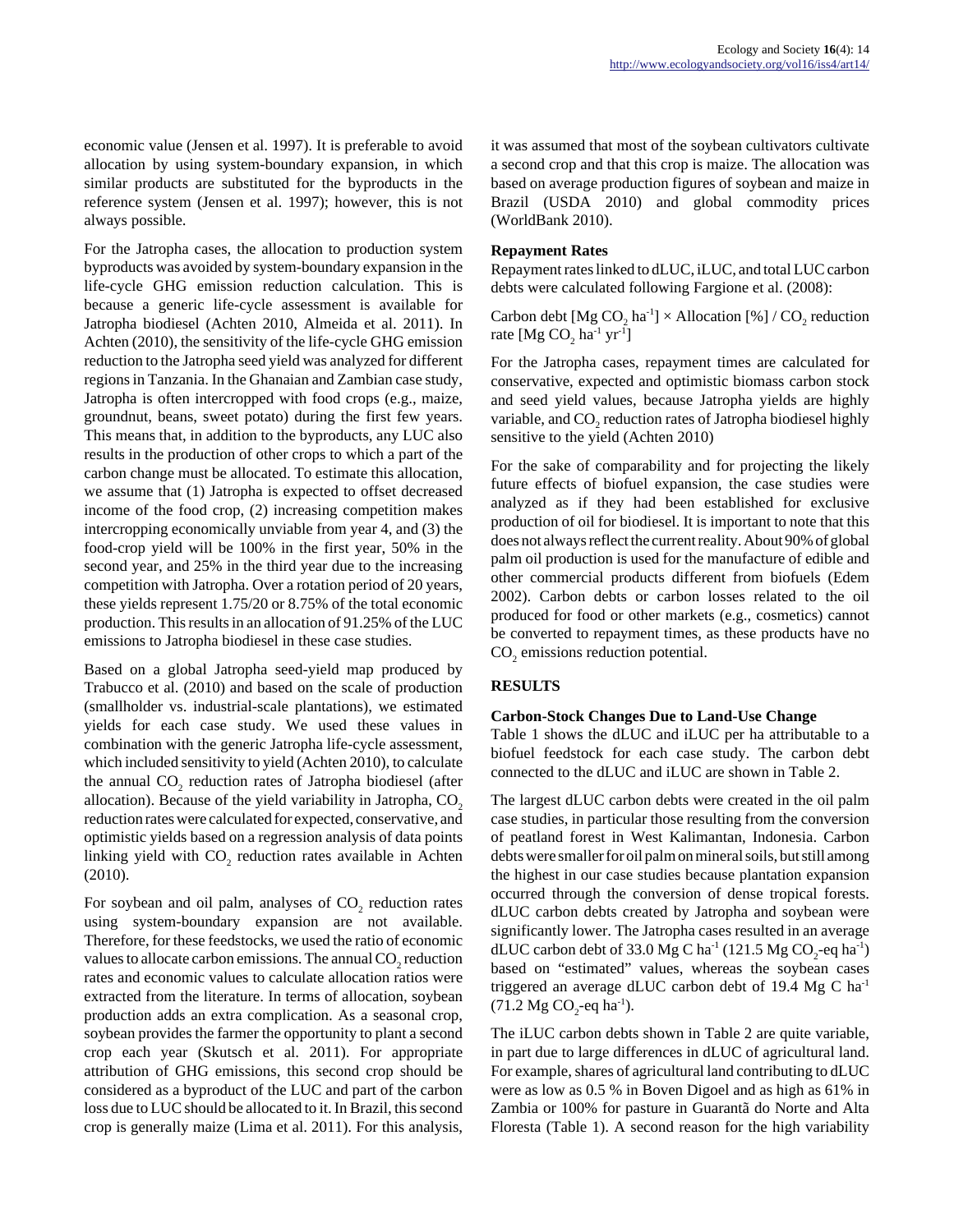was the differences in carbon content of forests lost through iLUC (e.g., Miombo vs. tropical peatland forest) (Table 1). In the case studies where we were able to directly measure iLUC, emissions tended to be lower than estimates based on iLUC scenarios. For cases where iLUC was not quantified in the field, the different scenarios resulted in very different estimates—as might be expected with the large variation in iLUC factors.

The total LUC shows similar trends as the dLUC carbon debt, with the oil palm cases creating the biggest overall carbon debt, and the Jatropha and soybean cases triggering significantly lower total carbon debts. We calculated averages and standard deviations for total carbon debt results with estimated values and iLUC $_{\text{Median}}$  = 50% to show the relative difference among different oil crops. These calculations suggest that among our case studies, oil palm creates an average carbon debt of 883.05 (±511.0)  $MgCO_{2}$  ha<sup>-1</sup>, Jatropha causes an average total carbon debt of  $252.5 \ (\pm 145.5) \text{ Mg CO}$ , ha<sup>-1</sup>, and soybean an average debt of 208.7 ( $\pm$ 167.9) Mg CO<sub>2</sub>  $ha^{-1}$ .

### **Allocation of Debt to Bioenergy and Annual CO2 Reduction Rate of the Biodiesel Systems**

Based on the economic values of the byproducts of palm oil biodiesel, Fargione et al. (2008) have determined that 87% of the carbon debt should to be allocated to biodiesel, and the remaining debt should be allocated to the palm kernel oil and cake. For soybean, there is a first allocation step to the second crop in the rotation (in this case, maize). Average production rates in Brazil and world prices for maize (2.79 t ha<sup>-1</sup>, 162.7) US\$  $t^{-1}$ ) and soybean (3.99 t ha<sup>-1</sup>, 417 US\$  $t^{-1}$ ) (USDA 2010, WorldBank 2010) result in a 64% allocation of carbon debt to soybean. The second step was to allocate the portion of the carbon debt to soybean oil. Using an estimated oil content of 18% (Lima et al. 2011) and the price difference between soybean oil and soybean meal, 42% of the remaining carbon debt may be allocated to the soy biodiesel. Thus, 26.9% of the carbon debt created by the whole production system may be attributable to soy-based biodiesel. For Jatropha, the allocation is incorporated in the  $CO_2$  reduction rate values, as these are calculated with a generic life-cycle assessment avoiding allocation by system-boundary expansion (Almeida et al. 2011, Achten 2010).

For oil palm biodiesel, we calculated different life-cycle CO<sub>2</sub> emissions reduction rates for Malaysia and Indonesia (Table 3) due to the yield difference between the two countries. For Jatropha, estimated seed yields were used to calculate  $CO<sub>2</sub>$ emissions reduction rates based on a linear relationship over a broad range of yields (Fig. 2, Table 3). This relationship indicates that a yield of at least 783 kg ha<sup>-1</sup> yr<sup>-1</sup> is required to achieve  $CO_2$  emissions reductions. This is because basic operational  $\mathrm{CO}_2$  emissions (e.g., from transport, fertilizer, oil extraction, transesterification) exceed the emission reduction potential of Jatropha at yields below this level. Therefore, as the result for the Zambia case study with the conservative yield estimate shows, under some circumstances, biofuel systems can create a permanent emission source. The life-cycle CO<sub>2</sub> emissions reduction rate for the soybean system was found to be 0.87 Mg  $CO_2$  ha<sup>-1</sup> yr<sup>-1</sup> (Table 3).





In general, the results show that oil palm cases represent the highest  $CO_2$  emissions reduction rates, eight to nine times higher than soybean system  $CO<sub>2</sub>$  emissions reduction rates. The Jatropha cases, based on variable yields, represent CO<sub>2</sub> emission reduction rates ranging from  $0.24$  to  $2.99$  Mg CO<sub>2</sub> ha $^{-1}$  yr  $^{-1}$ .

#### **Repayment Time**

In Table 4, the repayment times are shown for the different case studies. dLUC carbon debts show a repayment time between 7 and 199 years for pasture to soybean (in Brazil) and peatland forest to oil palm (Indonesia), respectively. In contrast to the dLUC carbon-debt values, the dLUC repayment times are similar for oil palm and Jatropha because of the differences in carbon stocks in the original ecosystem. Repayment times are significantly lower for the soybean cases in Mato Grosso. The dLUC repayment times of the Jatropha cases show big differences among the conservative, expected, and optimistic biomass carbon-stock and seed-yield values. For the case studies with conservative values, repayment times range from 30 to 183 years, and carbon debts would never be repaid in the conservative Zambia case. In this case, cultivating Jatropha with these yields results in sustained carbon emissions. For the case studies using optimistic values, repayment times vary between 7 and 72 years. In case optimistic seed yields can be attained, carbon debts from dLUC in Chiapas and Zambia could be repaid within one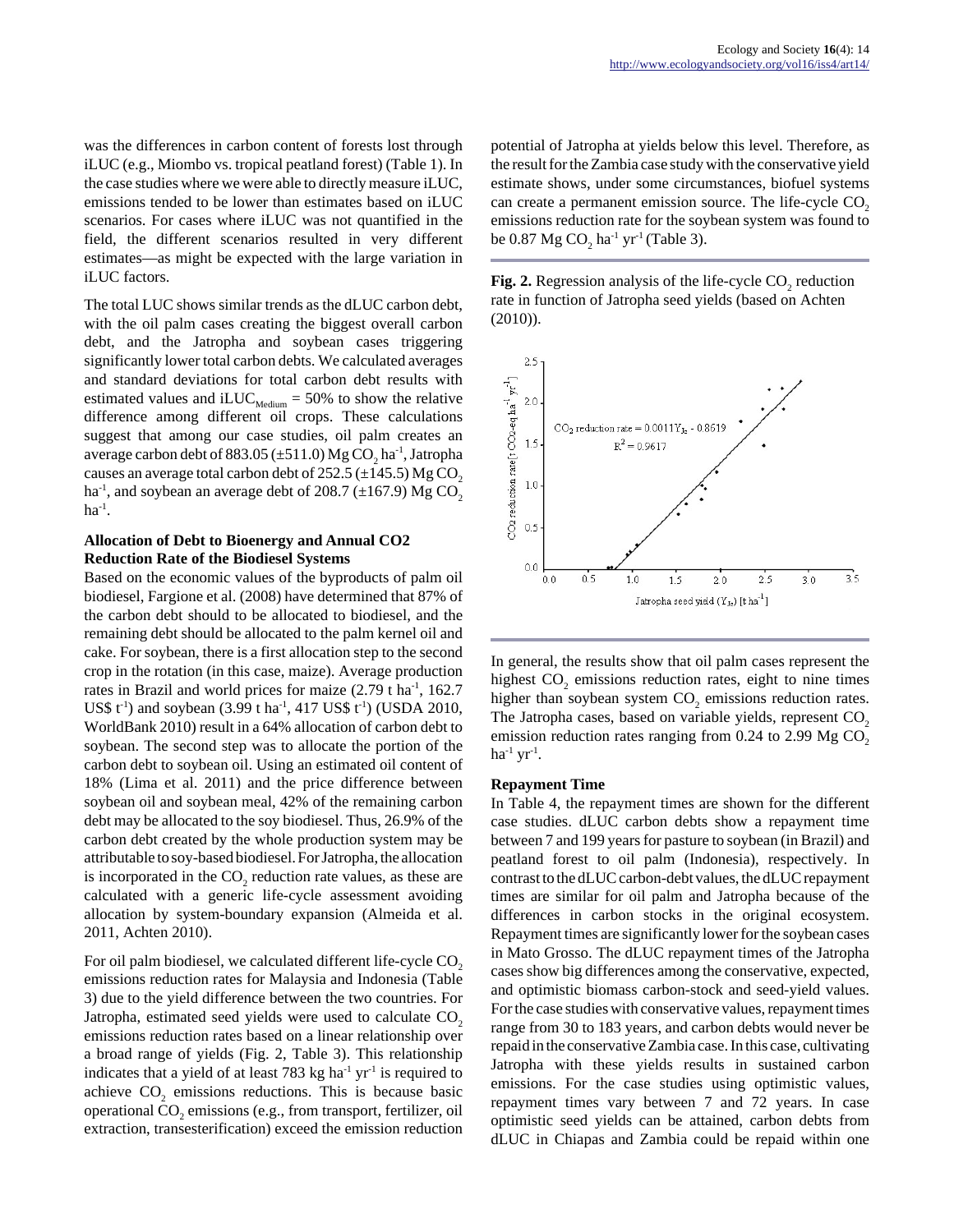|                                           |               | Allocation | Yield                                            | CO <sub>2</sub> reduction rate                 |            |
|-------------------------------------------|---------------|------------|--------------------------------------------------|------------------------------------------------|------------|
| Case study                                |               | [%]        | [Mg dry seed ha <sup>-1</sup> yr <sup>-1</sup> ] | [ $Mg$ CO2 ha <sup>-1</sup> yr <sup>-1</sup> ] | Sources    |
| Oil Palm                                  |               |            |                                                  |                                                |            |
| Beluran District, Malaysia                |               | 87         |                                                  | 7.69                                           | $[6-8]$    |
| Prafi, Manokwari, Indonesia               |               | 87         |                                                  | 6.90                                           | $[1, 6-9]$ |
| Kubu Raya, West Kalimantan, Indonesia     |               | 87         |                                                  | 6.90                                           | $[1, 6-9]$ |
| Boven Digoel District, Papua, Indonesia   |               | 87         |                                                  | 6.90                                           | $[1, 6-9]$ |
| Jatropha                                  |               |            |                                                  |                                                |            |
| Pru, Brong Ahafo, Ghana                   | $\mathsf{C}$  | 91.25      | 2500                                             | 1.89                                           | [10]       |
|                                           | E             | 91.25      | 3000                                             | 2.44                                           | [5, 10]    |
|                                           | $\Omega$      | 91.25      | 3500                                             | 2.99                                           | $[10]$     |
| Yucatan, Mexico                           | $\mathcal{C}$ | 91.25      | 2500                                             | 1.89                                           | [10]       |
|                                           | E             | 91.25      | 3000                                             | 2.44                                           | [5, 10]    |
|                                           | $\Omega$      | 91.25      | 3500                                             | 2.99                                           | $[10]$     |
| Michocan, Mexico                          | $\mathsf{C}$  | 91.25      | 1500                                             | 0.79                                           | $[10]$     |
|                                           | E             | 91.25      | 2000                                             | 1.34                                           | [5, 10]    |
|                                           | $\Omega$      | 91.25      | 2500                                             | 1.89                                           | $[10]$     |
| Chiapas, Mexico                           | $\mathsf{C}$  | 91.25      | 1500                                             | 0.79                                           | [10]       |
|                                           | E             | 91.25      | 2000                                             | 1.34                                           | [5, 10]    |
|                                           | $\mathbf{O}$  | 91.25      | 2500                                             | 1.89                                           | $[10]$     |
| Chinsali & Mungwi, Zambia                 | $\mathsf{C}$  | 91.25      | 500                                              | $-0.32$                                        | $[10]$     |
|                                           | E             | 91.25      | 1000                                             | 0.24                                           | [5, 10]    |
|                                           | $\Omega$      | 91.25      | 1500                                             | 0.79                                           | $[10]$     |
| Soybean                                   |               |            |                                                  |                                                |            |
| Sorriso, Brazil                           |               | 27.0       |                                                  | 0.87                                           | [1,2,4]    |
| Guarantã do Norte & Alta Floresta, Brazil |               | 27.0       |                                                  | 0.87                                           | [1,2,4]    |
| Santarém, Brazil                          |               | 27.0       |                                                  | 0.87                                           | [1,2,4]    |

**Table 3.** Percentage of carbon debt to be allocated to the biodiesels, yield figures used to calculate the  $CO_2$  reduction rates and the  $CO<sub>2</sub>$  reduction rates of the biodiesel for each case study

 Sources: [1] (Fargione et al. 2008); [2] (USDA 2010); [3] (World Bank 2010); [4] (Lima et al. 2011); [5] (Trabucco et al. 2010); [6] (Yee et al. 2009), [7] (Wood and Corley 1991), [8] (Yusoff and Hansen 2007), [9] (Pleanjai et al. 2009), [10] (Achten 2010)

C: conservative; E: estimated; O: optimistic

Jatropha rotation (20 years). When estimated yield and biomass values are attained, the Chiapas case is the only one that can achieve a net  $CO_2$  reduction within the first rotation, whereas the Ghana, Michocan, Mexico, and Zambia cases need almost five rotations (>3 human generations) and the Yucatan case, four rotations (2.5 human generations). Skutsch et al. (2011) calculated considerably lower repayment rates for Jatropha production systems in the Yucatan (2–14 years). However, their analyses were based on carbon debts created only by loss of aboveground biomass and did not include belowground biomass carbon or soil carbon, as was done in this study. Furthermore, the discrepancy with Skutsch et al. (2011) can be explained by differences in the estimated Jatropha yield  $(6.8-20$  t seed ha<sup>-1</sup> yr<sup>-1</sup> compared with 2.5–3.5 t seed ha<sup>-1</sup> yr<sup>-1</sup> in this study). For the oil palm case studies, one to seven rotations (and one to about seven human generations) are necessary to repay the dLUC carbon debt.

Repayment times for iLUC were generally low for the oil palm cases and varied from very low to very high for both Jatropha and soybean cases. As expected, low repayment times were associated with systems that had high yields and low levels of iLUC. Interestingly, iLUC repayment times can greatly exceed dLUC repayment times in cases where iLUC results in conversion of the intact native ecosystem (e.g., tropical peatland forest in Kalimantan, Indonesia or Cerrado woodland in Sorriso, Brazil). There is a possibility that iLUC could displace activities to degraded or marginal lands, but these lands are rarely productive enough to be worth the effort required to bring them into production.

Considering the total repayment time needed to compensate both dLUC and iLUC, the soybean biodiesel cases established in degraded pasture show the shortest repayment times (18– 38 years) because of the relatively low carbon stock in the preconversion vegetation. The soybean case studies show shorter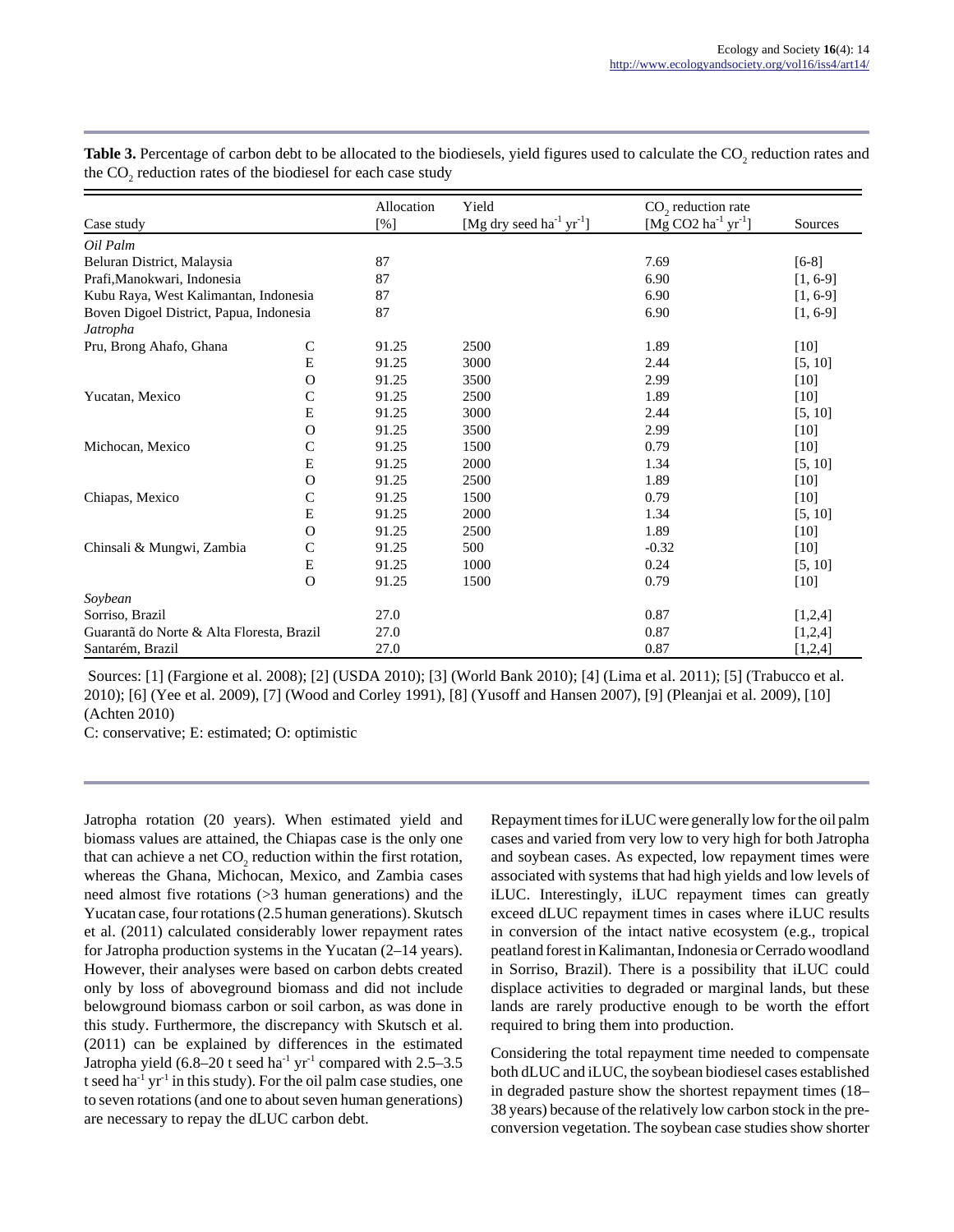### Repayment time [year] Case Study and Total in the Study of the Study of the Study of the Study of the Study of Total in the Study of Total in the Study of Total in the Study of Total in the Study of Total in the Study of Total in the Study of T *Oil Palm* Beluran District, Malaysia 76 0 76 Prafi, Manokwari, Indonesia 58 25% 2 59 50% 4 61 75% 6 63 Kubu Raya, West Kalimantan, Indonesia 199 25% 7 206 50% 14 213 75% 21 220 Boven Digoel District, Papua, Indonesia 84 25% 0 85 50% 1 85 75% 1 85 *Jatropha*\* C E O C E O C E O Pru, Brong Ahafo, Ghana 129 90 71 6 4 3 135 94 71 Yucatan, Mexico 200 101 200 101 200 101 101 200 101 200 101 200 101 200 101 200 101 200 101 200 101 200 101 20 Michocan, Mexico 183 105 72 25% 144 84 59 327 189 131 50% 288 168 118 471 273 190 75% 432 252 176 615 356 248 Chiapas, Mexico 30 14 7 25% 253 148 111 283 162 111 50% 506 296 208 536 310 215 75% 600 350 246 629 364 253 Chinsali & Mungwi, Zambia  $\approx$  95 20  $\approx$  94 26  $\approx$  188 46 *Soybean* Sorriso, Brazil 41 0 41 Guarantã do Norte & Alta Floresta, Brazil  $\qquad \qquad 7$  25% 10 18 50% 21 28 75% 31 38 Santarém, Brazil 16 16 25% 47 64 50% 103 120

#### **Table 4.** Repayment times [years] for direct (dLUC), indirect (iLUC), and total land-use change

25%, 50% and 75% represent the low, medium and high iLUC scenarios

\* next to iLUC scenarios, repayment times of Jatropha biodiesel are also calculated based on C: conservative; E: estimated; O: optimistic yield estimations

repayment times in general compared to the other production systems, except when iLUC involves loss of Amazonian forest —as is the case with Santarém, Brazil. Together with these soybean cases, the oil palm cases in Malaysia, Manokwari, and Papua, Indonesia, the optimistic Jatropha scenarios in Ghana and Zambia, and the estimated and optimistic Jatropha cases in Yucatan, Mexico can repay the carbon debt in a period of less than 100 years (four oil palm rotations, five Jatropha rotations). The other cases show repayment times greater than 100 years, and as high as 629 years for the conservative  $iLUC<sub>Max</sub>$  Jatropha scenario in Chiapas, Mexico.

The results show that the Jatropha case study scenarios in Zambia, Michoacan,and Chiapas have repayment times on the same order of magnitude as oil palm in peatland forests. Although there are considerable differences in carbon debts

between these cases, the low  $CO_2$  emissions reduction rate attained by Jatropha compared with oil palm even out this difference. The low  $\mathrm{CO}_2$  emission reduction rates of soybeanbased biodiesel are compensated by the low allocation percentage of the carbon debt resulting from the other byproducts from the system.

75% 155 171

#### **DISCUSSION**

The results of this study show that the nature of LUC associated with the expansion of biofuel production systems can have considerable implications for the climate-mitigation potential of biofuels. In all 12 biofuel case studies, in six different counties, based on three different feedstocks, significant carbon debts were created in relation to the  $CO_2$  emissions reduction rate of the respective biodiesel production systems,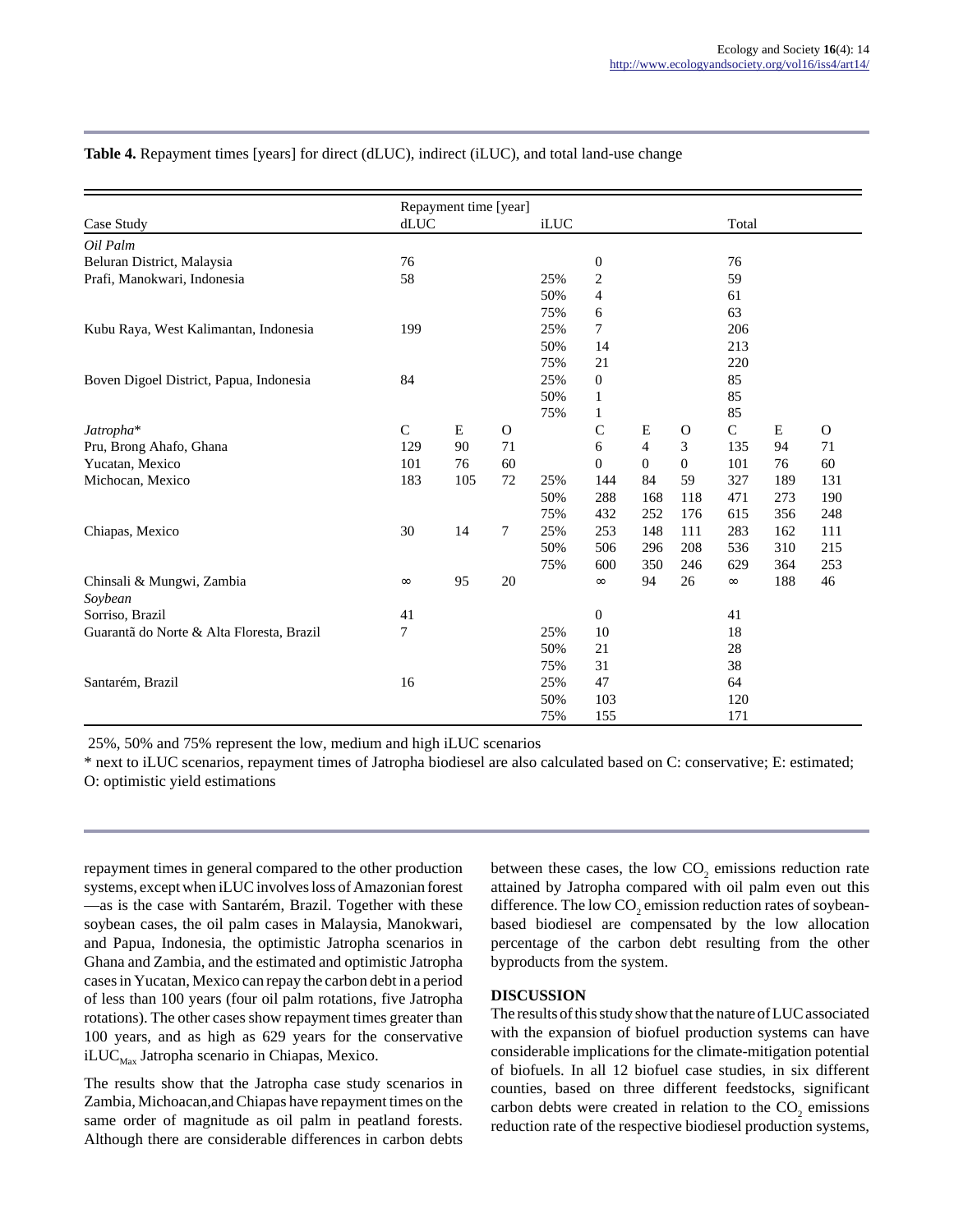resulting in high repayment times. Although each of the biodiesel systems studied here has a climate-change mitigation effect, the LUC triggered by plantation establishment for these systems creates a debt that takes between 18 and 629 years to repay. This means that it takes anywhere between 18 to 629 years before a net  $CO_2$  emissions reduction can be achieved. Of all these case studies, only the soybean systems in Guarantã do Norte and Alta Floresta achieved such net  $\mathrm{CO}_2$  emission reductions within one human generation (30 years), and only in cases where this triggers only low to medium iLUC. In the case of maximal (75%) iLUC, it takes slightly more than a human generation to repay the debt.

Due to low yields and the resulting low  $CO<sub>2</sub>$  emissions reduction rates (Achten 2010), the Jatropha cases exhibit long repayment times for carbon-stock losses, even when these losses seem to be small compared with the LUC induced by the other case studies (comparing, for example, Zambia and Malaysia). Repayment times for all Jatropha smallholder systems with "estimated" yields, therefore, exceed the repayment times for oil palm, even where the latter is established in tropical peatland forests. On average, the smallholder-based Jatropha case studies showed lower dLUC carbon debts, higher iLUC carbon debts and lower  $CO<sub>2</sub>$ emissions reduction rates—resulting in longer repayment times for these systems. Smallholders were observed to convert more land under agricultural use compared with largescale plantation operations. Furthermore, they achieved lower yields and biomass production than large-scale initiatives. A further complication for these systems is that field observations in Zambia suggest that Jatropha seeds yield less oil at the moment of extraction because of inappropriate postharvest treatments. Seeds are often left to dry for long periods after harvesting before they are sent for oil extraction. Issues such as these are not accounted for in the present analysis, so the repayment times calculated for smallholders may be underestimated.

The performance of Jatropha biodiesel production systems may be enhanced by proper agronomic research into the crop (Achten et al. 2010b). At the moment, Jatropha is considered to be a wild or semi-domesticated crop, at best (Achten et al. 2010a, Achten et al. 2010c). Evening out yields, selecting high-yielding growing stock, and developing proper varieties could improve the productivity of these systems and allow for the proper integration of Jatropha into agricultural systems where production makes both economic and ecological sense (Achten et al. 2010e).

This study covered three biofuel feedstocks that are inherently different from each other. Oil palm and Jatropha are perennial plants, whereas soybean is an annual crop. Jatropha, due to its toxicity, is almost exclusively promoted for the energetic use of its oil, whereas oil palm and soybean are cultivated more often for other oil and meal uses than for energy. Although the case studies are very different, operating in different climates and landscapes, with different scales of operation, input levels, and biofuel feedstocks, the allocation procedures applied in this study allow us to compare these different case studies on an equal footing. Allocation of carbon debts to a second crop in the case of soybean and an intercrop in the case of Jatropha reduces the rotational differences between feedstocks. Allocation among the byproducts produced during the processing of the biodiesel helps address the effects of the different uses linked to the different feedstocks. By using an annual  $\mathrm{CO}_2$  emissions reduction rate per hectare, we integrate the differences in feedstock yield linked to scale of operation and input levels. By following the standard calculation procedure provided by Fargione et al. (2008), results are also comparable with values produced in other studies following the same method.

For oil palm established on non-peatland, published carbondebt repayment times range from 30 to 120 years (Fargione et al. 2008, Gibbs et al. 2008, Wicke et al. 2008). The results obtained in this study (59–85 years) fit within this range, and the upper limit coincides closely with the results of Fargione et al. (2008) (86 years). For oil palm in peatlands, differences in the literature are large, which is mainly due to the differences in the time span over which peat emissions are accounted. Considering periods of 50 years or more, which corresponds to two rotations, several authors have calculated repayment times to be between 423 and 918 years (Fargione et al. 2008, Gibbs et al. 2008). A study accounting for emissions over 25 years (one rotation), as we did here, found that 169 years are needed to repay the initial carbon debt created by oil palm for biodiesel production in northern Borneo, Malaysia (Wicke et al. 2008), which is a similar order of magnitude to our range of 199 to 220 years.

For the soybean case studies, the results (repayment times of 18 to 171 years) correspond well with results of previous studies suggesting repayment times between 35 and 319 years (Fargione et al. 2008, Lapola et al. 2010). Our results fall at the lower end of the ranges published in the literature because we included allocation of carbon debts to a second crop associated with soybean cultivation. Furthermore, our soybean case studies suggest less deforestation for this oil crop than that suggested by Fargione et al. (2008), in which 100% deforestation rates are considered. In the soybean cases evaluated in this study, expansion of the area cultivated at least partially displaces land uses and covers other than forest (Table 1). The soybean cases give repayment times ranging from 7 to 41 years caused by dLUC, whereas iLUC results in repayment times of 0–155 years (total 18–172). The repayment time caused by dLUC calculated by Lapola et al. (2010) (35 years) corresponds to the range presented here. However, their repayment time calculated for iLUC is considerably higher (211 years). This is because Lapola et al. (2010) model that 100% of the area converted to soybean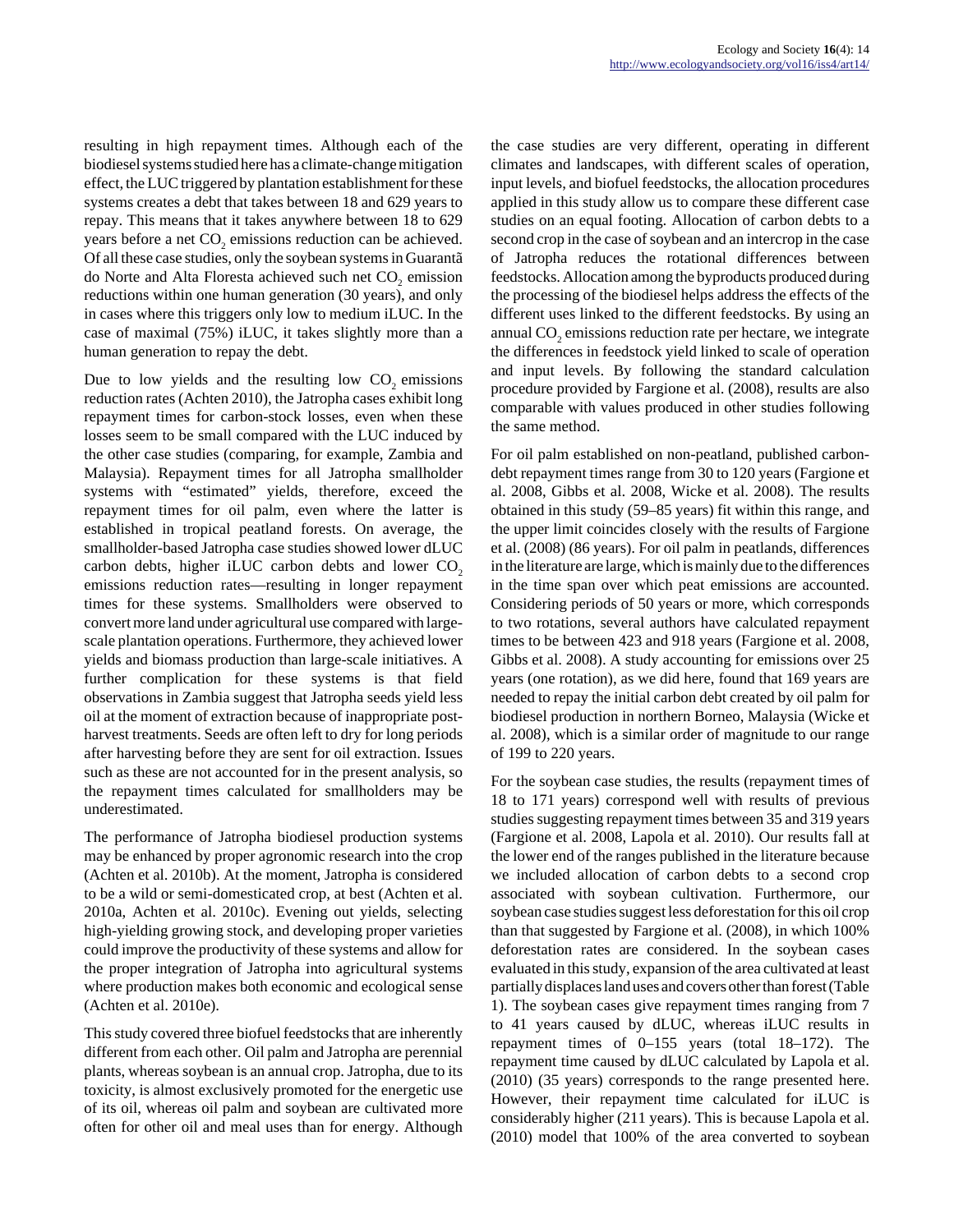(dLUC) will lead to iLUC, which is different from the approach used in this paper (iLUC scenarios: 25%, 50%, 75%).

Jatropha carbon debts and repayment times have been calculated for cases in Tanzania (Achten 2010, Romijn 2011). According to these studies, the conversion of degraded lands in Miombo woodland regions imply a period of 9 to 19 years to repay the carbon debt (Achten 2010), whereas conversion of mature Miombo woodland would require 33 years (Romijn 2011). These results are much lower than the results obtained for the case studies in this paper, and in particular lower than the Zambian case study—also in a Miombo woodland. The main reasons for this difference are: (1) the lower carbon content of the degraded systems, (2) the higher yields used for the respective Tanzanian regions in Achten (2010), and (3) the higher  $CO_2$  emission reduction rate used in Romijn (2011). The latter two differences are based on the high yield variability known for Jatropha (Achten et al. 2008), which was the main reason for reporting results based on different levels of Jatropha yield and biomass production rates. Although this makes the range of repayment times quite wide, it gives comprehensive insight into the sensitivity of results to yield —with important implications for smallholder systems (for which yield-enhancing support services should be considered a fundamental pre-condition to expansion). Results for Jatropha are especially interesting for the Ghanaian and Mexican case studies, for which no comparisons are available in the literature. In these cases, repayment times are higher than the Zambian and Tanzanian cases because the land uses converted in these cases contain higher carbon stocks than the Miombo system.

Carbon debts are calculated based on the best available data. The dLUCs in the different case studies were observed with different techniques: quantitative household surveys, remote sensing, and qualitative interviews. These differences might introduce inconsistencies in the analyses. To calculate the carbon debts created by these LUCs, literature data were collected. Although these data might be less accurate than direct measurements, the use of literature data is well established (see Fargione et al. 2008, Lapola et al. 2010). In this study, attention was paid to use region-specific carbon content data of the different land-use types in each case study.

Due to measurement restrictions, it was necessary to use scenarios rather than actual figures for iLUC and to assume indirect conversion of the most natural land-cover type available in the case-study regions, yielding variable results. The quantification of iLUC in these cases is uncertain (Plevin et al. 2010) and raises methodological challenges. However, it is clear from this and other studies (e.g., Lapola et al. 2010) that iLUC is an important issue that can greatly increase the repayment time of a biofuel system and postpone the net carbon-saving benefits of biofuels for long periods (i.e., several generations) (Gibbs et al. 2008, Searchinger et al. 2008, Lapola et al. 2010, Plevin et al. 2010). Although such postponement cannot a priori be considered permanent, one has to acknowledge the practical challenges to keep a certain biofuel system in place for several generations in order to repay the carbon debt. During such repayment times demographic, economic, policy, technological, and/or other developments might have triggered new LUCs, leaving behind the previous biofuel system with a non-repaid, and thus permanent, carbon debt. Therefore, it is important for research to focus on a better understanding of iLUC, so that realistic carbon debts and payback times may be generated.

It cannot be denied that introduction of new biofuel feedstocks (e.g., Jatropha) and use of already cultivated vegetable oils for biofuels (e.g., oil palm and soybean) will increase the existing pressures on natural ecosystems (Fitzherbert et al. 2008). The analysis presented in this paper has shown that the increased pressure, both direct and indirect, can have considerable implications on GHG emissions from natural ecosystems. But importantly, this study shows that there is great variation of the biofuel-driven LUC emissions depending on the location of farms, even in relatively close locations as is the case for Sorriso and Guarantã do Norte and Alta Floresta, both in Mato Grosso, Brazil. The LUC cases studied in this paper show that any benefits from converting natural ecosystems to biofuel production will require between 20 years and six centuries to begin to accrue.

#### **CONCLUSION**

Carbon debts and repayment times are quantified for 12 biofuel case studies in six countries based on three different feedstocks. Carbon debts from these cases are high, postponing net GHG reductions from biofuels by more than a human generation (except for one soybean case). In light of the classical Brundtland definition of sustainable development, this outcome poses concerns about the sustainable development of these biofuel cases. The highest repayment times are triggered by the Jatropha cases and by the oil palm cases established in peatlands.

Due to high dLUC carbon implications following the conversion of (semi-)natural ecosystems with medium to high carbon content, and to indirect land-use changes following conversion of agricultural or pasture land, the potential of biofuels to contribute to climate-change mitigation is questioned. The results of this study indicate that to produce positive climate-mitigation benefits, biofuel feedstock cultivation should be restricted to areas that have low carbon content ( $<$  30  $\times$  potential annual CO<sub>2</sub> emission reduction rate), such as permanent cropland and pasture, and to land not currently under agricultural production systems (e.g., abandoned cropland, degraded land) in order to prevent iLUC. In the current reality, these restrictions would leave only a small potential window for sustainable biofuel production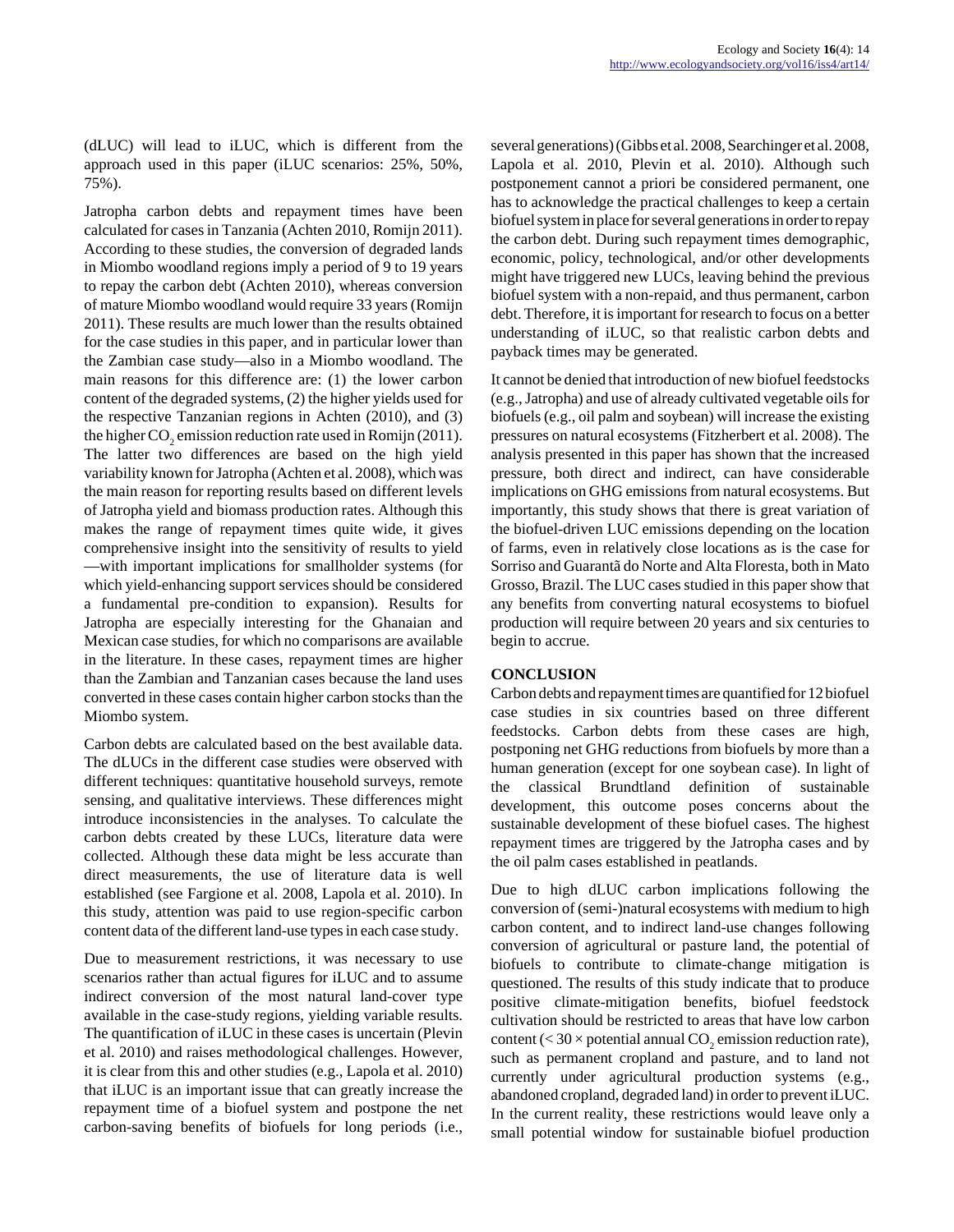aimed at reducing  $\mathrm{CO}_2$  emissions given the limited availability and/or productivity of these land uses.

### RESPONSES TO THIS ARTICLE

Responses to this article are invited. If accepted for publication, your response will be hyperlinked to the article. To submit a response, follow [this link](http://www.ecologyandsociety.org/responses.php?articleid=4403&mode=add). To read responses already accepted, follow [this link](http://www.ecologyandsociety.org/responses.php?articleid=4403).

### **ACKNOWLEDGMENTS**

This paper has been produced with the financial assistance of the European Union, under a project entitled, "Bioenergy, sustainability and trade-offs: can we avoid deforestation while promoting bioenergy?" The objective of the project is to contribute to sustainable bioenergy development that benefits local people in developing countries, minimizes negative impacts on local environments and rural livelihoods, and contributes to global climate change mitigation. The project is managed by Center for International Forestry Research and implemented in collaboration with the Council on Scientific and Industrial Research (South Africa), Joanneum Research (Austria), the Universidad Autónoma de México, and the Stockholm Environment Institute. The views expressed herein can in no way be taken to reflect the official opinion of the European Union. The country teams of the different case studies are gratefully acknowledged. Discussions with George Schoneveld, Margaret Skutsch, Krustof Obidzinshi, Rubeta Andriani, Heru Komarudin, and Agus Andrianto are greatly appreciated. A special thanks goes to Laura German for the in-depth discussions and constructive comments, suggestions, and edits on the manuscript. The authors thank the two anonymous reviewers for their constructive comments, suggestions, and edits.

### **LITERATURE CITED**

Achten, W. M. J. 2010. *Sustainablity evaluation of biodiesel from Jatropha curcas* L.—A life cycle oriented study. Dissertation. Katholieke Universiteit Leuven, Leuven, Belgium.

Achten, W. M. J., F. K. Akinnifesi, W. H. Maes, A. Trabucco, R. Aerts, E. Mathijs, B. Reubens, V. P. Singh, L. Verchot, and B. Muys. 2010a. Jatropha integrated agroforestry systems biodiesel pathways toward sustainable rural development. Pages 85–102 *in* C. Ponterio and C. Ferra, editors. Jatropha curcas *as a premier biofuel: cost, growing and management.* Nova Science Publishers, Hauppauge, New York, USA.

Achten, W. M. J., J. Almeida, V. Fobelets, E. Bolle, E. Mathijs, V. P. Singh, D. N. Tiwari, L. Verchot, and B. Muys. 2010b. Life cycle assessment of Jatropha biodiesel for transportation in rural India. *Applied Energy* **87**:3652–3660. [http://dx.doi.or](http://dx.doi.org/10.1016/j.apenergy.2010.07.003) [g/10.1016/j.apenergy.2010.07.003](http://dx.doi.org/10.1016/j.apenergy.2010.07.003)

Achten, W. M. J., W. H. Maes, R. Aerts, L. Verchot, A. Trabucco, E. Mathijs, V. P. Singh, and B. Muys. 2010c. Jatropha: from global hype to local opportunity. *Journal of Arid Environments* **74**:164–165. [http://dx.doi.org/10.1016/j.ja](http://dx.doi.org/10.1016/j.jaridenv.2009.08.010) [ridenv.2009.08.010](http://dx.doi.org/10.1016/j.jaridenv.2009.08.010)

Achten, W. M. J., W. H. Maes, B. Reubens, E. Mathijs, V. P. Singh, L. Verchot, and B. Muys. 2010d. Biomass production and allocation in *Jatropha curcas* L. seedlings under different levels of drought stress. *Biomass and Bioenergy* **34**:667–676. <http://dx.doi.org/10.1016/j.biombioe.2010.01.010>

Achten, W. M. J., L. R. Nielsen, R. Aerts, A. G. Lengkeek, E. D. Kjaer, A. Trabucco, J. K. Hansen, W. H. Maes, L. Graudal, F. K. Akinnifesi, and B. Muys. 2010e. Towards domestication of *Jatropha curcas*. *Biofuels* **1**:91–107. [http://dx.doi.org/10.4](http://dx.doi.org/10.4155/bfs.09.4) [155/bfs.09.4](http://dx.doi.org/10.4155/bfs.09.4)

Achten, W. M. J., P. Vandenbemt, J. Almeida, E. Mathijs, and B. Muys. 2010f. Life cycle assessment of a palm oil system with simultaneous production of biodiesel and cooking oil in Cameroon. *Environmental Science and Technology* **44**:4809– 4815.<http://dx.doi.org/10.1021/es100067p>

Achten, W. M. J., L. Verchot, Y. J. Franken, E. Mathijs, V. P. Singh, R. Aerts, and B. Muys. 2008. Jatropha bio-diesel production and use. *Biomass and Bioenergy* **32**:1063–1084. <http://dx.doi.org/10.1016/j.biombioe.2008.03.003>

Almeida, J., W. M. J. Achten, M. P. Duarte, B. Mendes, and B. Muys. 2011. Benchmarking the environmental performance of the Jatropha biodiesel system through a generic life cycle assessment. *Environmental Science and Technology* **45**:5447–5453.<http://dx.doi.org/10.1021/es200257m>

Council, E. P. A. 2003. *On the promotion of the use of biofuels or other renewable fuels for transport (Directive 2003/30/EC).* European Parliament and Council.

Dayang Norwana, A.A.B., R. Kunjappan, M. Chin, G. Schoneveld, L. Potter and R. Andriani (*in press*) The local impacts of oil palm in Sabah, Malaysia: Lessons for an incipient biofuel sector. CIFOR Working Paper. Bogor, Indonesia: Center for International Forestry Research.

Edem, D. O. 2002. Palm oil: Biochemical, physiological, nutritional, hematological and toxicological aspects: a review. *Plant Foods for Human Nutrition* **57**:319–341. [http://dx.doi.o](http://dx.doi.org/10.1023/A:1021828132707) [rg/10.1023/A:1021828132707](http://dx.doi.org/10.1023/A:1021828132707)

Food and Agriculture Organisation (FAO). 2008. *The state of food and agriculture—biofuels: prospects, risks and opportunities.* FAO, Rome, Italy.

Fargione, J., J. Hill, D. Tilman, S. Polasky, and P. Hawthorne. 2008. Land clearing and the biofuel carbon debt. *Science* **319**:1235–1238. <http://dx.doi.org/10.1126/science.1152747>

Fitzherbert, E. B., M. J. Struebig, A. Morel, F. Danielsen, C. A. Brühl, P. F. Donald, and B. Phalan. 2008. How will oil palm expansion affect biodiversity? *Trends in Ecology and*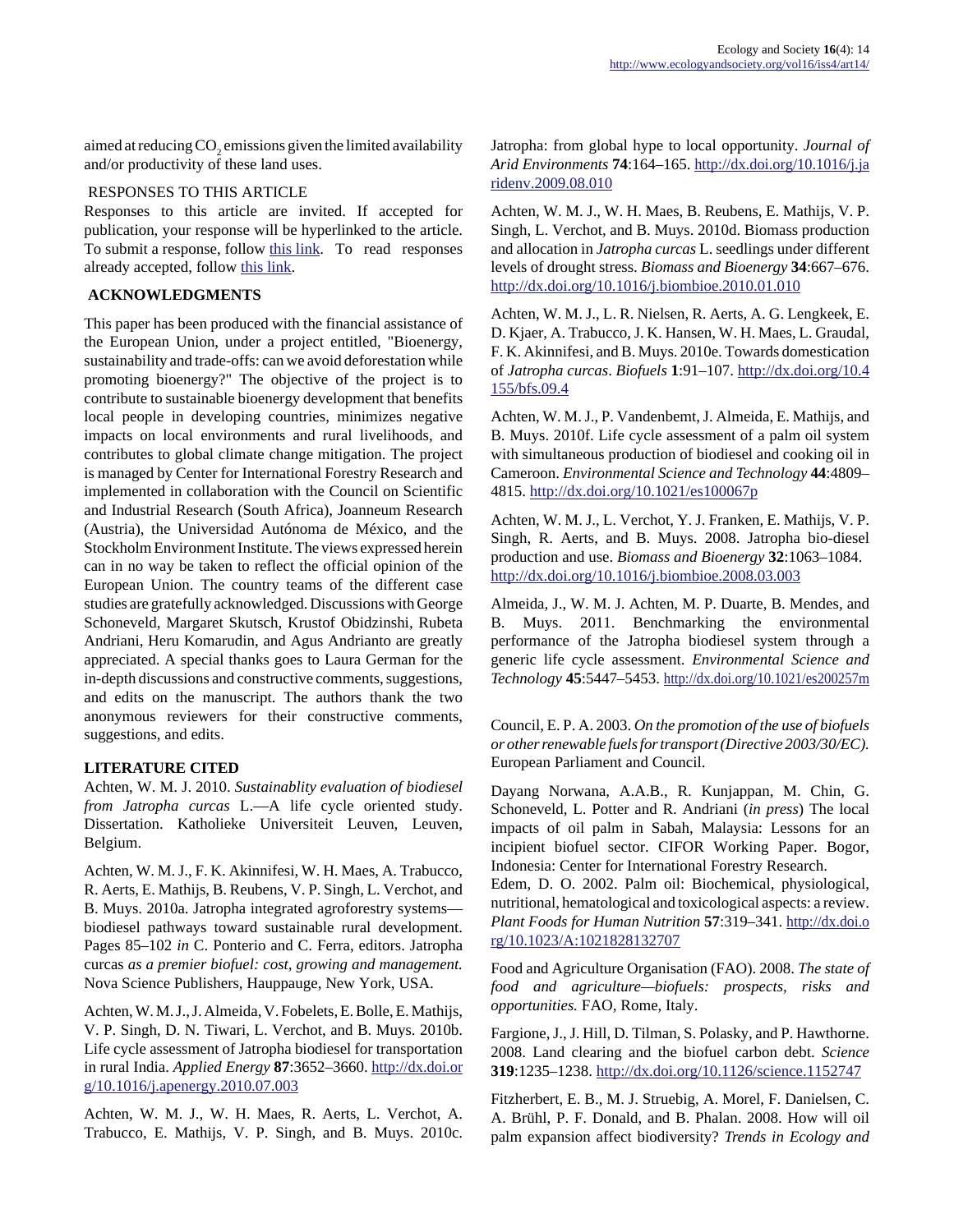*Evolution* **23**:538–545. [http://dx.doi.org/10.1016/j.tree.2008.0](http://dx.doi.org/10.1016/j.tree.2008.06.012) [6.012](http://dx.doi.org/10.1016/j.tree.2008.06.012)

Fritsche, U. R., K. Henneberg, and K. Hünecke. 2010a. *The "iLUC Factor" as a means to hedge risks of GHG emissions from indirect land use change*. Öko–Insititut, Darmstadt, Germany.

Fritsche, U. R., R. E. H. Sims, and A. Monti. 2010b. Direct and indirect land-use competition issues for energy crops and their sustainable production—an overview. *Biofuels, Bioproducts and Biorefining* **4**:692–704. [http://dx.doi.org/10.](http://dx.doi.org/10.1002/bbb.258) [1002/bbb.258](http://dx.doi.org/10.1002/bbb.258)

German, L., G. C. Schoneveld, and D. Gumbo. 2011. The local social and environmental impacts of smallholder-based biofuel investments in Zambia. *Ecology and Society*16(4): 12. <http://dx.doi.org/10.5751/ES-04280-160412>

Gibbs, H. K., M. Johnston, J. A. Foley, T. Holloway, C. Monfreda, N. Ramankutty, and D. Zaks. 2008. Carbon payback times for crop-based biofuel expansion in the tropics: the effects of changing yield and technology. *Environmental Research Letters* **3**:034001. [http://dx.doi.org/10.1088/1748-9](http://dx.doi.org/10.1088/1748-9326/3/3/034001) [326/3/3/034001](http://dx.doi.org/10.1088/1748-9326/3/3/034001)

Hedegaard, K., K. A. Thyø, and H. Wenzel. 2008. Life cycle assessment of an advanced bioethanol technology in the perspective of constrained biomass availability. *Environmental Science and Technology* **42**:7992–7999. [http://dx.doi.org/10.1](http://dx.doi.org/10.1021/es800358d) [021/es800358d](http://dx.doi.org/10.1021/es800358d)

Huo, H., M. Wang, C. Bloyd, and V. Putsche. 2009. Life-cycle assessment of energy use and greenhouse gas emissions of soybean-derived biodiesel and renewable fuels. *Environmental Science and Technology* **43**:750–756. [http://dx.doi.org/10.1021/](http://dx.doi.org/10.1021/es8011436) [es8011436](http://dx.doi.org/10.1021/es8011436)

Intergovernmental Panel on Climate Change (IPCC). 2006. *Guidelines for national greenhouse gas inventories.* IPCC, Geneva, Switzerland.

Jensen, A. A., L. Hoffman, B. T. Moller, A. Schmidt, K. Christiansen, J. Elkington, and F. van Dijk. 1997. *Life cycle assessment. a guide to approaches, experiences and information sources.* European Environment Agency, Copenhagen, Denmark. [http://dx.doi.org/10.1016/S0360-1323](http://dx.doi.org/10.1016/S0360-1323(96)00052-2) [\(96\)00052-2](http://dx.doi.org/10.1016/S0360-1323(96)00052-2)

Keeney, R. 2009. The indirect land use impacts of United States biofuel policies: the importance of acreage, yield, and bilateral trade responses. *American Journal of Agricultural Economics* **91**:895.

Lapola, D. M., R. Schaldach, J. Alcamo, A. Bondeau, J. Kock, C. Koelking, and J. A. Priess. 2010. Indirect land-use changes can overcome carbon savings from biofuels in Brazil. *Proceedings of the National Academy of Sciences of the United States of America* **107**:3388–3393. [http://dx.doi.org/10.1073/](http://dx.doi.org/10.1073/pnas.0907318107) [pnas.0907318107](http://dx.doi.org/10.1073/pnas.0907318107)

Lima, M., M. Skutsch, and G. de Medeiros Costa. 2011. Deforestation and the social impacts of soy for biodiesel: perspectives of farmers in the south Brazilian Amazon. *Ecology and Society*16(4): 04. [http://dx.doi.org/10.5751/ES-0](http://dx.doi.org/10.5751/ES-04366-160404) [4366-160404](http://dx.doi.org/10.5751/ES-04366-160404)

Mitchell, D. 2008. *A note on rising food prices.* The World Bank, Washington, D.C., USA. [http://dx.doi.org/10.1596/181](http://dx.doi.org/10.1596/1813-9450-4682) [3-9450-4682](http://dx.doi.org/10.1596/1813-9450-4682)

Ndong, R., M. Montrejaud-Vignoles, O. Saint Girons, B. Gabrielle, R. Pirot, M. Domergue, and C. Sablayrolles. 2009. Life cycle assessment of biofuels from *Jatropha curcas* in West Africa: a field study. *Global Change Biology Bioenergy* **1**:197–210. [http://dx.doi.org/10.1111/j.1757-1707.2009.01014.](http://dx.doi.org/10.1111/j.1757-1707.2009.01014.x) [x](http://dx.doi.org/10.1111/j.1757-1707.2009.01014.x)

Ou, X. M., X. C. Zhang, S. Y. Chang, and Q. F. Guo. 2009. Energy consumption and GHG emissions of six biofuel pathways by LCA in (the) People's Republic of China. *Applied Energy* **86**:S197–S208. [http://dx.doi.org/10.1016/j.apenergy.2](http://dx.doi.org/10.1016/j.apenergy.2009.04.045) [009.04.045](http://dx.doi.org/10.1016/j.apenergy.2009.04.045)

Overmars, K. P., E. Stehfest, J. P. M. Ros, and A. Gerdien Prins. 2011. Indirect land use change emissions related to EU biofuel consumption: an analysis based on historical data. *Environmental Science and Policy* **14**:248–257. [http://dx.doi.](http://dx.doi.org/10.1016/j.envsci.2010.12.012) [org/10.1016/j.envsci.2010.12.012](http://dx.doi.org/10.1016/j.envsci.2010.12.012)

Pleanjai, S.,and S. H. Gheewala. 2009. Full chain energy analysis of biodiesel production from palm oil in Thailand. *Applied Energy* **86**:S209–S214. [http://dx.doi.org/10.1016/j.ap](http://dx.doi.org/10.1016/j.apenergy.2009.05.013) [energy.2009.05.013](http://dx.doi.org/10.1016/j.apenergy.2009.05.013)

Pleanjai, S., S. H. Gheewala, and S. Gariavait. 2009. Greenhouse gas emissions from the production and use of palm methyl ester in Thailand. *International Journal of Global Warming* **1**:418–431. <http://dx.doi.org/10.1504/IJGW.2009.029213>

Plevin, R. J., M. O'Hare, A. D. Jones, M. S. Torn, and H. K. Gibbs. 2010. Greenhouse gas emissions from biofuels' indirect land use change are uncertain but may be much greater than previously estimated. *Environmental Science and Technology* **44:**8015–8021. <http://dx.doi.org/10.1021/es101946t>

Prueksakorn, K., and S. H. Gheewala. 2008. Full chain energy analysis of biodiesel from *Jatropha curcas* L. in Thailand. *Environmental Science and Technology* **42**:3388–3393. [http:/](http://dx.doi.org/10.1021/es7022237) [/dx.doi.org/10.1021/es7022237](http://dx.doi.org/10.1021/es7022237)

Romijn, H. A. 2011. Land clearing and greenhouse gas emissions from Jatropha biofuels on African miombo woodlands. *Energy Policy* **39**:5751–5762.

Ryan, L., F. Convery, and S. Ferreira. 2006. Stimulating the use of biofuels in the European Union: implications for climate change policy. *Energy Policy* **34**:3184–3194. [http://dx.doi.org](http://dx.doi.org/10.1016/j.enpol.2005.06.010) [/10.1016/j.enpol.2005.06.010](http://dx.doi.org/10.1016/j.enpol.2005.06.010)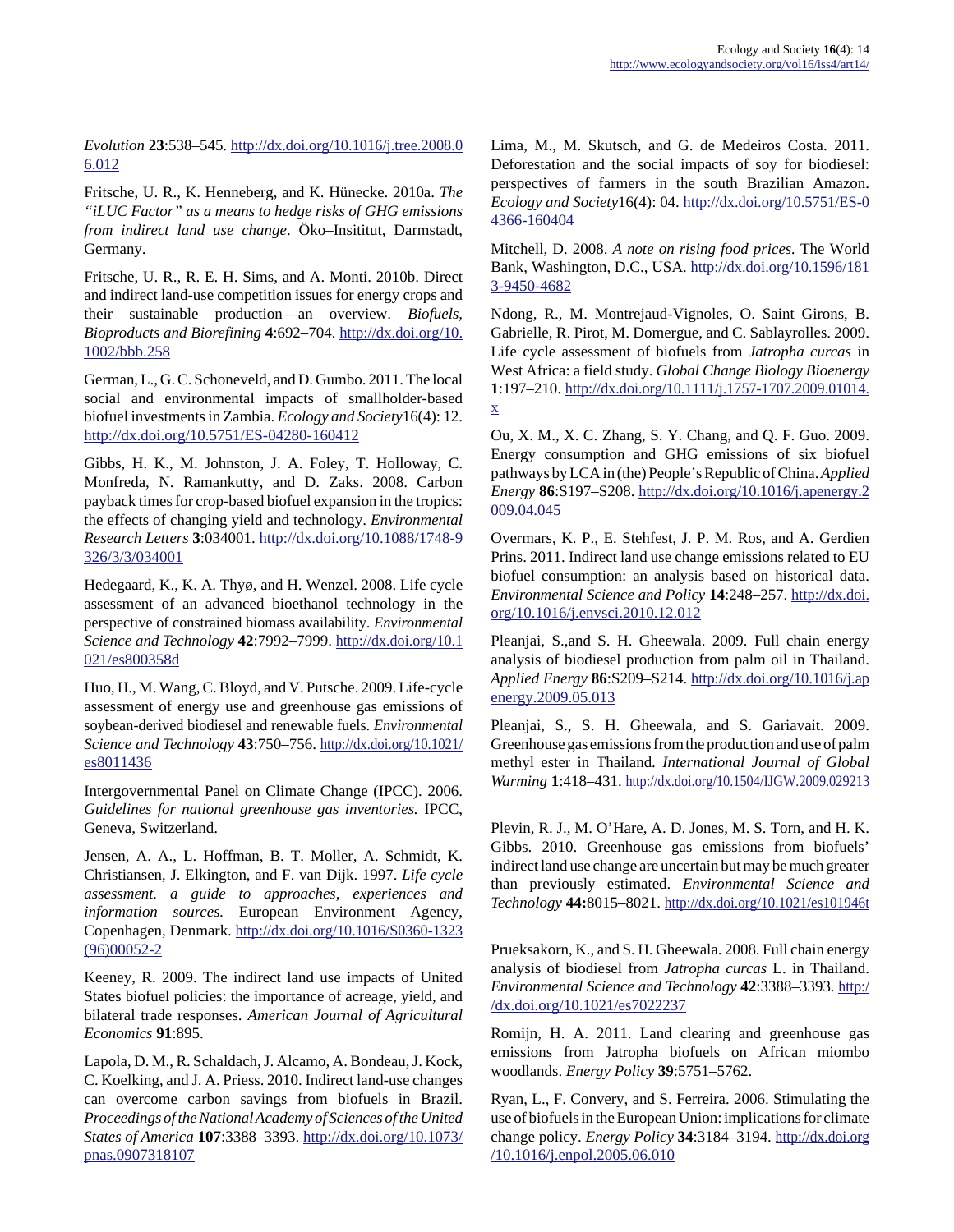Schoneveld , G. C., L. A. German, and E. Nutakor. 2011. Landbased investments for rural development? A grounded analysis of the local impacts of biofuel feedstock plantations in Ghana. *Ecology and Society*16(4): 10. [http://dx.doi.org/10.](http://dx.doi.org/10.5751/ES-04424-160410) [5751/ES-04424-160410](http://dx.doi.org/10.5751/ES-04424-160410)

Searchinger, T., R. Heimlich, R. A. Houghton, F. Dong, A. Elobeid, J. Fabiosa, S. Tokgoz, D. Heyes, and T. H. Yu. 2008. Use of U.S. croplands for biofuels increases greenhouse gases through emissions from land use change. *Science* **319**:1238– 1240.<http://dx.doi.org/10.1126/science.1151861>

Skutsch, M., E. de los Rios, S. Solis, E. Riegelhaupt, D. Hinojosa, S. Gerfert, Y. Gao, and O. Masera. 2011. Jatropha in Mexico: environmental and social impacts of an incipient biofuel program. *Ecology and Society*16(4): 11. [http://dx.doi.](http://dx.doi.org/10.5751/ES-04448-160411) [org/10.5751/ES-04448-160411](http://dx.doi.org/10.5751/ES-04448-160411)

Stephens, W., T. Hess, and J. Knox. 2001. *Review of the effects of energy crops on hydrology.* Ministry of Agriculture, Fisheries and Food, London, UK.

Trabucco, A., W. M. J. Achten, C. Bowe, R. Aerts, J. van Orshoven, and B. Muys. 2010. Global mapping of *Jatropha curcas* yield based on response of fitness to present and future climate. *Global Change Biology Bioenergy* **2**:139–151.

UN-Energy. 2007. *Sustainable bioenergy: a framework for decision makers.* United Nations, New York, New York, USA.

USDA. 2010. *Foreign agricultural service.* Washington, D. C., USA.

Verchot, L. V., R. Zomer, O. van Straaten, and B. Muys. 2007. Implications of country-level decisions on the specification of crown cover in the definition of forests and land area eligible for afforestation and reforestation activities in the CDM. *Climatic Change* **81**:415–430. [http://dx.doi.org/10.1007/s105](http://dx.doi.org/10.1007/s10584-006-9111-9) [84-006-9111-9](http://dx.doi.org/10.1007/s10584-006-9111-9)

Verrastro, F., and S. Ladislaw. 2007. Providing energy security in an interdependent world. *The Washington Quarterly* **30**:95–104. <http://dx.doi.org/10.1162/wash.2007.30.4.95>

Wicke, B., V. Dornburg, M. Junginger, and A. Faaij. 2008. Different palm oil production systems for energy purposes and their greenhouse gas implications. *Biomass and Bioenergy* **32**:1322–1337. <http://dx.doi.org/10.1016/j.biombioe.2008.04.001>

World Bank. 2010. *Commodity price data*. World Bank, Washington, D.C., USA.

Yee, K. F., K. T. Tan, A. Z. Abdullah, and K. T. Lee. 2009. Life cycle assessment of palm biodiesel: revealing facts and benefits for sustainability. *Applied Energy* **86**:S189–S196. <http://dx.doi.org/10.1016/j.apenergy.2009.04.014>

Zah, R., H. BÖni, M. Gauch, R. Hischier, M. Lehmann, and P. Wäger. 2007. *Life cycle assessment of energy products: environmental assessment of biofuels*. EMPA, Sankt Gallen, Switzerland.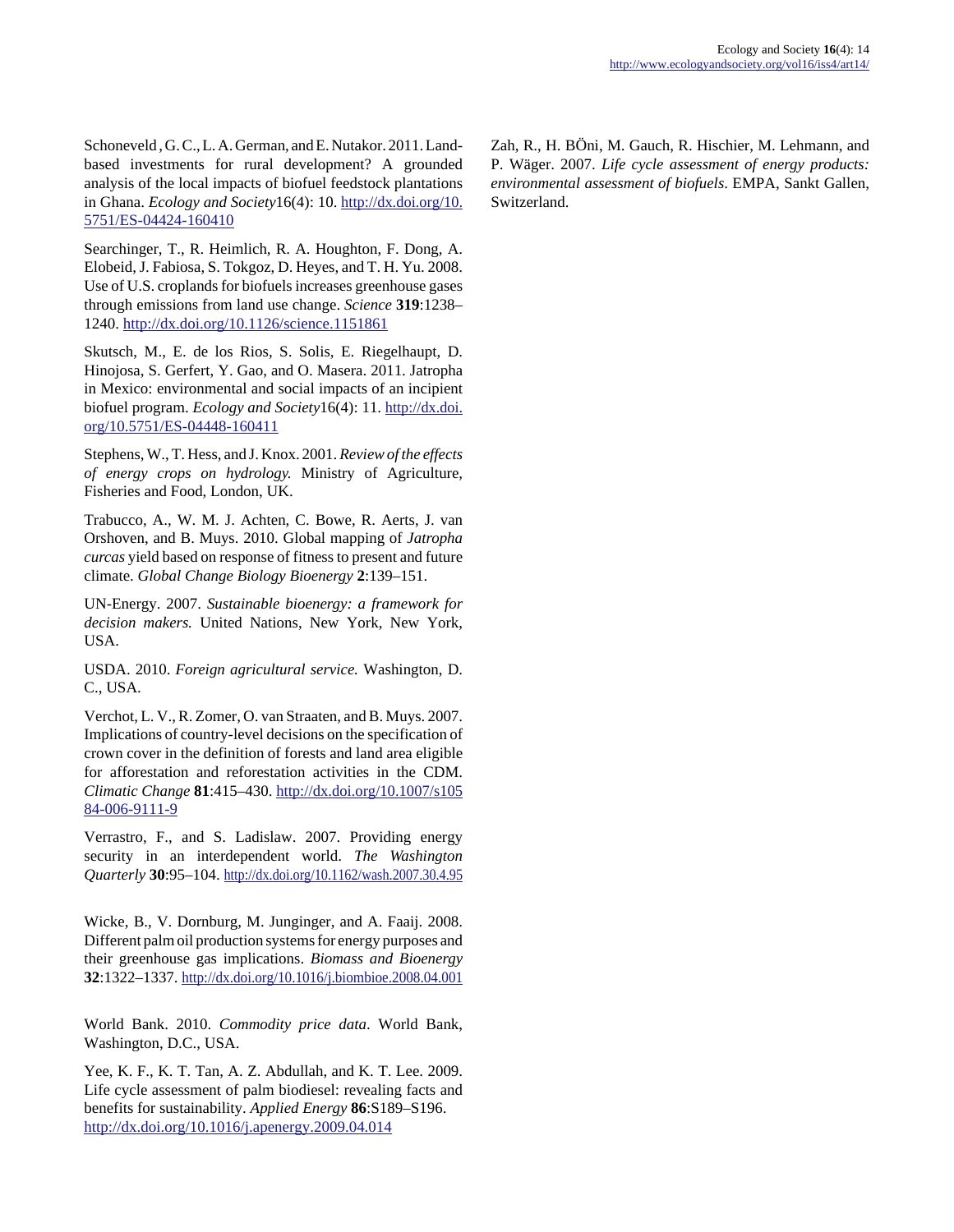# **APPENDIX 1 - Malaysia**

### **Table A1.1.** Carbon debt calculation of Malaysia case

| Carbon debt due to conversion of lowland tropical rainforest |  |                                                                          |           |                   |                  |            |     |     |                                                                                                                     |
|--------------------------------------------------------------|--|--------------------------------------------------------------------------|-----------|-------------------|------------------|------------|-----|-----|---------------------------------------------------------------------------------------------------------------------|
|                                                              |  |                                                                          | estimates |                   |                  |            |     |     | references                                                                                                          |
| Aboveground carbon stock loss                                |  | 197.5 Mg C ha <sup>-1</sup>                                              |           |                   | 268 254.5 201.25 | 157        | 178 | 126 | (Yamakura et al. 1986, Hoshizahi et al.<br>2004, Imai et al. 2009, Miettinen and Liew<br>2009, Niiyama et al. 2010) |
| -19% forest products<br>subtotal                             |  | 37.5 Mg C ha <sup>-1</sup><br>159.9 Mg C ha <sup>-1</sup>                |           |                   |                  |            |     |     | (IPCC 2006)                                                                                                         |
| Belowground carbon stock loss                                |  |                                                                          |           |                   |                  |            |     |     |                                                                                                                     |
| biomass                                                      |  | 47.8 Mg C ha <sup>-1</sup>                                               | 13%       | 21%               |                  | 26% 23.50% | 37% |     | (Houghton and Hackler 2001)                                                                                         |
|                                                              |  |                                                                          |           | 47.95 [Mg C ha-1] |                  |            |     |     | (Niiyama et al. 2010)                                                                                               |
| soil                                                         |  | 18.2 Mg C ha <sup>-1</sup>                                               |           |                   |                  |            |     |     | (IPCC 2006)                                                                                                         |
| subtotal                                                     |  | 66.0 Mg C ha <sup>-1</sup>                                               |           |                   |                  |            |     |     |                                                                                                                     |
| Carbon stocked in oil palm plantation                        |  | 35.8 Mg C ha <sup>-1</sup>                                               | 36        | 35.5              | 31.5             | 40         |     |     | (Germer and Sauerborn 2008, Murdiyarso<br>et al. 2010, Pereira de Souza et al. 2010)                                |
| <b>Total carbon debt</b>                                     |  | 190.2 Mg C ha <sup>-1</sup><br>698.8 Mg CO <sub>2</sub> ha <sup>-1</sup> |           |                   |                  |            |     |     |                                                                                                                     |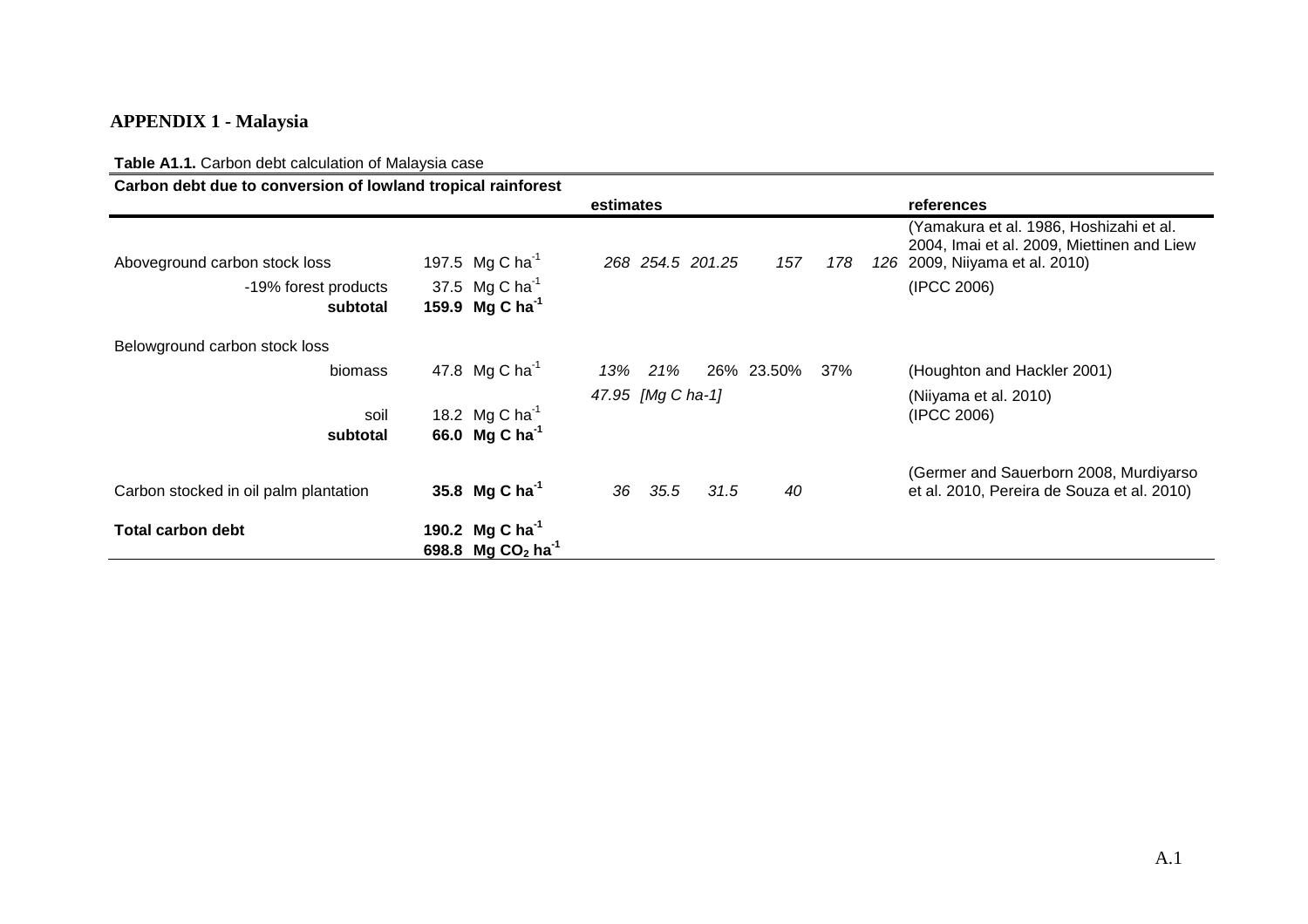## **LITERATURE CITED**

- Germer, J. and J. Sauerborn. 2008. Estimation of the impact of oil palm plantation establishment on greenhouse gas balance. *Environment, Development and Sustainability* 10:697-716.
- Hoshizahi, K., K. Niiyama, K. Kimura, T. Yamashita, Y. Bekku, T. Okuda, E. S. Quah, and N. Supardi. 2004. Temporal and spatial variation of forest biomass in relation to stand dynamics in a mature, lowland tropical rainforest, Malaysia. *Ecological Research* 19:357-363.
- Houghton, R. A. and J. L. Hackler. 2001. *Carbon flux to the atmosphere from land-use changes: 1850-1990*. No. 5054, U.S. Department of Energy.
- Imai, N., H. Samejima, A. Langner, R. C. Ong, S. Kita, J. Titin, A. Y. C. Chung, P. Lagan, Y. F. Lee, and K. Kitayama. 2009. Co-benefits of sustainable forest management in biodiversity conservation and carbon sequestration. *Plos One* 4:e8267.
- IPCC. 2006. *Guidelines for National Greenhouse Gas Inventories*
- Miettinen, J. and S. C. Liew. 2009. Estimation of biomass distribution in Peninsular Malaysia and in the islands of Sumatra, Java and Borneo based on multi-resolution remote sensing land cover analysis. *Mitigation and Adaptation Strategies for Global Change* 14:357-373.
- Murdiyarso, D., K. Hergoualc'h, and L. V. Verchot. 2010. Opportunities for reducing greenhouse gas emissions in tropical peatlands. *Proceedings of the National Academy of Sciences of the United States of America* 107:19655-19660.
- Niiyama, K., T. Kajimoto, Y. Masuura, T. Yamashita, N. Matsuo, Y. Yashiro, A. Ripin, A. R. Kassim, and N. S. Noor. 2010. Estimation of root biomass based on excavation of individual root systems in a primary dipterocarp forest in Pasoh Forest Reserve, Peninsular Malaysia. *Journal of Tropical Ecology* 26:271-284.
- Pereira de Souza, S., S. Pacca, M. Turra de Avila, and J. L. B. Borges. 2010. Greenhouse gas emissions and energy balance of palm oil biofuel. *Renewable Energy* 35:2552-2561.
- Yamakura, T., A. Hagihara, and S. O. Sukardjo, H. 1986. Aboveground biomass of tropical rain forest stands in Indonesian Borneo. *Plant Ecology* 68:71-82.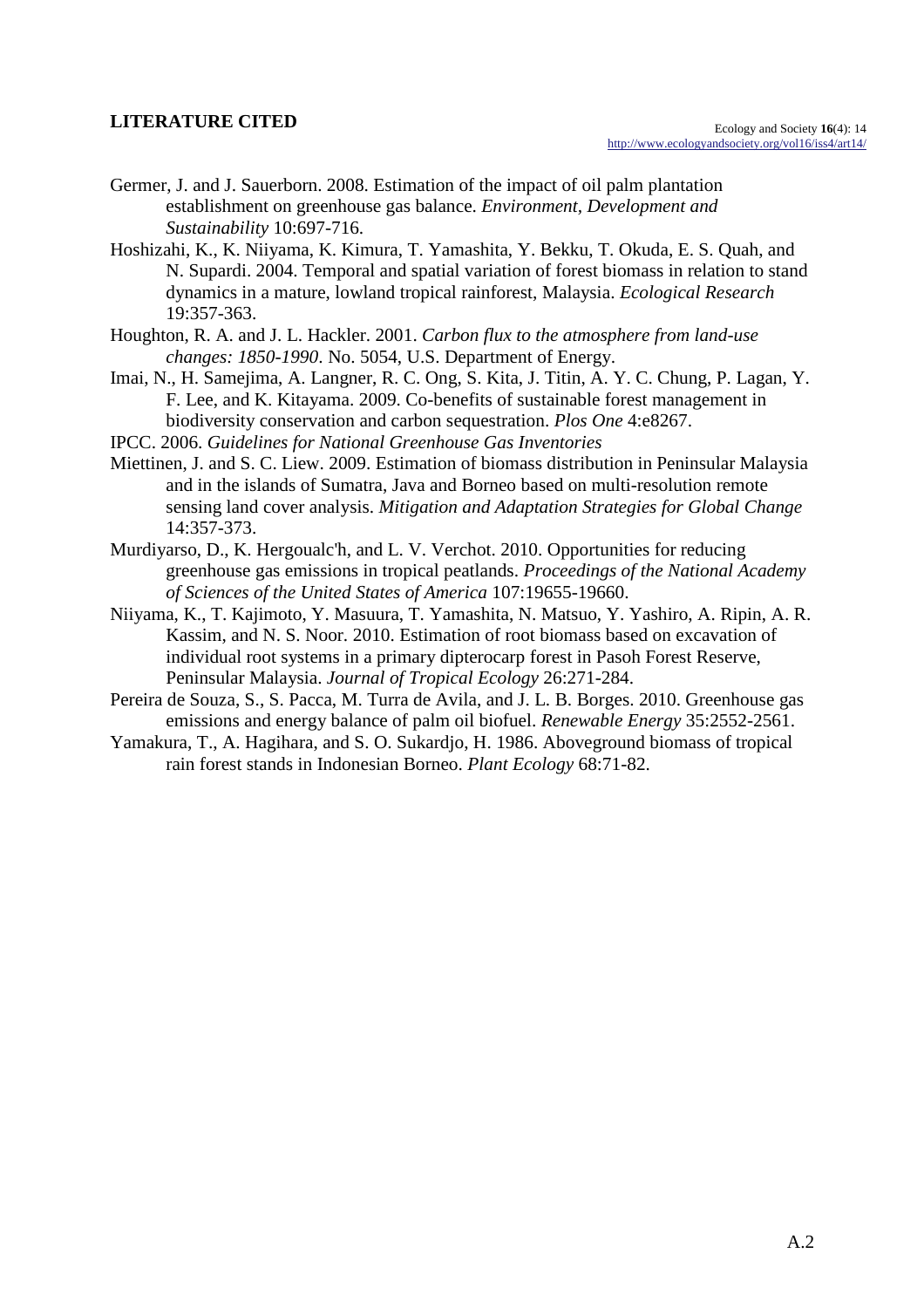## **APPENDIX 2 - Indonesia**

**Table A2.1.** Carbon debt calculation of the Manokwari, Indonesia case

**Carbon debt due to conversion of primary lowland tropical rainforest**

| estimates                                                              |      |                                                      |      |           |       |           | references |                                                                                                      |
|------------------------------------------------------------------------|------|------------------------------------------------------|------|-----------|-------|-----------|------------|------------------------------------------------------------------------------------------------------|
| Aboveground carbon stock loss<br>-19% forest products<br>subtotal      |      | 193.3 Mg C ha-1<br>36.7 Mg C ha-1<br>156.6 Mg C ha-1 |      | 236 269.7 | 160.9 | 120.8     | 179        | Fox et al. 2010; Bryan et al. 2010;<br>Fargione et al. 2008<br>Fargione et al. 2008                  |
| Belowground carbon stock loss                                          |      |                                                      |      |           |       |           |            |                                                                                                      |
| biomass<br>soil<br>subtotal                                            |      | 46.6 Mg C ha-1<br>18.2 Mg C ha-1<br>64.8 Mg C ha-1   |      | 13% 21%   | 26%   | 23.5% 37% |            | Fargione et al. 2008<br><b>IPCC 2006</b>                                                             |
|                                                                        |      |                                                      |      |           |       |           |            | Pereira de Souza et al. 2010;<br>Murdiyarso et al. 2010; Germer &<br>Sauerborn 2008; Fargione et al. |
| Carbon stocked in oil palm plantation                                  |      | 35.8 Mg C ha-1                                       | 36   | 31.5      | 40    |           |            | 2008                                                                                                 |
| <b>Total carbon debt</b>                                               |      | 185.5 Mg C ha-1<br>681.7 Mg CO2 ha-1                 |      |           |       |           |            |                                                                                                      |
| Carbon debt due to conversion of secondary lowland tropical rainforest |      |                                                      |      |           |       |           |            |                                                                                                      |
| Aboveground carbon stock loss<br>- 19% forest products<br>subtotal     | 80.4 | 99.2 Mg C ha-1<br>18.8 Mg C ha-1                     | 99.2 |           |       |           |            | Fox et al. 2010; Bryan et al. 2010;<br>Fargione et al. 2008<br>Fargione et al. 2008                  |
| Belowground carbon stock loss                                          |      |                                                      |      |           |       |           |            |                                                                                                      |
| biomass<br>soil<br>subtotal                                            |      | 23.9 Mg C ha-1<br>18.2 Mg C ha-1<br>42.1 Mg C ha-1   | 13%  | 21%       | 26%   | 23.5% 37% |            | Fargione et al. 2008<br><b>IPCC 2006</b>                                                             |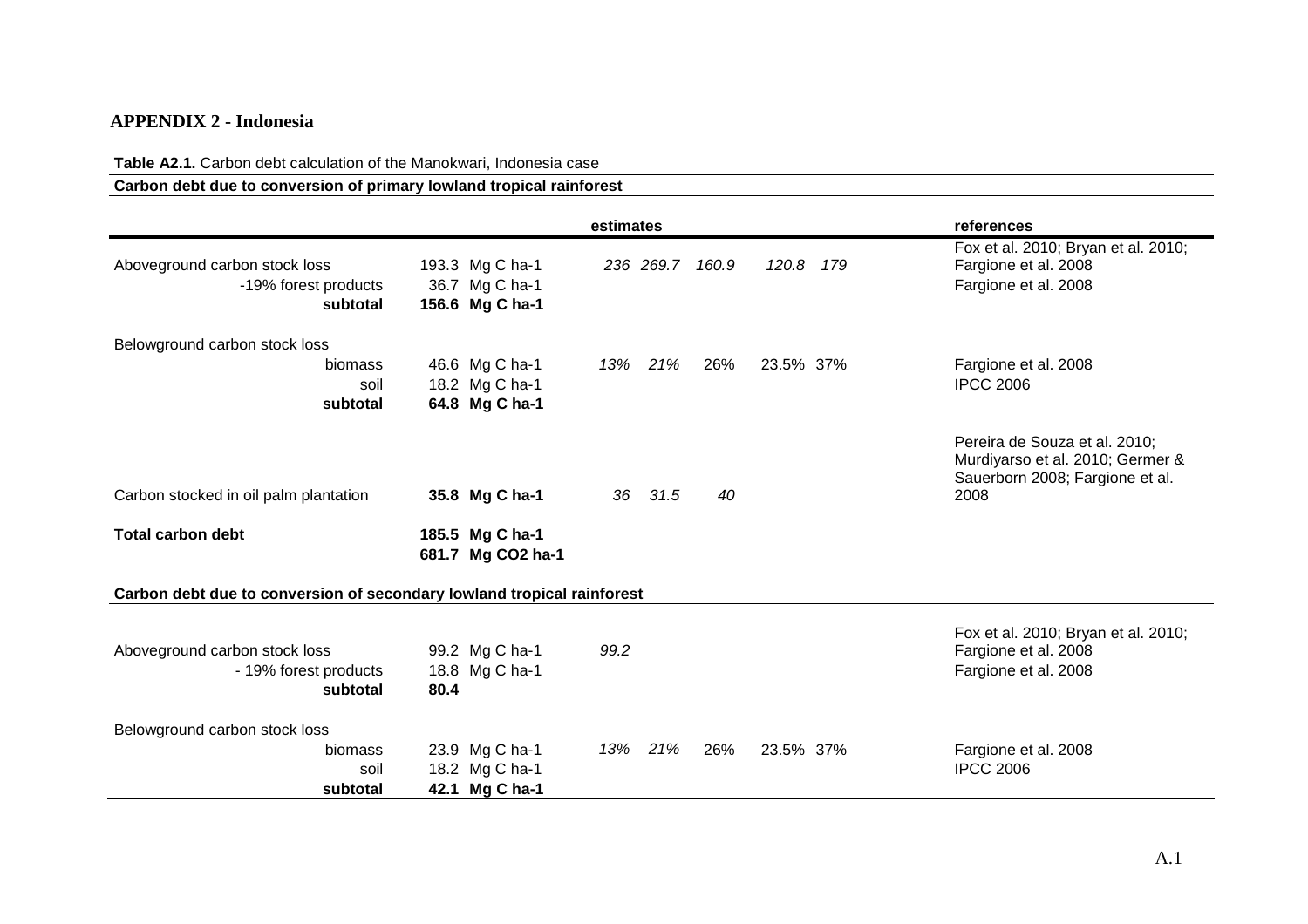| <b>Table AZ.T. Continued</b> Carbon debt calculation of the Manokwan, indonesia case |                                     |               |                                                                                                              |
|--------------------------------------------------------------------------------------|-------------------------------------|---------------|--------------------------------------------------------------------------------------------------------------|
|                                                                                      | references                          |               |                                                                                                              |
| Carbon stocked in oil palm plantation                                                | 35.8 Mg C ha-1                      | 36 31.5<br>40 | Pereira de Souza et al. 2010;<br>Murdiyarso et al. 2010; Germer &<br>Sauerborn 2008; Fargione et al.<br>2008 |
| <b>Total carbon debt</b>                                                             | 86.6 Mg C ha-1<br>318.4 Mg CO2 ha-1 |               |                                                                                                              |
| Carbon debt due to conversion of agricultural land                                   |                                     |               |                                                                                                              |
| <b>Total carbon debt</b>                                                             |                                     |               |                                                                                                              |
| biomass                                                                              | -16.4 Mg C ha-1                     |               | <b>ENCOFOR tool</b>                                                                                          |
| soil C (20 yr)                                                                       | $-10.2$ Mg C ha-1                   |               | <b>IPCC 2006</b>                                                                                             |
| <b>Total carbon debt</b>                                                             | -26.6 Mg C ha-1                     |               |                                                                                                              |
|                                                                                      | -97.9 Mg CO2 ha-1                   |               |                                                                                                              |
|                                                                                      |                                     |               |                                                                                                              |

### **Table A2.1. continued** Carbon debt calculation of the Manokwari, Indonesia case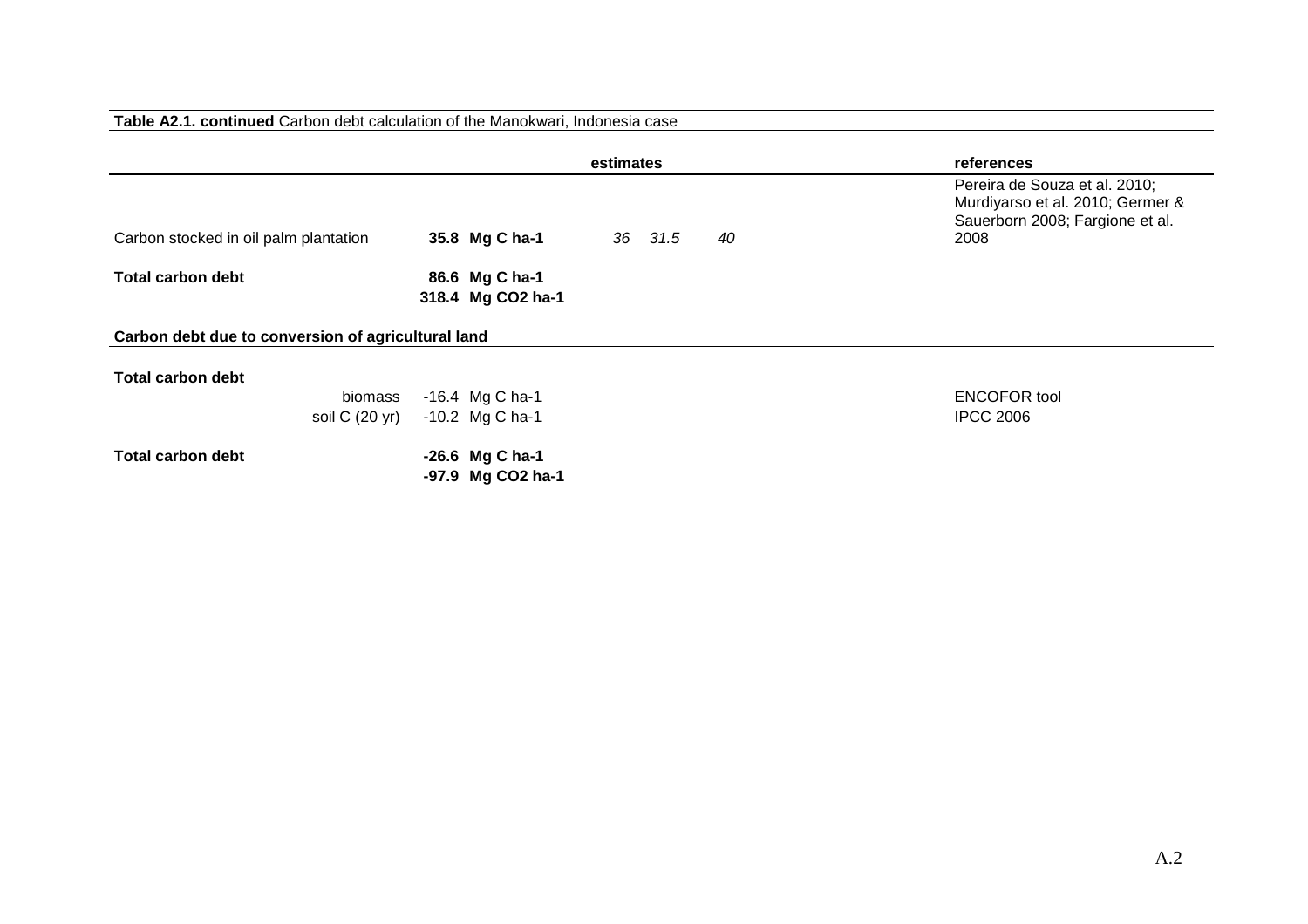### **Table A2.2.** Carbon debt calculation of the Kubu Raya, West Kalimantan, Indonesia case

**Carbon debt due to conversion of peat swamp forest** 

|                                                                    |                                                      | estimates |      |       |           |           |      | references                                                                                                   |
|--------------------------------------------------------------------|------------------------------------------------------|-----------|------|-------|-----------|-----------|------|--------------------------------------------------------------------------------------------------------------|
| Aboveground carbon stock loss<br>- 19% forest products<br>subtotal | 163.0 Mg C ha-1<br>31.0 Mg C ha-1<br>132.0 Mg C ha-1 | 179.2     | 130  | 179.7 |           |           |      | Brealey et al. 2004; Miettinen & Liew<br>2009; Murdiyarso et al. 2010<br>Fargione et al. 2008                |
| Belowground carbon stock loss                                      |                                                      |           |      |       |           |           |      |                                                                                                              |
| biomass                                                            | 39.3 Mg C ha-1                                       | 13%       | 21%  | 26%   | 23.5% 37% |           |      | Fargione et al. 2008                                                                                         |
| emission from peat (25 years)<br>subtotal                          | 362.6 Mg C ha-1<br>401.8 Mg C ha-1                   | 10.8      | 16.2 | 19.9  |           | 14.8 10.0 | 15.4 | Murdiyarso et al. 2010; Hergoualc'h<br>& Verchot 2011; Fargione et al. 2008                                  |
| Carbon stocked in oil palm plantation                              | 35.8 Mg C ha-1                                       | 36        | 31.5 | 40    |           |           |      | Pereira de Souza et al. 2010;<br>Murdiyarso et al. 2010; Germer &<br>Sauerborn 2008; Fargione et al.<br>2008 |
|                                                                    |                                                      |           |      |       |           |           |      |                                                                                                              |
| <b>Total carbon debt</b>                                           | 498.0 Mg C ha-1<br>1830.2 Mg CO2 ha-1                |           |      |       |           |           |      |                                                                                                              |
| Carbon debt due to conversion of peat swamp                        |                                                      |           |      |       |           |           |      |                                                                                                              |
| emission from peat (25 years)                                      | 362.6 Mg C ha-1                                      | 10.8      | 16.2 | 19.9  |           | 14.8 10.0 | 15.4 | Murdiyarso et al. 2010; Hergoualc'h<br>& Verchot 2011; Fargione et al. 2008                                  |
| <b>Total carbon debt</b>                                           | 362.6 Mg C ha-1<br>1332.5 Mg CO2 ha-1                |           |      |       |           |           |      |                                                                                                              |
| Carbon debt due to conversion of agricultural land                 |                                                      |           |      |       |           |           |      |                                                                                                              |
| <b>Total carbon debt</b>                                           |                                                      |           |      |       |           |           |      |                                                                                                              |
| biomass                                                            | -16.4 Mg C ha-1                                      |           |      |       |           |           |      | <b>ENCOFOR tool</b>                                                                                          |

soil C (20 yr) -10.2 Mg C ha-1 IPCC 2006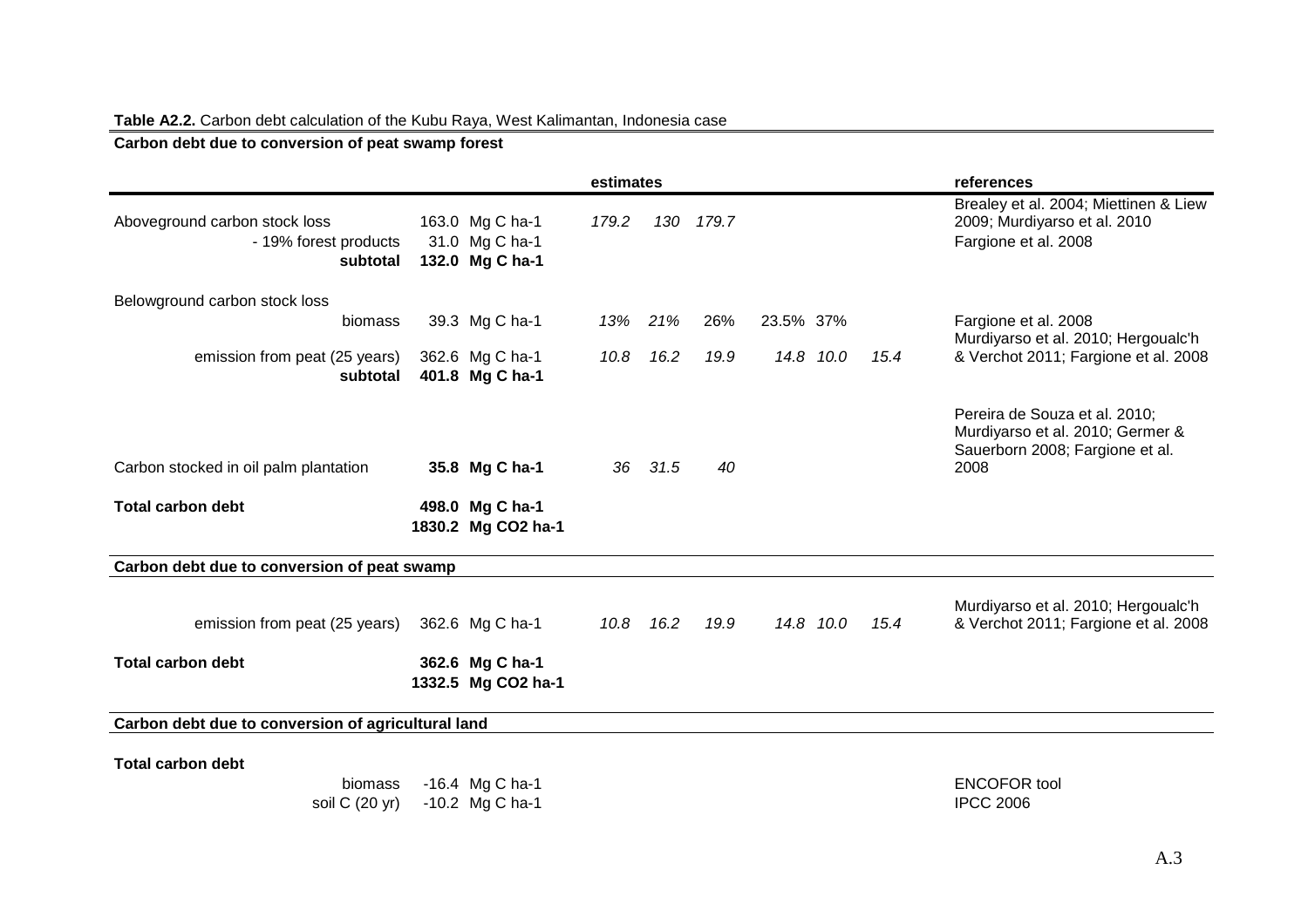| Total carbon debt | -26.6 Mg C ha-1   |
|-------------------|-------------------|
|                   | -97.9 Mg CO2 ha-1 |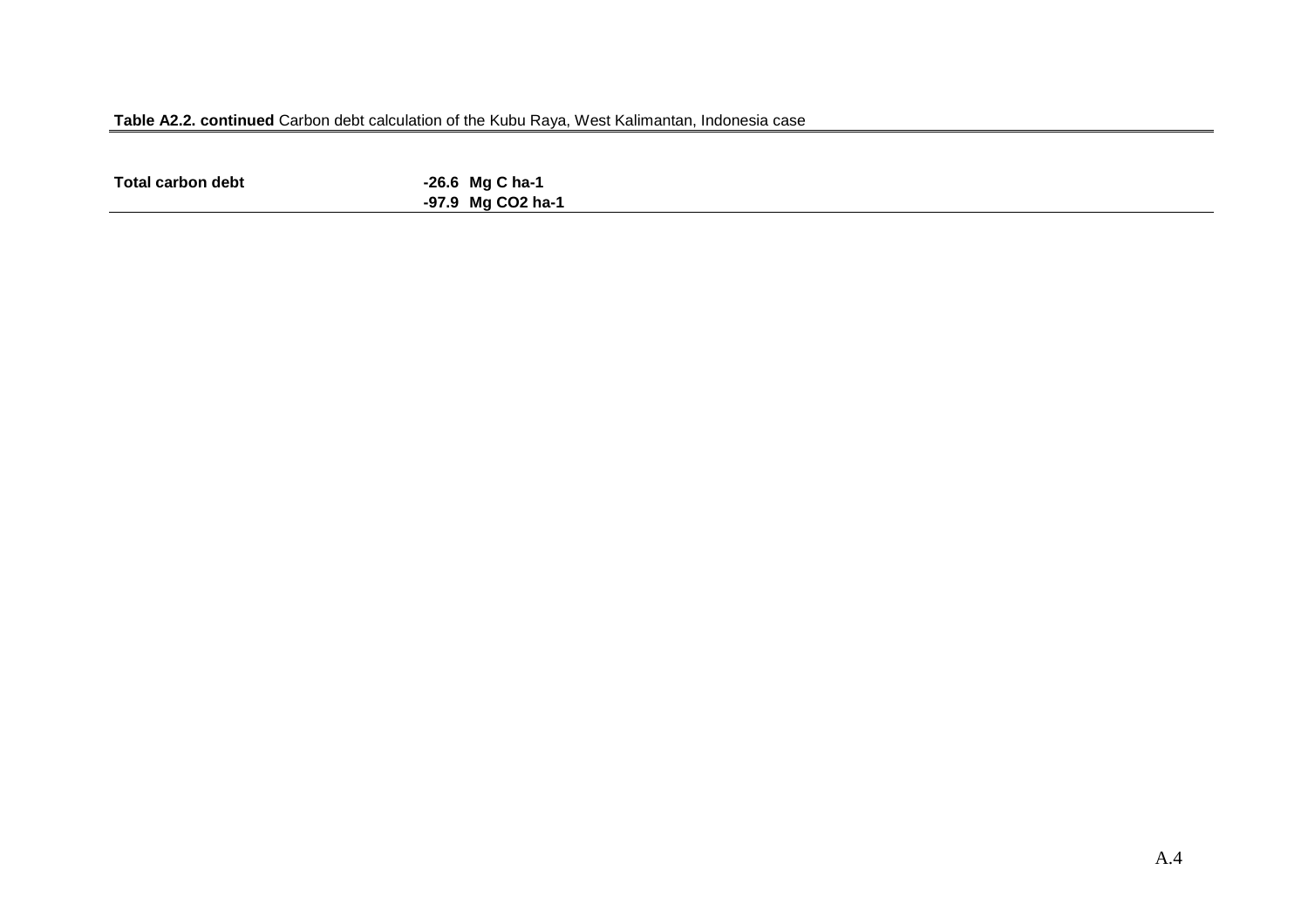|                                                                    |                                                      | estimates |       |       |                | references                                                                                                   |
|--------------------------------------------------------------------|------------------------------------------------------|-----------|-------|-------|----------------|--------------------------------------------------------------------------------------------------------------|
| Aboveground carbon stock loss<br>-19% forest products<br>subtotal  | 193.3 Mg C ha-1<br>36.7 Mg C ha-1<br>156.6 Mg C ha-1 | 236       | 269.7 | 160.9 | 120.8<br>179   | Fox et al. 2010; Bryan et al.<br>2010; Fargione et al. 2008<br>Fargione et al. 2008                          |
| Belowground carbon stock loss                                      |                                                      |           |       |       |                |                                                                                                              |
| biomass<br>soil<br>subtotal                                        | 46.6 Mg C ha-1<br>18.2 Mg C ha-1<br>64.8 Mg C ha-1   | 13%       | 21%   | 26%   | 23.5% 37%      | Fargione et al. 2008<br><b>IPCC 2006</b>                                                                     |
|                                                                    |                                                      | 36        | 31.5  | 40    |                | Pereira de Souza et al. 2010;<br>Murdiyarso et al. 2010; Germer<br>& Sauerborn 2008; Fargione et<br>al. 2008 |
| Carbon stocked in oil palm plantation                              | 35.8 Mg C ha-1                                       |           |       |       |                |                                                                                                              |
| <b>Total carbon debt</b>                                           | 185.5 Mg C ha-1<br>681.7 Mg CO2 ha-1                 |           |       |       |                |                                                                                                              |
| Carbon debt due to conversion of peat swamp forest                 |                                                      |           |       |       |                |                                                                                                              |
| Aboveground carbon stock loss<br>- 19% forest products<br>subtotal | 163.0 Mg C ha-1<br>31.0 Mg C ha-1<br>132.0 Mg C ha-1 | 179.2     | 130   | 179.7 |                | Brealey et al. 2004; Miettinen &<br>Liew 2009; Murdiyarso et al.<br>2010<br>Fargione et al. 2008             |
| Belowground carbon stock loss                                      |                                                      |           |       |       |                |                                                                                                              |
| biomass                                                            | 39.3 Mg C ha-1                                       | 13%       | 21%   | 26%   | 23.5% 37%      | Fargione et al. 2008<br>Murdiyarso et al. 2010;<br>Hergoualc'h & Verchot 2011;                               |
| emission from peat (25 years)<br>subtotal                          | 362.6 Mg C ha-1<br>401.8 Mg C ha-1                   | 10.8      | 16.2  | 19.9  | 14.8 10.0 15.4 | Fargione et al. 2008                                                                                         |

#### **Table A2.3.** Carbon debt calculation of the Boven Digoel, Papua, Indonesia case

**Carbon debt due to conversion of primary lowland tropical rainforest Papau, Indonesia**

A.5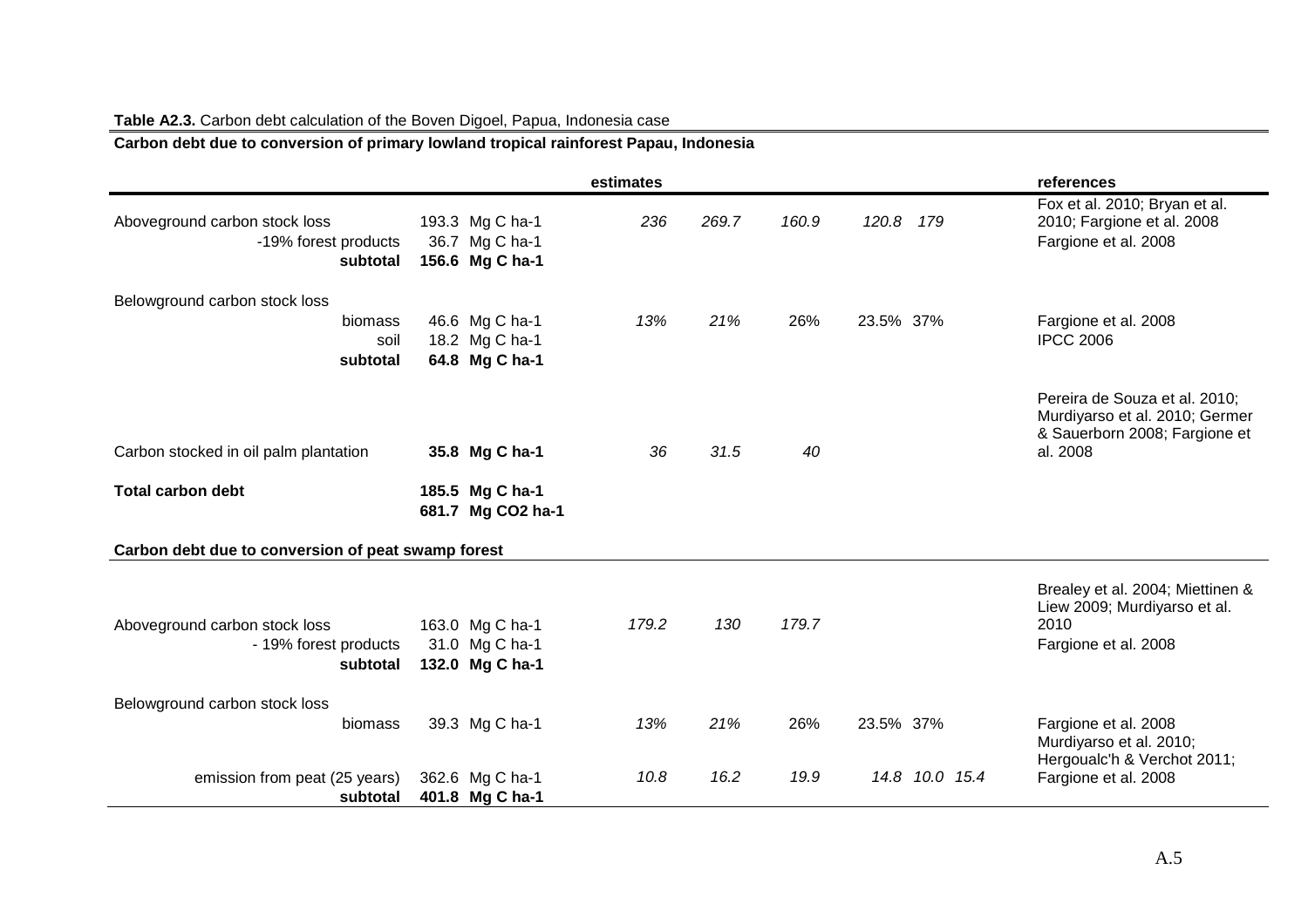| Table A2.3. continued Carbon debt calculation of the Boven Digoel, Papua, Indonesia case |                                       |           |      |      |                |                                                                                                              |
|------------------------------------------------------------------------------------------|---------------------------------------|-----------|------|------|----------------|--------------------------------------------------------------------------------------------------------------|
|                                                                                          |                                       | estimates |      |      |                | references                                                                                                   |
| Carbon stocked in oil palm plantation                                                    | 35.8 Mg C ha-1                        | 36        | 31.5 | 40   |                | Pereira de Souza et al. 2010;<br>Murdiyarso et al. 2010; Germer<br>& Sauerborn 2008; Fargione et<br>al. 2008 |
| Total carbon debt                                                                        | 498.0 Mg C ha-1<br>1830.2 Mg CO2 ha-1 |           |      |      |                |                                                                                                              |
| Carbon debt due to conversion of peat swamp                                              |                                       |           |      |      |                |                                                                                                              |
| emission from peat (25 years)                                                            | 362.6 Mg C ha-1                       | 10.8      | 16.2 | 19.9 | 14.8 10.0 15.4 | Murdiyarso et al. 2010;<br>Hergoualc'h & Verchot 2011;<br>Fargione et al. 2008                               |
| Total carbon debt                                                                        | 362.6 Mg C ha-1<br>1332.5 Mg CO2 ha-1 |           |      |      |                |                                                                                                              |
| Carbon debt due to conversion of agricultural land                                       |                                       |           |      |      |                |                                                                                                              |
| <b>Total carbon debt</b>                                                                 |                                       |           |      |      |                |                                                                                                              |
| biomass<br>soil C (20 yr)                                                                | -16.4 Mg C ha-1<br>$-10.2$ Mg C ha-1  |           |      |      |                | <b>ENCOFOR tool</b><br><b>IPCC 2006</b>                                                                      |
| <b>Total carbon debt</b>                                                                 | -26.6 Mg C ha-1<br>-97.9 Mg CO2 ha-1  |           |      |      |                |                                                                                                              |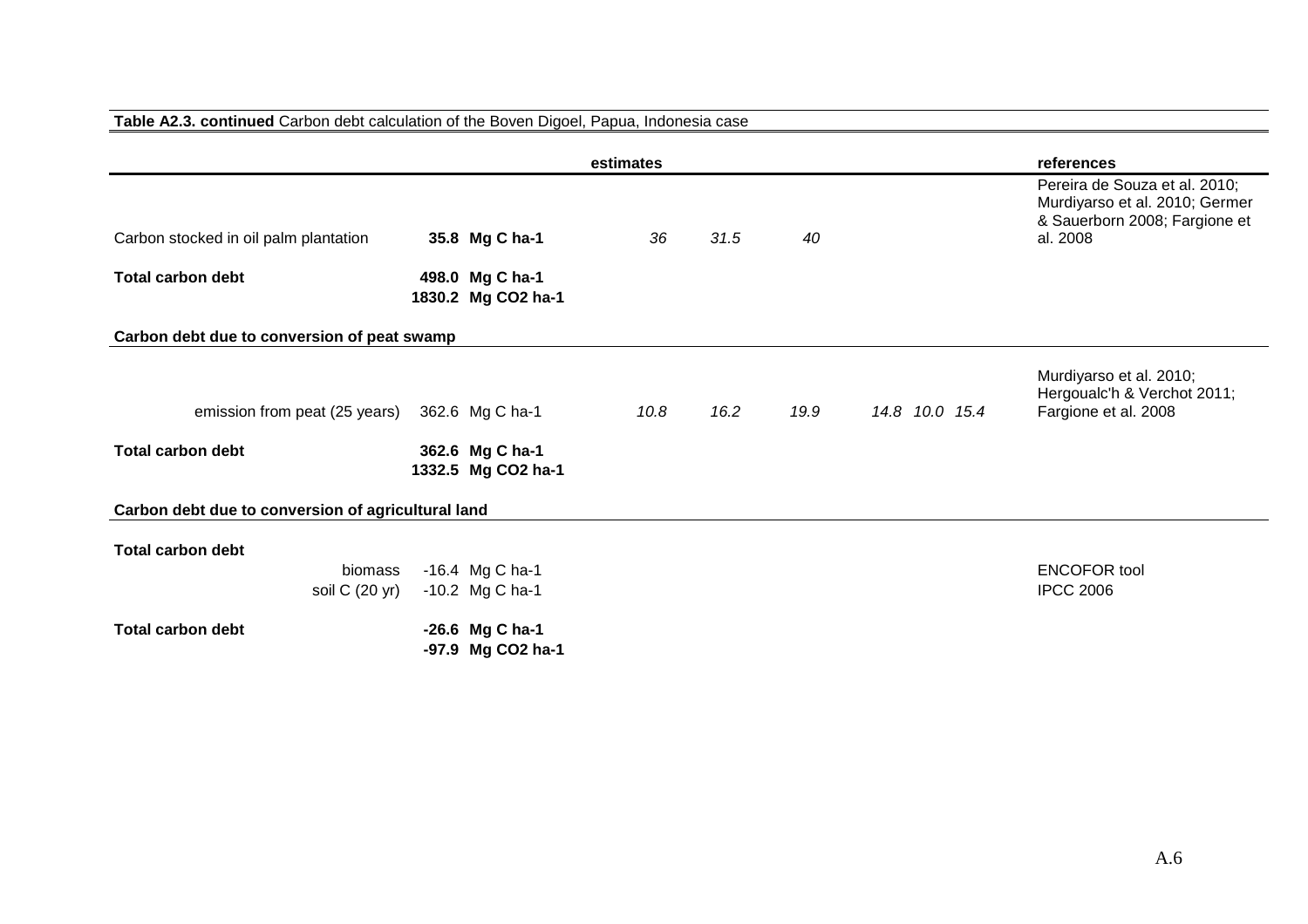## **LITERATURE CITED**

- Brearley, F. Q., S. Prajadinata, P. S. Kidd, J. Proctor, and Suriantata. 2004. Structure and floristics of an old secondary rain forest in Central Kalimantan, Indonesia, and a comparison with adjacent primary forest. *Forest Ecology and Management* 195:385- 397.
- Bryan, J., P. Shearman, J. Ash, and J. B. Kirkpatrick. 2010. Estimating rainforest biomass stocks and carbon loss from deforestation and degradation in Papua New Guinea 1972-2002: best estimates, uncertainties and research needs. *Journal of Environmental Management* 91:995-1001.
- Fargione, J., J. Hill, D. Tilman, S. Polasky, and P. Hawthorne. 2008. Land clearing and the biofuel carbon debt. *Science* 319:1235-1238.
- Fox, J. C., C. K. Yosi, P. Nimiago, F. Oavika, J. N. Pokana, K. Lavong, and R. J. Keenan. 2010. Assessment of aboveground carbon in primary and selectively harvested tropical forest in Papua New Guinea. *Biotropica* 42:410-419.
- Germer, J. and J. Sauerborn. 2008. Estimation of the impact of oil palm plantation establishment on greenhouse gas balance. *Environment, Development and Sustainability* 10:697-716.
- Hergoualc'h, K. and L. V. Verchot. 2011. Stocks and fluxes of carbon associated with landuse change in Southeast Asian tropical peatlands: a review. *Global Biogeochemical Cycles* in press.
- IPCC. 2006. *Guidelines for National Greenhouse Gas Inventories*
- Miettinen, J. and S. C. Liew. 2009. Estimation of biomass distribution in Peninsular Malaysia and in the islands of Sumatra, Java and Borneo based on multi-resolution remote sensing land cover analysis. *Mitigation and Adaptation Strategies for Global Change* 14:357-373.
- Murdiyarso, D., K. Hergoualc'h, and L. V. Verchot. 2010. Opportunities for reducing greenhouse gas emissions in tropical peatlands. *Proceedings of the National Academy of Sciences of the United States of America* 107:19655-19660.
- Pereira de Souza, S., S. Pacca, M. Turra de Avila, and J. L. B. Borges. 2010. Greenhouse gas emissions and energy balance of palm oil biofuel. *Renewable Energy* 35:2552-2561.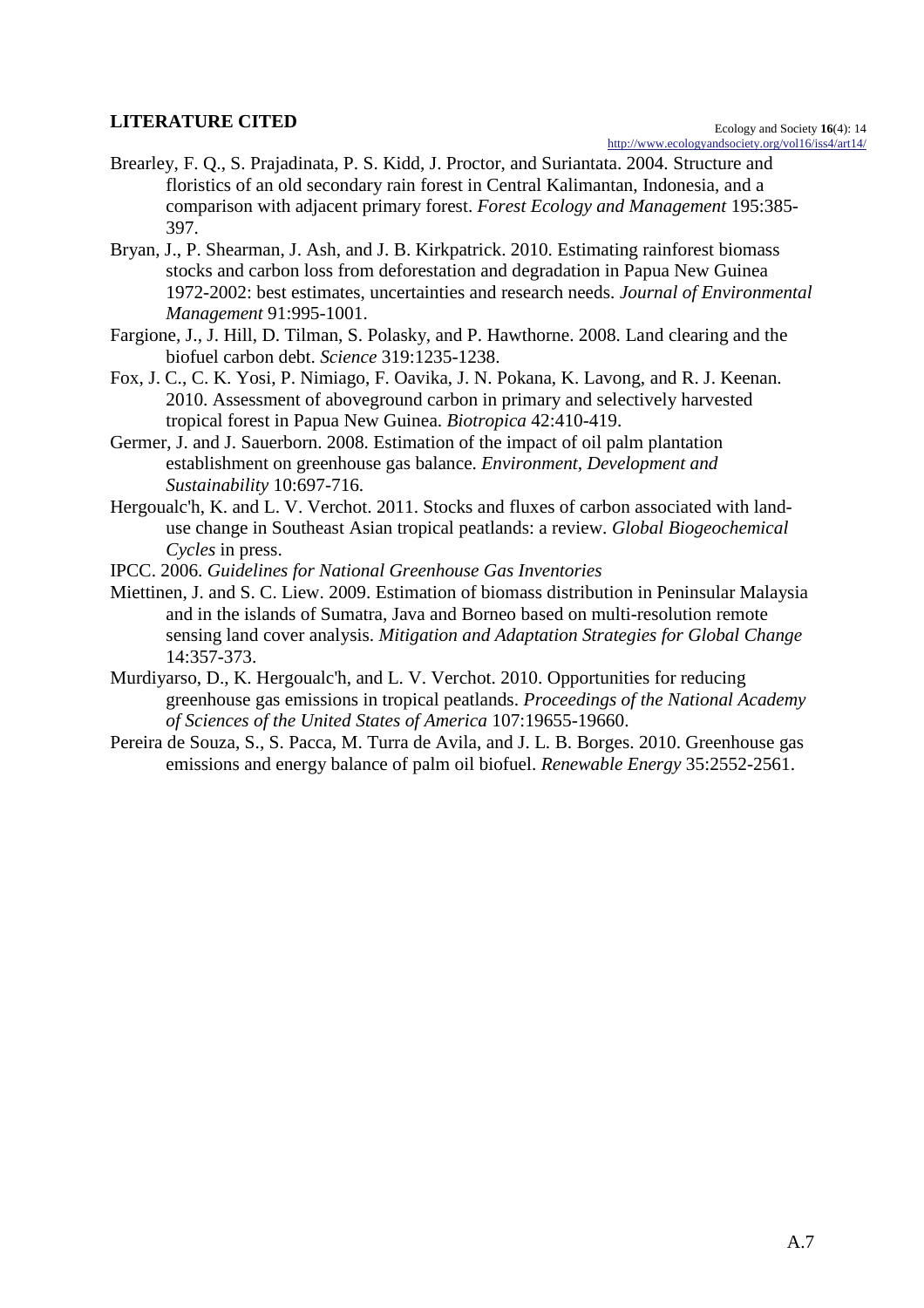# **APPENDIX 3 - Ghana**

### **Table A3.1.** Carbon debt calculation of Ghana case

| Carbon debt due to conversion of open to closed forest in Ghana |       |                                                       |                               |                     |                                |                                                       |
|-----------------------------------------------------------------|-------|-------------------------------------------------------|-------------------------------|---------------------|--------------------------------|-------------------------------------------------------|
|                                                                 |       |                                                       |                               | estimates           |                                | references                                            |
| Loss of biomass carbon stock                                    |       |                                                       |                               |                     |                                |                                                       |
| Aboveground + belowground carbon stock<br>loss                  |       | $Mg C ha^{-1}$                                        |                               | 240                 | 92.6                           | (Tan et al. 2009)                                     |
| aboveground<br>belowground biomass                              |       | $Mg C ha^{-1}$                                        |                               | 136<br>21.6%        | 30                             | (Houghton and Hackler 2001)<br>(Fargione et al. 2008) |
| -9% forest products or trees left (50 years)<br>subtotal        | 121.6 | Mg C $ha^{-1}$                                        |                               | 9%                  |                                | (Fargione et al. 2008)                                |
| Loss of soil carbon stock                                       |       |                                                       |                               |                     |                                |                                                       |
| carbon stock<br>carbon loss                                     |       | $Mg C ha^{-1}$                                        |                               | 30.2<br>38.8%       | 20.9                           | (Tan et al. 2009)<br>(IPCC 2006)                      |
| subtotal                                                        | 9.9   | Mg C $ha^{-1}$                                        |                               |                     |                                |                                                       |
| Carbon stocked in oil Jatropha plantation                       |       |                                                       |                               |                     |                                |                                                       |
| aboveground                                                     | 8.4   | $Mg C ha^{-1}$                                        |                               |                     |                                | (Achten 2010)                                         |
| belowground                                                     | 2.5   | $Mg C ha^{-1}$                                        |                               | 30%                 |                                | (Achten 2010, Reubens et al.                          |
| subtotal                                                        | 10.9  | Mg C $ha^{-1}$                                        |                               |                     |                                | 2010)                                                 |
| Conservative (2500 kg/ha.yr)                                    | 9.1   |                                                       |                               |                     |                                |                                                       |
| Estimation (3000 kg/ha.yr)                                      | 10.9  |                                                       |                               |                     |                                |                                                       |
| Optimistic (3500 kg/ha.yr)                                      | 12.7  |                                                       |                               |                     |                                |                                                       |
| <b>Total carbon debt</b>                                        |       | Mg C ha $-1$<br>$Mg$ CO <sub>2</sub> ha <sup>-1</sup> | $\mathbf c$<br>122.4<br>449.8 | Е<br>120.6<br>443.1 | $\mathbf{o}$<br>118.8<br>436.4 |                                                       |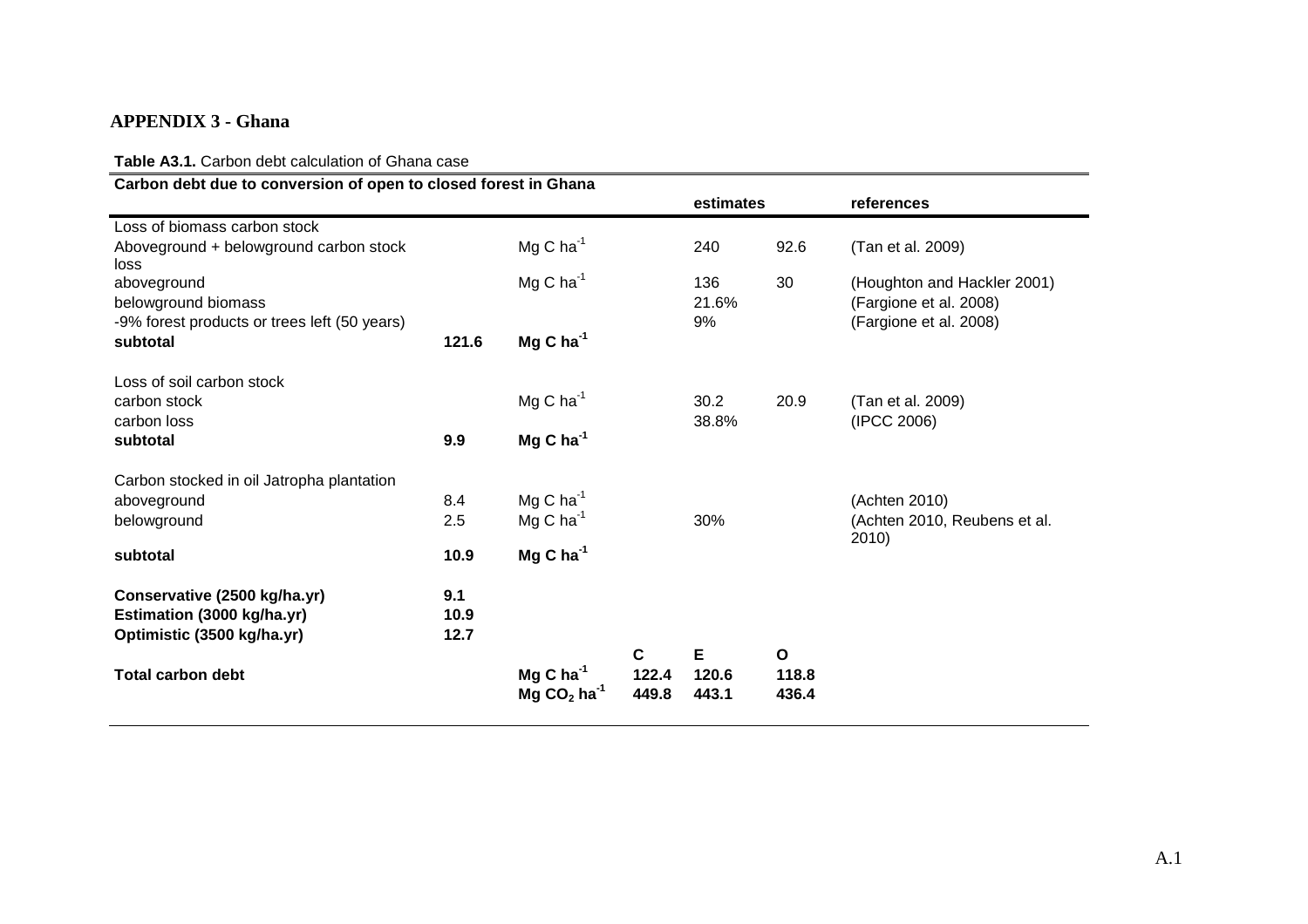### **Table A3.1. continued** Carbon debt calculation of Ghana case

| Carbon debt due to conversion of fallow land       |         |                                       |             |           |              |                              |
|----------------------------------------------------|---------|---------------------------------------|-------------|-----------|--------------|------------------------------|
|                                                    |         |                                       |             | estimates |              | references                   |
| Loss of biomass carbon stock                       | 46.8    | $Mg C ha^{-1}$                        |             |           |              | (Tan et al. 2009)            |
| subtotal                                           | 46.8    | Mg C $ha^{-1}$                        |             |           |              |                              |
| Loss of soil carbon stock                          |         |                                       |             |           |              |                              |
| carbon stock                                       | 21.4    | $Mg C ha^{-1}$                        |             |           |              | (Tan et al. 2009)            |
| carbon loss                                        |         |                                       |             | 38.8%     |              | (IPCC 2006)                  |
| subtotal                                           | 8.3     | Mg C $ha^{-1}$                        |             |           |              |                              |
| Carbon stocked in oil Jatropha plantation          |         |                                       |             |           |              |                              |
| aboveground                                        | 8.4     | $Mg C ha^{-1}$                        |             |           |              | (Achten 2010)                |
| belowground                                        | 2.5     | $Mg C ha^{-1}$                        |             | 30%       |              | (Achten 2010, Reubens et al. |
| subtotal                                           | 10.9    | Mg C $ha^{-1}$                        |             |           |              | 2010)                        |
| Conservative (2500 kg/ha.yr)                       | 9.1     |                                       |             |           |              |                              |
| Estimation (3000 kg/ha.yr)                         | 10.9    |                                       |             |           |              |                              |
| Optimistic (3500 kg/ha.yr)                         | 12.7    |                                       |             |           |              |                              |
|                                                    |         |                                       | $\mathbf c$ | E         | $\mathbf{o}$ |                              |
| <b>Total carbon debt</b>                           |         | $Mg C ha^{-1}$                        | 46.0        | 44.2      | 42.4         |                              |
|                                                    |         | $Mg$ CO <sub>2</sub> ha <sup>-1</sup> | 169.0       | 162.4     | 155.7        |                              |
| Carbon debt due to conversion of agricultural land |         |                                       |             |           |              |                              |
| <b>Total carbon debt</b>                           |         |                                       | $\mathbf c$ | E         | $\mathbf{o}$ |                              |
| biomass                                            | $-13.4$ | $Mg$ C ha <sup>-1</sup>               | $-11.1$     | $-13.4$   | $-15.6$      | <b>ENCOFOR tool</b>          |
| soil C (20 yr)                                     | $-3.7$  | $Mg$ C ha <sup>-1</sup>               |             |           |              | (IPCC 2006)                  |
|                                                    |         |                                       |             |           |              |                              |
| <b>Total carbon debt</b>                           | $-17.0$ | Mg C ha $^{-1}$                       | $-14.8$     | $-17.0$   | $-19.3$      |                              |
|                                                    | $-62.6$ | Mg $CO2$ ha <sup>-1</sup>             | $-54.4$     | $-62.6$   | $-70.7$      |                              |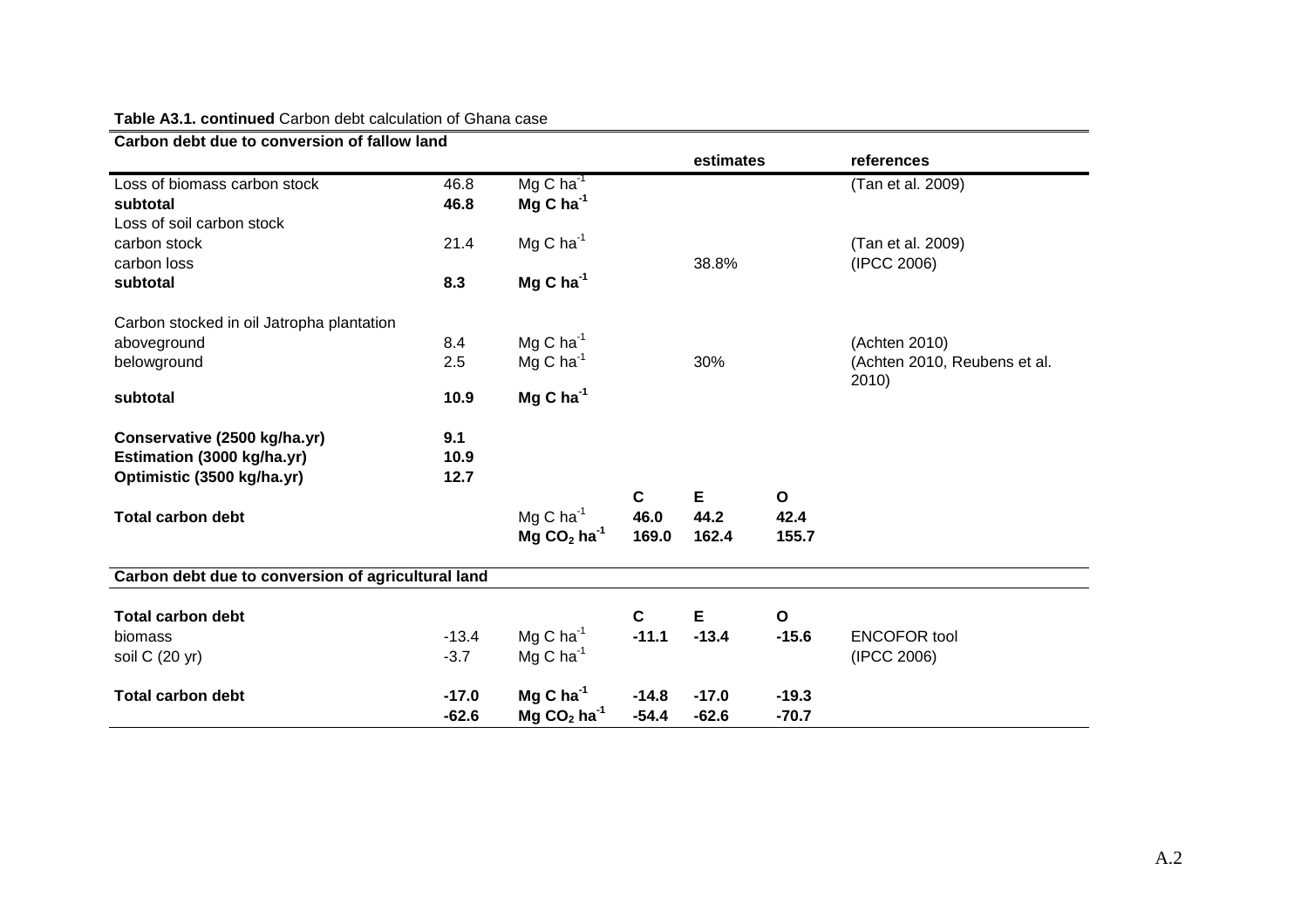## **LITERATURE CITED**

Ecology and Society **16**(4): 14 <http://www.ecologyandsociety.org/vol16/iss4/art14/>

- Achten, W. M. J. 2010. *Sustainablity evaluation of biodiesel from Jatropha curcas L. A life cycle oriented study*. Ph.D dissertation. Katholieke Universiteit Leuven, Leuven, Belgium.
- Fargione, J., J. Hill, D. Tilman, S. Polasky, and P. Hawthorne. 2008. Land clearing and the biofuel carbon debt. *Science* 319:1235-1238.
- Houghton, R. A. and J. L. Hackler. 2001. *Carbon flux to the atmosphere from land-use changes: 1850-1990*. No. 5054, U.S. Department of Energy.
- IPCC. 2006. *Guidelines for National Greenhouse Gas Inventories*
- Reubens, B., W. M. J. Achten, W. H. Maes, F. Danjon, R. Aerts, J. Poesen, and B. Muys. 2010. More than biofuel Jatropha curcas roots, symmetry and soil erosion control. *Journal of Arid Environments* 75:201-205.
- Tan, Z., L. L. Tieszen, E. Tachie-Obeng, S. Liu, and A. M. Dieye. 2009. Historical and simulated ecosystem carbon dynamics in Ghana: land use, management, and climate. *Biogeosciences* 6:45-58.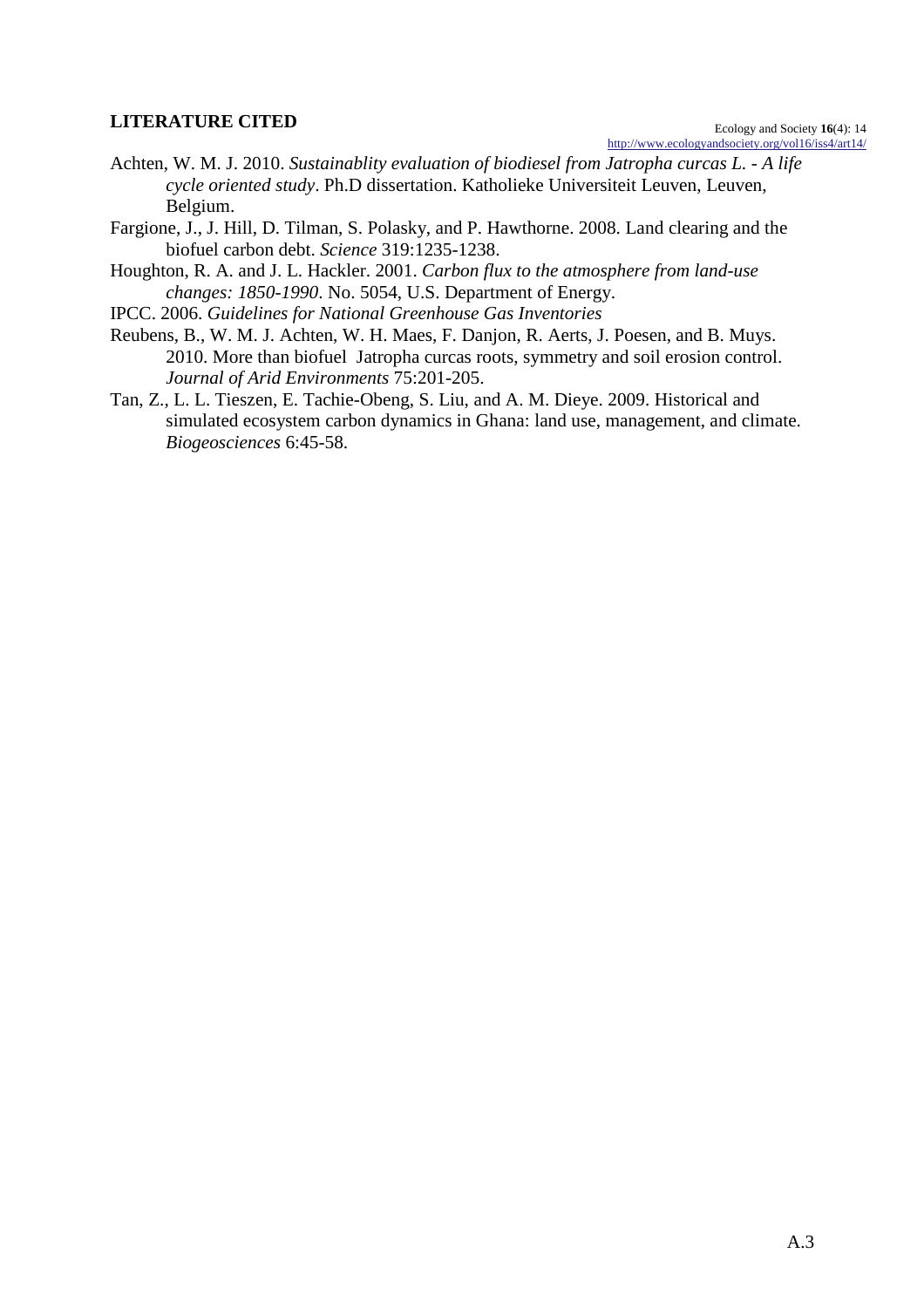## **APPENDIX 4 – Mexico**

### **Table A4.1.** Carbon debt calculation of Yucatan, Mexico case

# **Carbon debt due to conversion of secondary forest**

|                                           |      |                                       |       | estimates |              | references                         |
|-------------------------------------------|------|---------------------------------------|-------|-----------|--------------|------------------------------------|
| Aboveground carbon stock loss             | 30   | $Mg$ C ha <sup>-1</sup>               |       |           |              | (Skutsch et al. 2011)              |
| Belowground carbon stock loss             |      |                                       |       |           |              |                                    |
| <b>biomass</b>                            | 6    | $Mg C ha^{-1}$                        |       | 20%       |              | (Achard et al. 2004)               |
| soil                                      | 23.3 | $Mg C ha^{-1}$                        |       |           |              | (IPCC 2006)                        |
| subtotal                                  | 29.3 | Mg C ha $^{-1}$                       |       |           |              |                                    |
| Carbon stocked in oil Jatropha plantation |      |                                       |       |           |              |                                    |
| aboveground                               | 7    | $Mg C ha-1$                           |       |           |              | (Skutsch et al. 2011)              |
| belowground                               | 2.1  | $Mg C ha^{-1}$                        |       | 30%       |              | (Achten 2010, Reubens et al. 2010) |
| subtotal                                  | 9.1  | Mg C ha $^{-1}$                       |       |           |              |                                    |
| Conservative (2500 kg/ha.yr)              | 7.6  |                                       |       |           |              |                                    |
| Estimation (3000 kg/ha.yr)                | 9.1  |                                       |       |           |              |                                    |
| Optimistic (3500 kg/ha.yr)                | 10.6 |                                       |       |           |              |                                    |
|                                           |      |                                       | C     | Е         | $\mathbf{o}$ |                                    |
| <b>Total carbon debt</b>                  |      | Mg C $ha^{-1}$                        | 51.7  | 50.2      | 48.7         |                                    |
|                                           |      | $Mg$ CO <sub>2</sub> ha <sup>-1</sup> | 190.1 | 184.5     | 178.9        |                                    |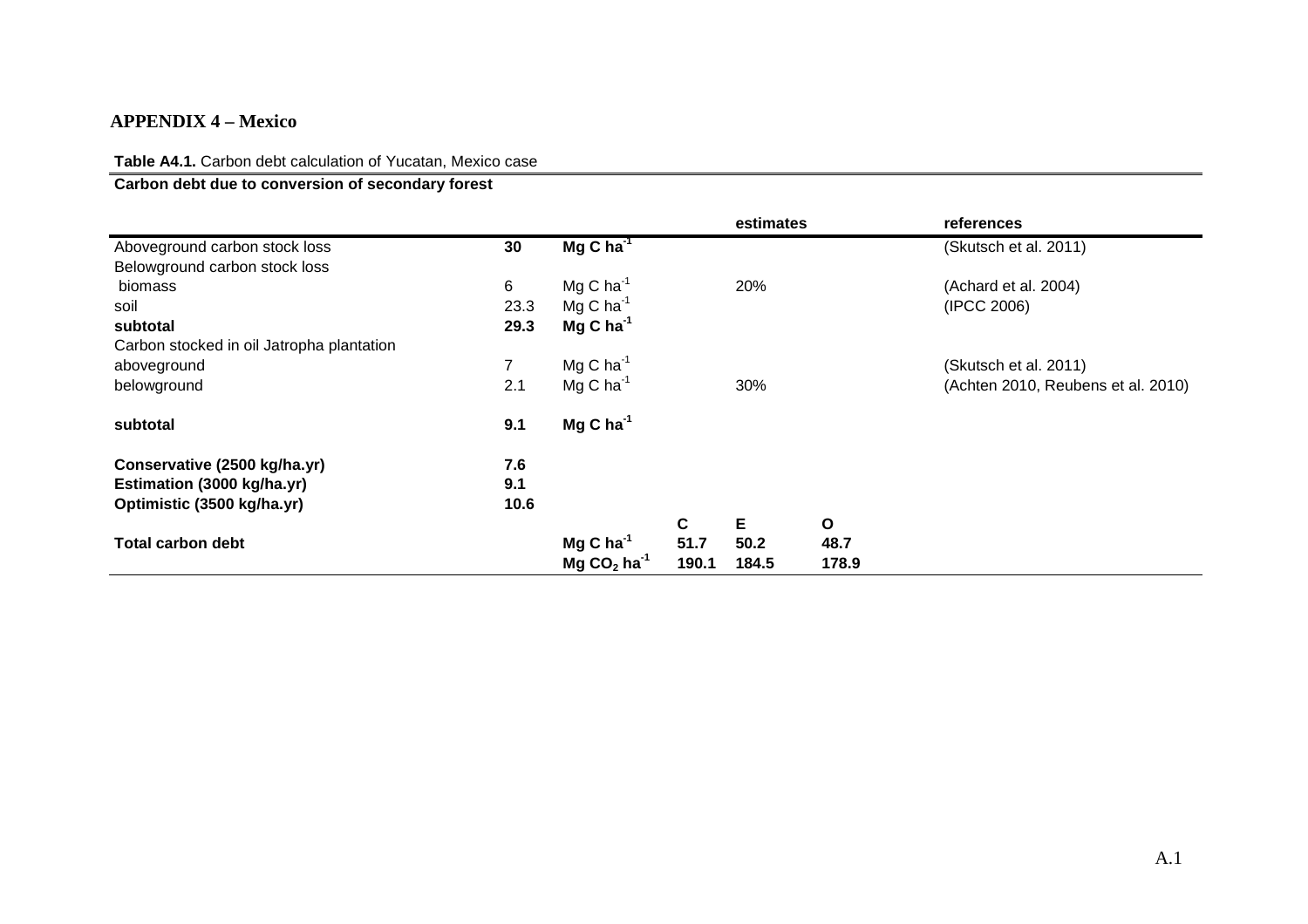|  |  |  | Table A4.2. Carbon debt calculation of Michoacan, Mexico case |  |
|--|--|--|---------------------------------------------------------------|--|
|--|--|--|---------------------------------------------------------------|--|

| Carbon debt due to conversion of secondary forest            |       |                                             |                |                |                 |                                    |
|--------------------------------------------------------------|-------|---------------------------------------------|----------------|----------------|-----------------|------------------------------------|
|                                                              |       |                                             |                | estimates      |                 | references                         |
| Aboveground carbon stock loss                                | 115.7 | $Mg$ C ha <sup>-1</sup>                     |                |                |                 | (Ordóñez et al. 2008)              |
| Belowground carbon stock loss                                |       |                                             |                |                |                 |                                    |
| biomass                                                      | 29.5  | Mg C $ha^{-1}$                              |                | 25%            | 26%             | (Ordóñez et al. 2008)              |
| soil                                                         | 25.1  | $Mg C ha^{-1}$                              |                | 101.3          | pine-oak forest | (Ordóñez et al. 2008)              |
|                                                              |       |                                             |                | 76.2           | plantation      | (Ordóñez et al. 2008)              |
| subtotal                                                     | 54.6  | Mg C $ha^{-1}$                              |                |                |                 |                                    |
| Carbon stocked in oil Jatropha plantation                    |       |                                             |                |                |                 |                                    |
| aboveground                                                  | 8.4   | $Mg$ C ha <sup>-1</sup>                     |                |                |                 | (Achten 2010)                      |
| belowground                                                  | 2.5   | $Mg C ha^{-1}$                              |                | 30%            |                 | (Achten 2010, Reubens et al. 2010) |
| subtotal                                                     | 10.9  | Mg C $ha^{-1}$                              |                |                |                 |                                    |
| Conservative (1500 kg/ha.yr)                                 | 5.5   |                                             |                |                |                 |                                    |
| Estimation (2000 kg/ha.yr)                                   | 7.3   |                                             |                |                |                 |                                    |
| Optimistic (2500 kg/ha.yr)                                   | 9.1   |                                             |                |                |                 |                                    |
|                                                              |       |                                             | $\mathbf c$    | E              | $\mathbf{o}$    |                                    |
| <b>Total carbon debt</b>                                     |       | Mg C $ha^{-1}$<br>Mg $CO2$ ha <sup>-1</sup> | 164.8<br>605.8 | 163.0<br>599.1 | 161.2<br>592.4  |                                    |
| Carbon debt due to conversion of shifting cultivation        |       |                                             |                |                |                 |                                    |
|                                                              |       |                                             |                |                |                 |                                    |
| assumption: shifting cultivation takes rotations of 10 years |       |                                             |                |                |                 |                                    |
| <b>Total carbon debt</b>                                     |       |                                             | C              | E              | O               |                                    |
| biomass                                                      | 0.6   | $Mg C ha^{-1}$                              | 0.3            | 0.4            | 0.5             | <b>ENCOFOR tool</b>                |
| soil C (20 yr)                                               | 7.9   | $Mg C ha^{-1}$                              |                |                |                 |                                    |
| <b>Total carbon debt</b>                                     |       | Mg C $ha^{-1}$                              | 8.2            | 8.3            | 8.4             |                                    |
|                                                              |       | $Mg CO2 ha-1$                               | 30.0           | 30.4           | 30.8            |                                    |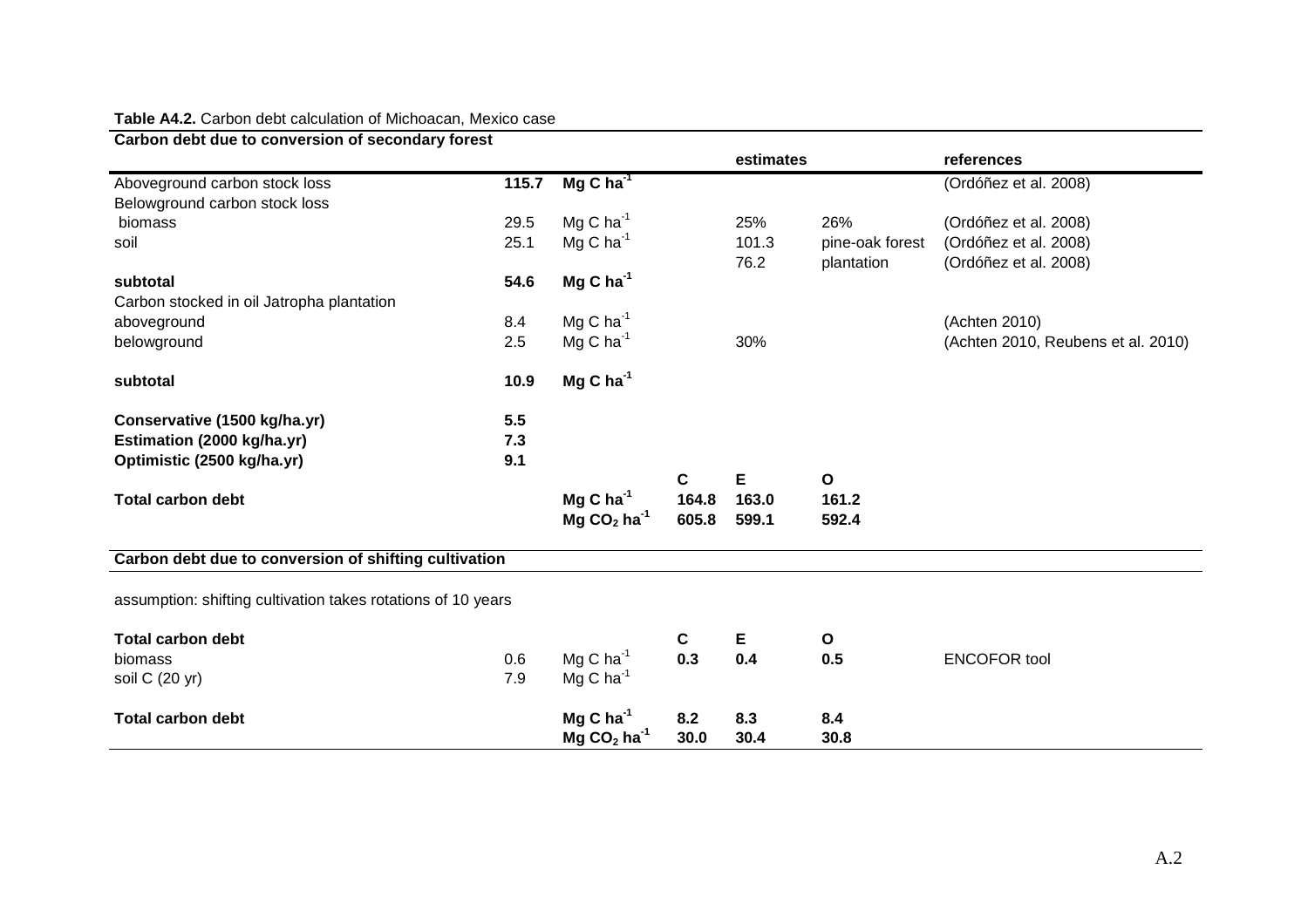### **Table A4.2. continued** Carbon debt calculation of Michoacan, Mexico case

| Carbon debt due to conversion of agricultural land |        |                           |         |           |              |                     |
|----------------------------------------------------|--------|---------------------------|---------|-----------|--------------|---------------------|
|                                                    |        |                           |         | estimates |              | references          |
| <b>Total carbon debt</b>                           |        |                           |         |           |              | <b>ENCOFOR tool</b> |
|                                                    |        |                           | C.      |           | $\mathbf{o}$ |                     |
| biomass                                            | $-8.7$ | $Mg C ha^{-1}$            | $-4.4$  | $-5.8$    | $-7.3$       |                     |
| soil C (20 yr)                                     | $-3.7$ | $MqC$ ha <sup>-1</sup>    |         |           |              |                     |
| <b>Total carbon debt</b>                           |        | $Mg$ C ha <sup>-1</sup>   | $-8.0$  | $-9.5$    | $-10.9$      |                     |
|                                                    |        | Mg $CO2$ ha <sup>-1</sup> | $-29.5$ | $-34.8$   | $-40.1$      |                     |

#### **Table A4.3.** Carbon debt calculation of Chiapas, Mexico case

| Carbon debt due to conversion of forest   |       |                   |             |           |              |                                                          |
|-------------------------------------------|-------|-------------------|-------------|-----------|--------------|----------------------------------------------------------|
|                                           |       |                   |             | estimates |              | references                                               |
| Loss of biomass carbon stock              |       |                   |             |           |              |                                                          |
| Aboveground                               | 170.0 | $Mg C ha^{-1}$    |             | 200       | 140          | (Houghton and Hackler 2001,<br>Mendoza-Vega et al. 2003) |
| Belowground                               | 30.2  | $Mg C ha^{-1}$    |             |           |              | (Mendoza-Vega et al. 2003)                               |
| subtotal                                  | 200.2 | Mg C $ha^{-1}$    |             |           |              |                                                          |
| Loss of soil carbon stock                 |       |                   |             |           |              |                                                          |
| carbon stock                              | 71    | $Mg C ha^{-1}$    |             |           |              | (Mendoza-Vega et al. 2003)                               |
| carbon loss                               |       |                   |             | 38.8%     |              | (IPCC 2006)                                              |
| subtotal                                  | 27.5  | Mg C $ha^{-1}$    |             |           |              |                                                          |
| Carbon stocked in oil Jatropha plantation |       |                   |             |           |              |                                                          |
| aboveground                               | 8.4   | $Mg C ha^{-1}$    |             |           |              | (Skutsch et al. 2011)                                    |
| belowground                               | 2.5   | $Mg C ha^{-1}$    |             | 30%       |              | (Achten 2010, Reubens et al. 2010)                       |
| subtotal                                  | 10.9  | $Mg$ C ha $^{-1}$ |             |           |              |                                                          |
| Conservative (1500 kg/ha.yr)              | 5.5   |                   |             |           |              |                                                          |
| Estimation (2000 kg/ha.yr)                | 7.3   |                   |             |           |              |                                                          |
| Optimistic (2500 kg/ha.yr)                | 9.1   |                   |             |           |              |                                                          |
|                                           |       |                   | $\mathbf c$ | Е         | $\mathbf{o}$ |                                                          |
| <b>Total carbon debt</b>                  | 216.8 | Mg C $ha^{-1}$    | 222.3       | 220.5     | 218.6        |                                                          |
|                                           | 796.8 | $Mg CO2 ha-1$     | 816.8       | 810.2     | 803.5        |                                                          |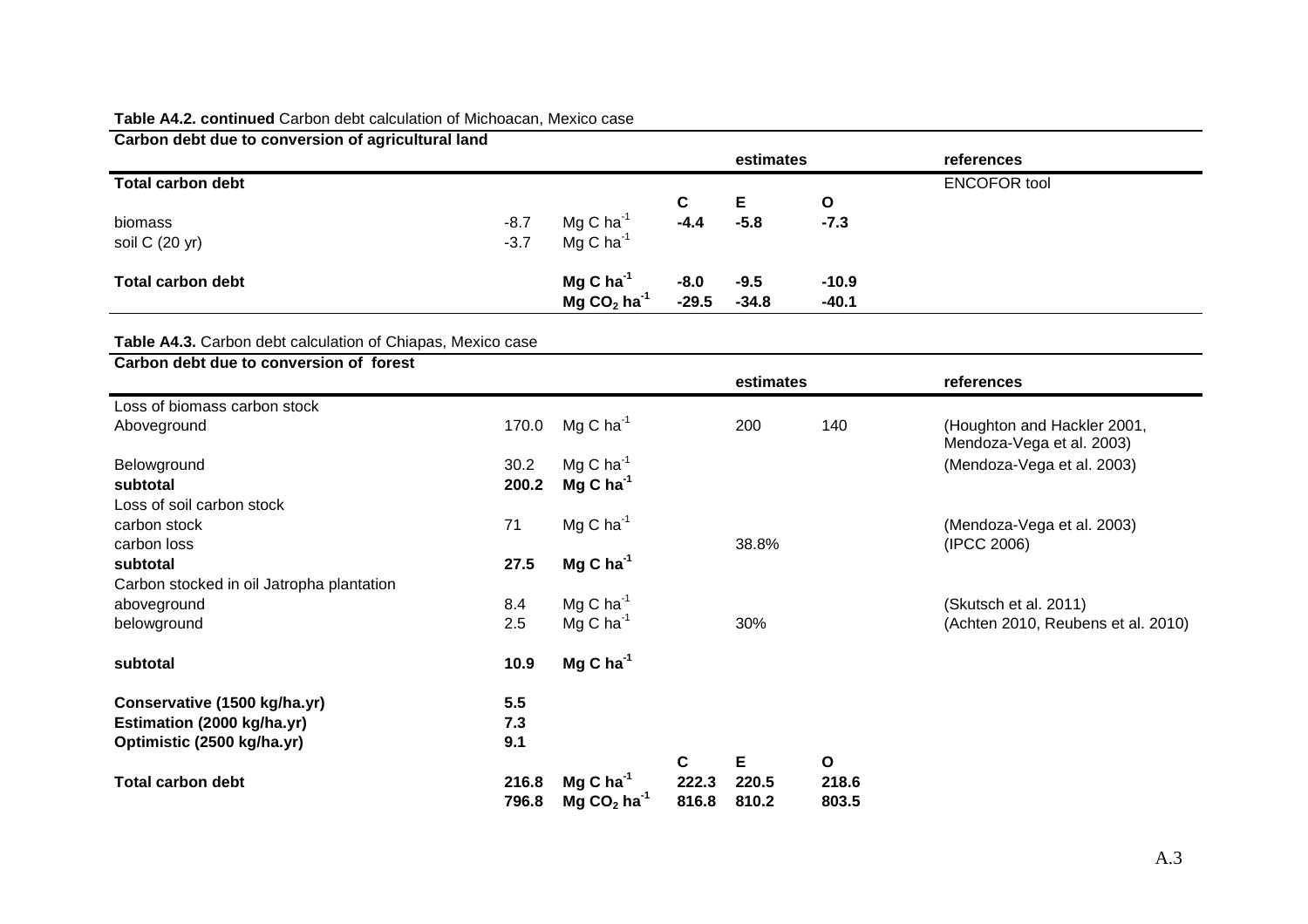| Carbon debt due to conversion of pasture           |        |                                     |         |         |              |                     |
|----------------------------------------------------|--------|-------------------------------------|---------|---------|--------------|---------------------|
|                                                    |        |                                     |         |         |              | references          |
| Pasture holds 10t C/ha (Houghton & Hackler 2001)   |        |                                     |         |         |              |                     |
| <b>Total carbon debt</b>                           |        |                                     | C       | Е       | $\mathbf{o}$ |                     |
| biomass                                            | $-7.5$ | Mg C ha $^{\text{-1}}$              | $-3.8$  | $-5.0$  | $-6.3$       | <b>ENCOFOR tool</b> |
| soil C (20 yr)                                     | 9.1    | $MgC$ ha <sup>-1</sup>              |         |         |              | (IPCC 2006)         |
| <b>Total carbon debt</b>                           |        | Mg C ha $^{-1}$                     | 5.3     | 4.1     | 2.8          |                     |
|                                                    |        | Mg CO <sub>2</sub> ha <sup>-1</sup> | 19.5    | 14.9    | 10.3         |                     |
| Carbon debt due to conversion of agricultural land |        |                                     |         |         |              |                     |
| <b>Total carbon debt</b>                           |        |                                     | C       | Е       | $\mathbf{o}$ |                     |
| biomass                                            | $-8.7$ | $Mg C$ ha <sup>-1</sup>             | $-4.4$  | $-5.8$  | $-7.3$       | <b>ENCOFOR tool</b> |
| soil C (20 yr)                                     | $-5.6$ | $Mg C$ ha <sup>-1</sup>             |         |         |              | (IPCC 2006)         |
| <b>Total carbon debt</b>                           |        | Mg C $ha^{-1}$                      | $-9.9$  | $-11.4$ | $-12.8$      |                     |
|                                                    |        | Mg CO <sub>2</sub> ha <sup>-1</sup> | $-36.6$ | $-41.9$ | $-47.2$      |                     |

### **Table A4.3. Continued** Carbon debt calculation of Chiapas, Mexico case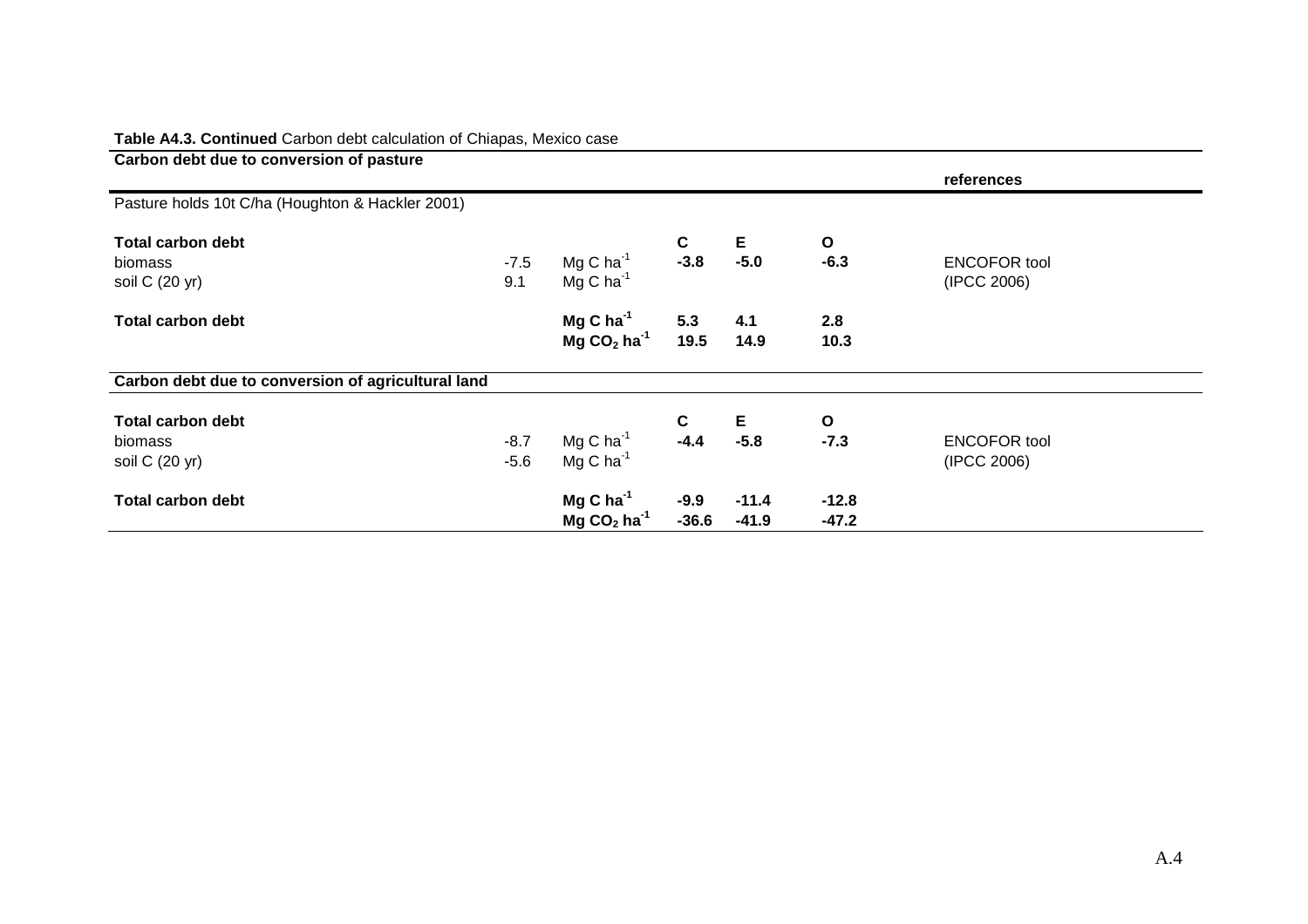## **LITERATURE CITED**

- Achard, F., H. D. Eva, P. Mayaux, H.-J. Stibig, and A. Belward. 2004. Improved estimates of net carbon emision from land cover change in the tropic for the 1990s. *Global Biogeochemical Cycles* 18:GB2008.
- Achten, W. M. J. 2010. *Sustainablity evaluation of biodiesel from Jatropha curcas L. A life cycle oriented study*. Ph.D dissertation. Katholieke Universiteit Leuven, Leuven, Belgium.
- Houghton, R. A. and J. L. Hackler. 2001. *Carbon flux to the atmosphere from land-use changes: 1850-1990*. No. 5054, U.S. Department of Energy.
- IPCC. 2006. *Guidelines for National Greenhouse Gas Inventories*
- Mendoza-Vega, J., E. Karltun, and M. Olsson. 2003. Estimations of amounts of soil organic carbon and fine root carbon in land use and land cover classes, and soil types of Chiapas highlands, Mexico. *Forest Ecology and Management* 177:191-206.
- Ordóñez, J. A. B., B. H. J. de Jong, F. García-Oliva, F. L. Aviña, J. V. Pérez, G. Guerrero, R. Martínez, and O. Masera. 2008. Carvon content in vegetation, litter, and oil under 10 different land-use and land-cover classes in the Central Highland of Michoacan, Mexico. *Forest Ecology and Management* 255:2074-2084.
- Reubens, B., W. M. J. Achten, W. H. Maes, F. Danjon, R. Aerts, J. Poesen, and B. Muys. 2010. More than biofuel Jatropha curcas roots, symmetry and soil erosion control. *Journal of Arid Environments* 75:201-205.
- Skutsch, M., E. de los Rios, S. Solis, E. Riegelhaupt, D. Hinojosa, S. Gerfert, Y. Gao, and O. Masera. 2011. Jatropha in Mexico - A grounded assessment of environmental and social impacts of a biofuel programme. *Ecology & Society* submitted.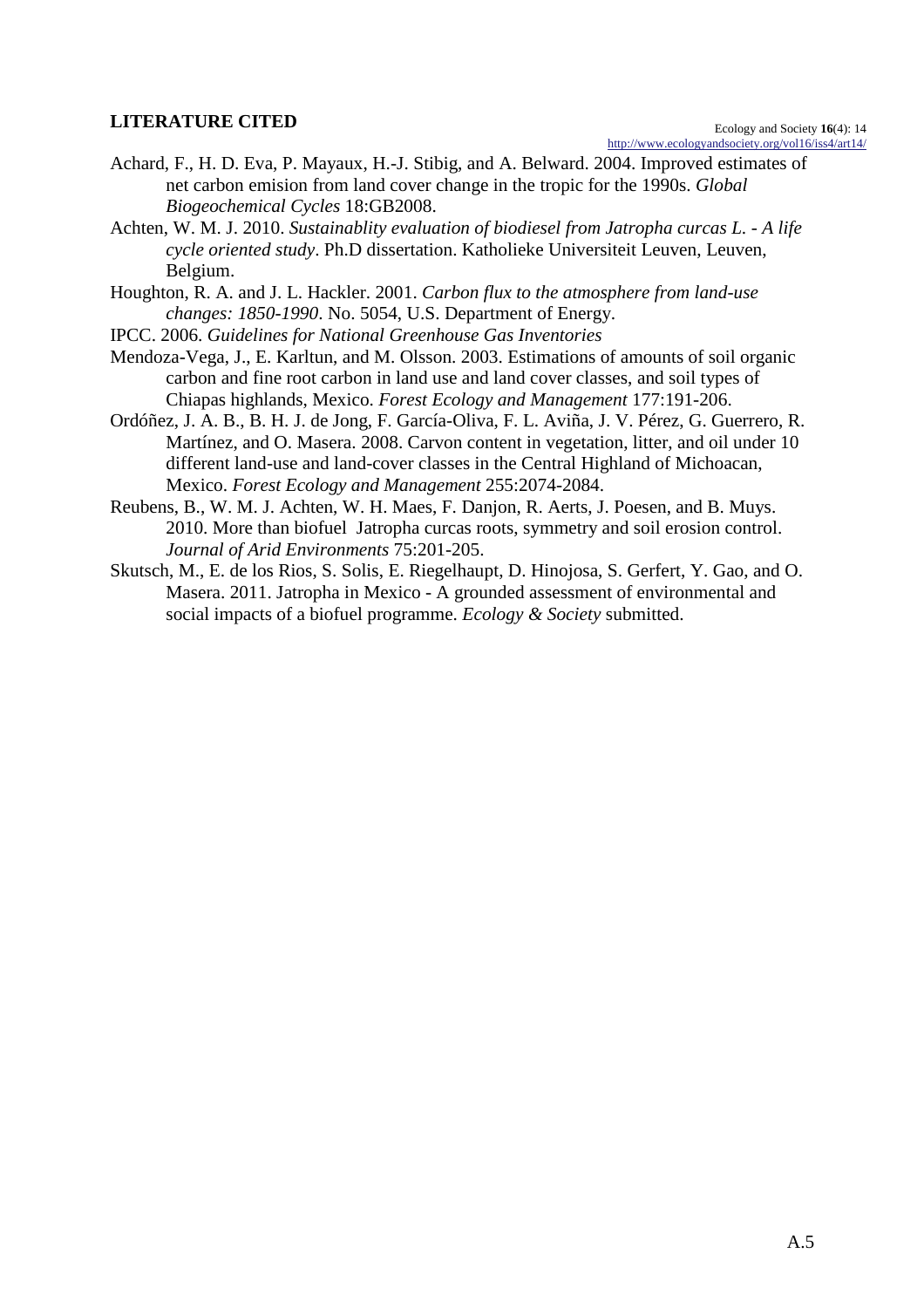## **APPENDIX 5 – Zambia**

### **Table A5.1.** Carbon debt calculation of Zambia case

| Carbon debt due to conversion of miombo   |      |                                                                  |               |               |               |     |      |      |                |                                                                                            |
|-------------------------------------------|------|------------------------------------------------------------------|---------------|---------------|---------------|-----|------|------|----------------|--------------------------------------------------------------------------------------------|
|                                           |      |                                                                  |               | estimates     |               |     |      |      |                | references                                                                                 |
| Aboveground carbon stock loss             | 24.0 | $Mg C ha^{-1}$                                                   |               | 19            | 6.8           | 9.8 | 35.4 | 36.5 | 14.2 32.5 37.5 | (Chidumayo 2002,<br>Chidumayo and<br>Kwbisa 2003, Williams<br>et al. 2008, Romijn<br>2010) |
| -9% forest products (50 years)            | 2.2  | $Mg C ha^{-1}$                                                   |               |               |               |     |      |      |                | (Romijn 2010)                                                                              |
| subtotal                                  | 21.8 | Mg C $ha^{-1}$                                                   |               |               |               |     |      |      |                |                                                                                            |
| Belowground carbon stock loss             |      |                                                                  |               |               |               |     |      |      |                |                                                                                            |
| biomass                                   | 7.9  | $Mg C ha^{-1}$                                                   |               | 33%           |               |     |      |      |                | (Romijn 2010)                                                                              |
| soil C stock<br>soil C stock loss         | 57.9 | $Mg C ha^{-1}$                                                   |               | 33%           | 23%           | 42% |      |      |                | (Williams et al. 2008)<br>(Williams et al. 2008)                                           |
|                                           |      |                                                                  |               |               |               |     |      |      |                |                                                                                            |
| biomass and soil C stock                  |      | 80.0 Mg C ha <sup>-1</sup>                                       |               |               |               |     |      |      |                | (Walker and Desanker                                                                       |
| biomass and soil C stock loss             |      |                                                                  |               | 47%           |               |     |      |      |                | 2004)<br>(Walker and Desanker                                                              |
| subtotal                                  |      | 29.4 Mg C ha <sup>-1</sup>                                       |               |               |               |     |      |      |                | 2004)                                                                                      |
| Carbon stocked in oil Jatropha plantation |      |                                                                  |               |               |               |     |      |      |                |                                                                                            |
| aboveground                               | 8.4  | $Mg C ha^{-1}$                                                   |               |               |               |     |      |      |                | (Achten 2010)                                                                              |
| belowground                               | 2.5  | Mg C $ha^{-1}$                                                   |               | 30%           |               |     |      |      |                | (Achten 2010,<br>Reubens et al. 2010)                                                      |
| subtotal                                  | 10.9 | Mg C $ha^{-1}$                                                   |               |               |               |     |      |      |                |                                                                                            |
| Conservative (500 kg/ha.yr)               | 1.8  |                                                                  |               |               |               |     |      |      |                |                                                                                            |
| Estimation (1000 kg/ha.yr)                | 3.6  |                                                                  |               |               |               |     |      |      |                |                                                                                            |
| Optimistic (1500 kg/ha.yr)                | 5.5  |                                                                  |               |               |               |     |      |      |                |                                                                                            |
|                                           |      |                                                                  | C             | Е             | O             |     |      |      |                |                                                                                            |
| <b>Total carbon debt</b>                  |      | $Mg$ C ha <sup>-1</sup><br>$Mg$ CO <sub>2</sub> ha <sup>-1</sup> | 49.4<br>181.7 | 47.6<br>175.0 | 45.8<br>168.3 |     |      |      |                |                                                                                            |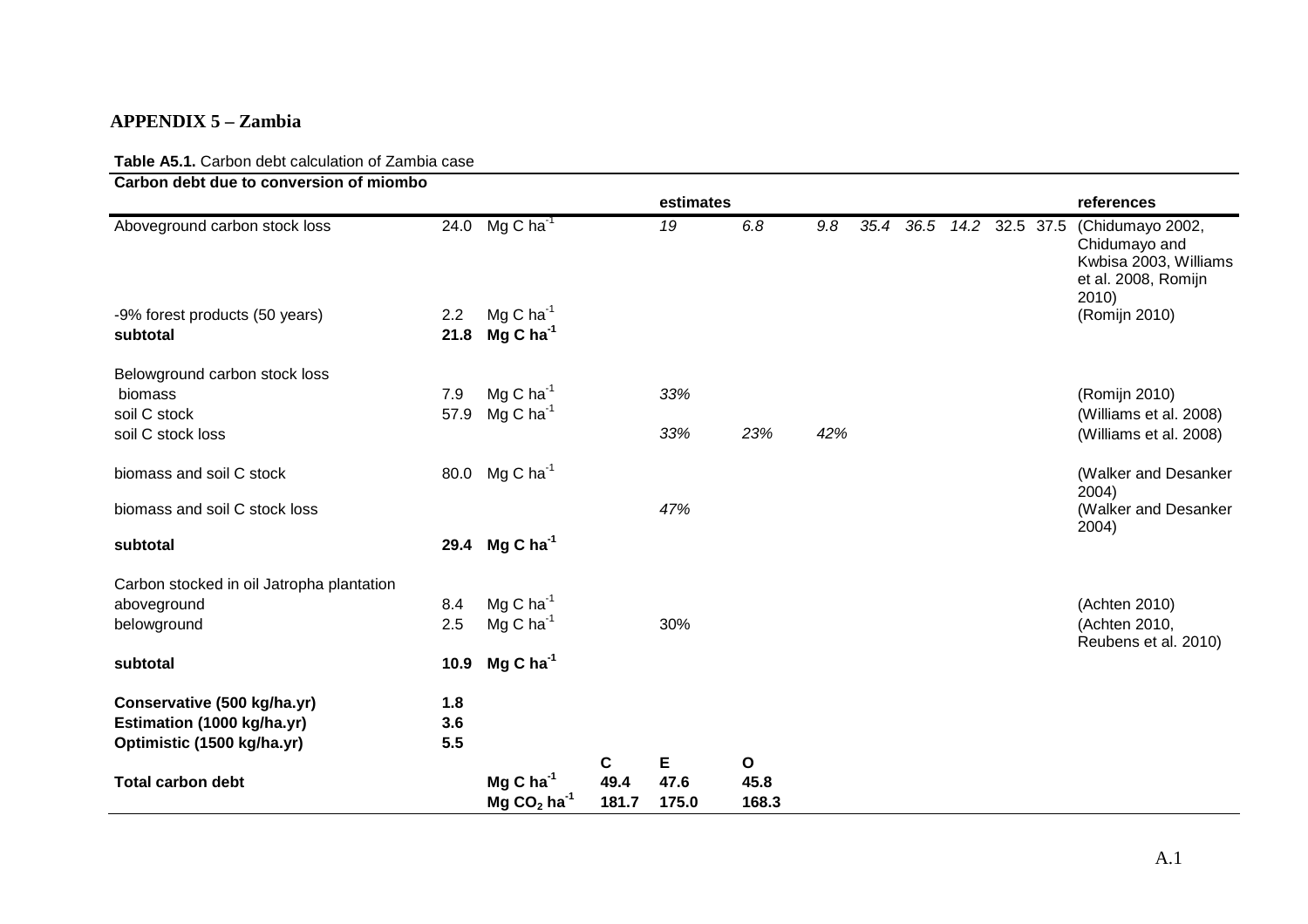| Carbon debt due to conversion of fallow    |      |                               |              |           |                |                               |
|--------------------------------------------|------|-------------------------------|--------------|-----------|----------------|-------------------------------|
|                                            |      |                               |              | estimates |                | references                    |
|                                            |      |                               |              | 0.7       |                |                               |
| Aboveground carbon stock loss (8-11 years) | 6.7  | $Mg$ C ha <sup>-1</sup>       |              |           | Mg C ha-1 yr-1 | (Williams et al. 2008)        |
| Belowground carbon stock loss              |      |                               |              |           |                |                               |
| biomass + soil (Fallow)                    | 44.9 | $Mg C$ ha <sup>-1</sup>       |              |           |                | (Walker and Desanker          |
| biomass + soil (Agriculture)               | 42.4 | $Mg C ha^{-1}$                |              |           |                | 2004)<br>(Walker and Desanker |
|                                            |      | Mg C ha <sup>-1</sup>         |              |           |                | 2004)                         |
| subtotal (loss)                            | 2.5  |                               |              |           |                |                               |
| Carbon stocked in oil Jatropha plantation  |      |                               |              |           |                |                               |
| aboveground                                | 8.4  | $Mg C ha^{-1}$                |              |           |                | (Achten 2010)                 |
| belowground                                | 2.5  | $Mg C ha^{-1}$                |              | 30%       |                | (Achten 2010,                 |
|                                            |      |                               |              |           |                | Reubens et al. 2010)          |
| subtotal                                   | 10.9 | Mg C $ha^{-1}$                |              |           |                |                               |
| Conservative (500 kg/ha.yr)                | 1.8  |                               |              |           |                |                               |
| Estimation (1000 kg/ha.yr)                 | 3.6  |                               |              |           |                |                               |
| Optimistic (1500 kg/ha.yr)                 | 5.5  |                               |              |           |                |                               |
|                                            |      |                               | $\mathbf c$  |           |                |                               |
|                                            |      |                               |              | E         | О              |                               |
| <b>Total carbon debt</b>                   |      | $MgC$ ha <sup>-1</sup>        | 7.3          | 5.5       | 3.7            |                               |
|                                            |      | $Mg CO2 ha-1$                 | 26.9         | 20.2      | 13.6           |                               |
| Carbon debt due to conversion of cropland  |      |                               |              |           |                |                               |
| <b>Total carbon debt</b>                   |      |                               | $\mathbf{C}$ | Е         | $\mathbf{o}$   |                               |
|                                            |      | $-13.4$ Mg C ha <sup>-1</sup> | $-2.2$       | $-4.5$    | $-6.7$         | <b>ENCOFOR tool</b>           |
| biomass                                    |      |                               |              |           |                |                               |
| soil C (20 yr)                             |      | $-4.44$ Mg C ha <sup>-1</sup> |              |           |                | (IPCC 2006)                   |
| <b>Total carbon debt</b>                   |      | $-17.8$ Mg C ha <sup>-1</sup> | $-6.7$       | $-8.9$    | $-11.1$        |                               |
|                                            |      | $MgCO2$ ha <sup>-1</sup>      | $-24.5$      | $-32.7$   | $-40.9$        |                               |
|                                            |      |                               |              |           |                |                               |

## **Table A5.1. continued** Carbon debt calculation of Zambia case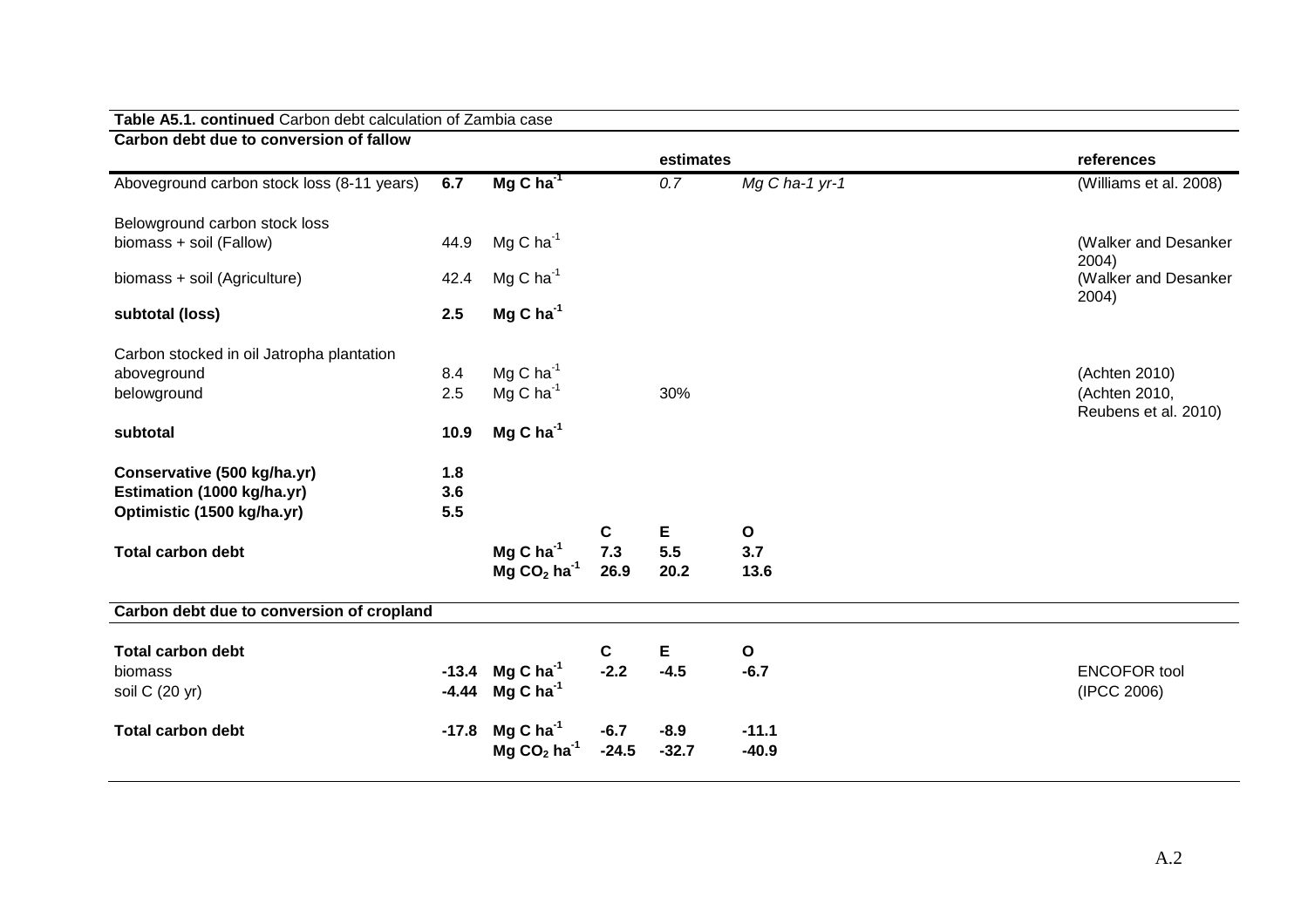## **LITERATURE CITED**

- Achten, W. M. J. 2010. *Sustainablity evaluation of biodiesel from Jatropha curcas L. A life cycle oriented study*. Ph.D dissertation. Katholieke Universiteit Leuven, Leuven, Belgium.
- Chidumayo, E. N. 2002. Changes in miombo woodland structure under different land tenure and use systems in central Zambia. *Journal of Biogeography* 29:1619-1626.
- Chidumayo, E. N. and L. Kwbisa. 2003. Effects of deforestation on grass biomass and soil nutrients in miombo woodland, Zambia. *Agriculture Ecosystems and Environment* 96: 97–105.
- IPCC. 2006. *Guidelines for National Greenhouse Gas Inventories*
- Reubens, B., W. M. J. Achten, W. H. Maes, F. Danjon, R. Aerts, J. Poesen, and B. Muys. 2010. More than biofuel Jatropha curcas roots, symmetry and soil erosion control. *Journal of Arid Environments* 75:201-205.
- Romijn, H. A. 2010. Land clearing and greenhouse gas emissions from Jatropha biofuels on
- Walker, S. M. and P. V. Desanker. 2004. The impact of land use on soil carbon in Miombo Woodlands of Malawi. *Forest Ecology and Management* 203:345-360.
- Williams, M., C. M. Ryan, R. M. Rees, E. Sambane, J. Fernando, and J. Grace. 2008. Carbon sequestration and biodiversity of re-growing miombo woodlands in Mozambique. *Forest Ecology and Management* 254:145-155.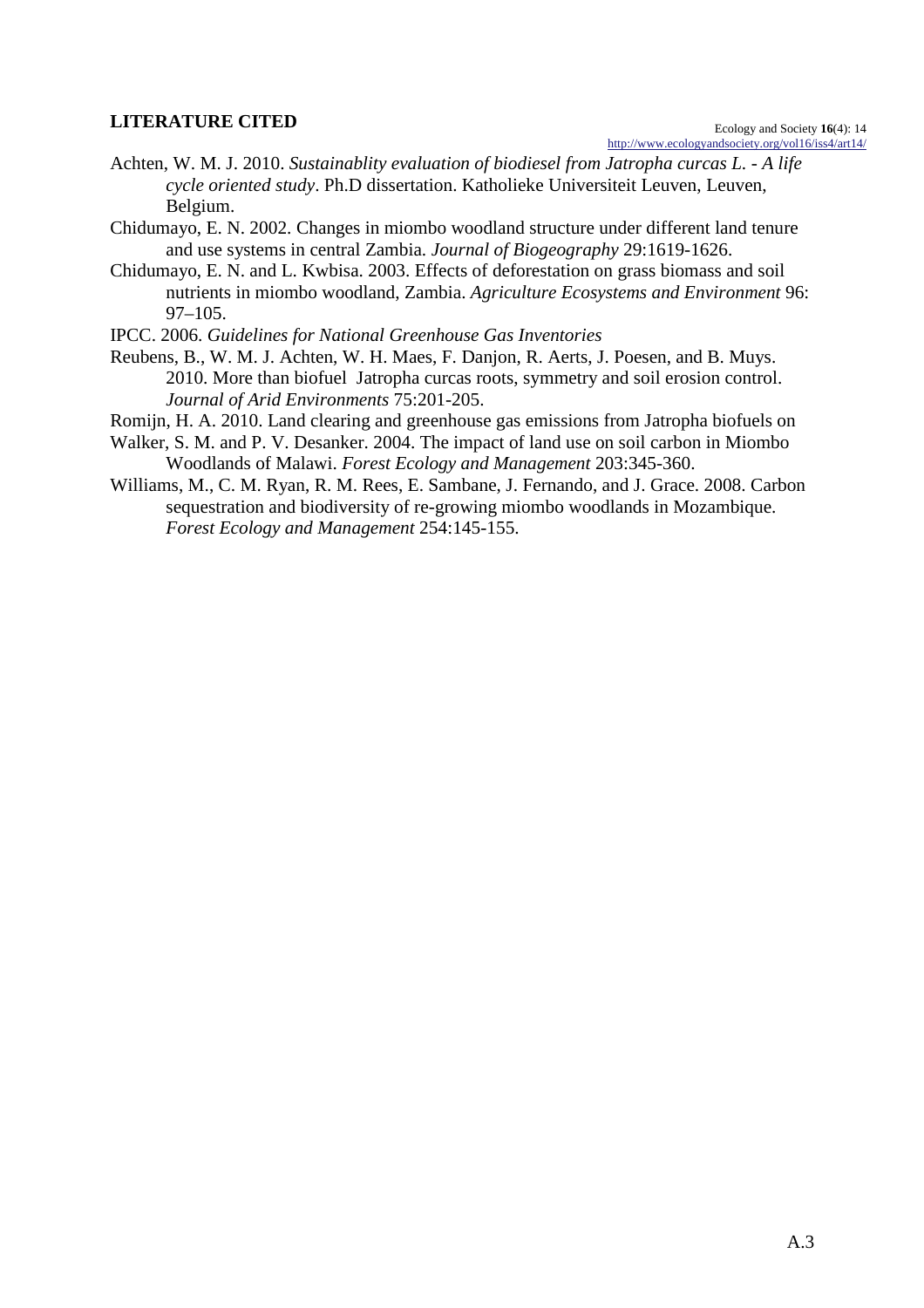## **APPENDIX 6 – Brazil**

**Table A6.1.** Carbon debt calculation of Sorriso, Brazil case

| Carbon debt due to conversion Cerrado forest                                        |      |                                                   |                             |              |             |       |      |             |       |     |                                                                                           |
|-------------------------------------------------------------------------------------|------|---------------------------------------------------|-----------------------------|--------------|-------------|-------|------|-------------|-------|-----|-------------------------------------------------------------------------------------------|
|                                                                                     |      |                                                   | estimates                   |              |             |       |      |             |       |     | references                                                                                |
| Aboveground carbon stock loss                                                       | 14.9 | $Mg C ha^{-1}$                                    | 9.65                        | 9.85         | 15.9        | 14.5  | 6.45 | 11.55       | 45.85 | 5.2 | (Barbosa and<br>Fearnside<br>2005,<br>Fargione et al.<br>2008)                            |
| -9% forest products                                                                 | 2.8  | $Mg$ C ha <sup>-1</sup>                           |                             |              |             |       |      |             |       |     | (Fargione et<br>al. 2008)                                                                 |
| subtotal                                                                            | 12.0 | Mg C $ha^{-1}$                                    |                             |              |             |       |      |             |       |     |                                                                                           |
| Belowground carbon stock loss<br>biomass                                            | 3.5  | $Mg C ha^{-1}$                                    | 23.3%                       |              | 26.5% 20.6% | 30.9% |      | 13.8% 24.6% | 22.9% |     | (Fargione et                                                                              |
| soil                                                                                |      | $Mg C ha^{-1}$                                    | 74.1                        | 56.8         | 50.4        | 32.8  | 68.0 |             |       |     | al. 2008)<br>(Zinn et al.<br>2002,<br>Corbeels et<br>al. 2006,<br>Maquere et al.<br>2008) |
| soil C loss<br>soil C loss rate (Cerrado-<br>Agriculture)<br>soil C loss (20 years) |      | Mg C ha <sup>-1</sup> yr <sup>-1</sup>            | 42%<br>31.1<br>1.44<br>28.8 | loss<br>23.9 | 21.2        | 13.8  | 28.6 |             |       |     | (IPCC 2006)<br>(Carvalho et<br>al. 2010)<br>(IPCC 2006)                                   |
| subtotal                                                                            | 24.5 | Mg C ha <sup>-1</sup>                             |                             |              |             |       |      |             |       |     |                                                                                           |
| <b>Total carbon debt</b>                                                            | 36.6 | Mg C $ha^{-1}$<br>134.5 Mg $CO2$ ha <sup>-1</sup> |                             |              |             |       |      |             |       |     |                                                                                           |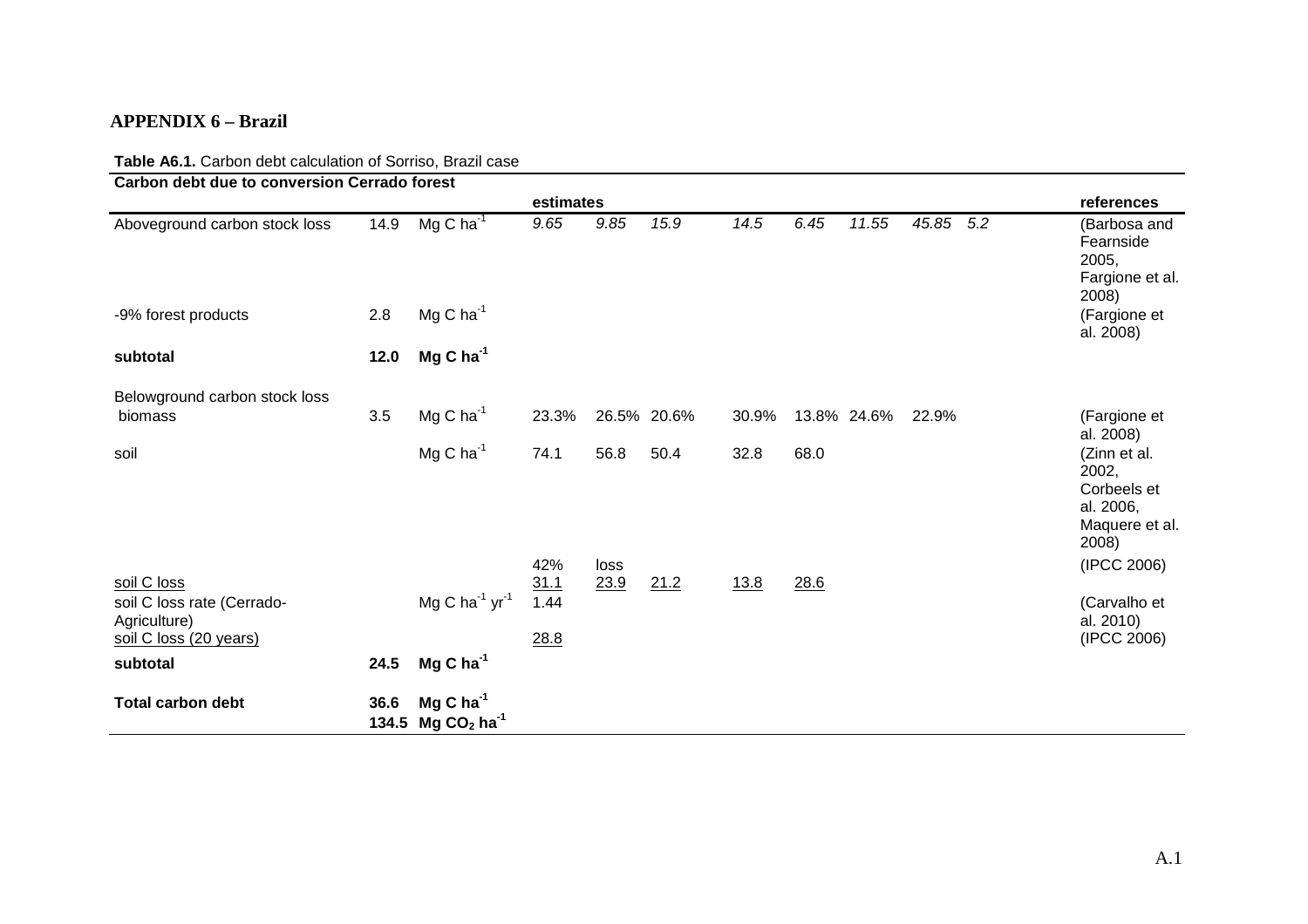| Carbon debt due to conversion of pasture |             |                                             |           |      |              |      |           |       |          |       |          |                                                   |
|------------------------------------------|-------------|---------------------------------------------|-----------|------|--------------|------|-----------|-------|----------|-------|----------|---------------------------------------------------|
|                                          |             |                                             | estimates |      |              |      |           |       |          |       |          | references                                        |
| Aboveground carbon stock loss            | 1.1         | $Mg$ C ha <sup>-1</sup>                     | 1.94      | 1.89 | 1.76         | 0.68 | 0.63      | 0.45  | 0.41     |       |          | (da Silva et al.<br>2004)                         |
| Belowground carbon stock loss<br>biomass | 4.1         | $Mg$ C ha $^{-1}$                           | 3.3       | 4.1  | (root:shoot) |      |           |       |          |       |          | (Fargione et<br>al. 2008)                         |
| soil stock                               |             | $Mg C ha^{-1}$                              | 37.46     | 54.3 |              |      |           |       |          |       |          | (Maia et al.<br>2009,<br>Carvalho et<br>al. 2010) |
| soil C loss                              | 1.2         |                                             | $-7.8%$   | 0.2% | 9.3% 6.0%    |      | 8.4% 5.1% | 15.0% | $-0.7\%$ | -9.0% | $-0.6\%$ | (Fargione et<br>al. 2008)                         |
|                                          | 5.3         | $Mg$ C ha <sup>-1</sup>                     |           |      |              |      |           |       |          |       |          |                                                   |
| <b>Total carbon debt</b>                 | 6.4<br>23.5 | Mg C $ha^{-1}$<br>Mg $CO2$ ha <sup>-1</sup> |           |      |              |      |           |       |          |       |          |                                                   |

#### **Table A6.2.** Carbon debt calculation of Guarantã do Norte & Alta Floresta, Brazil case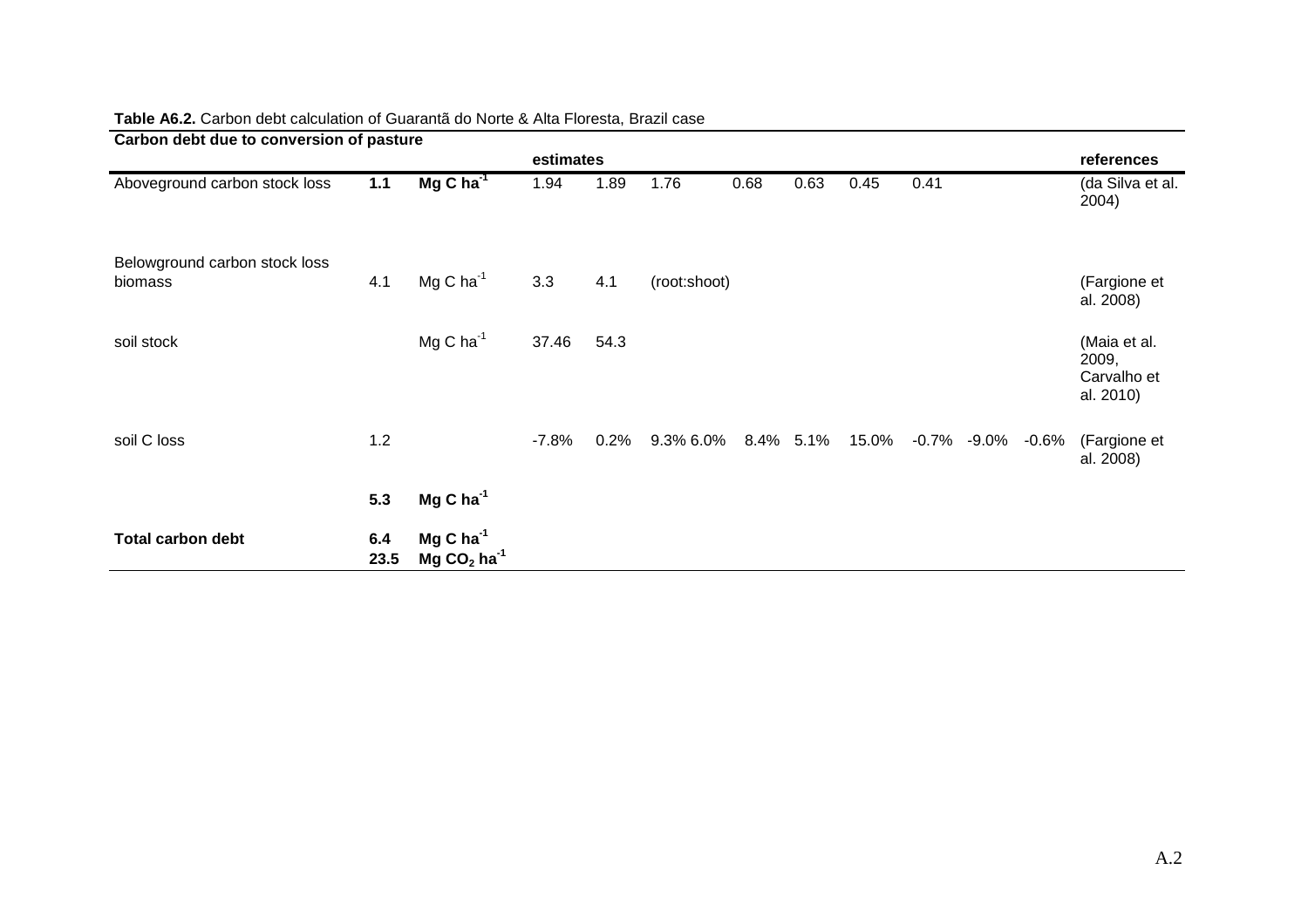| Carbon debt due to conversion of Amazonian rainforest |              |                                                                |                |      |       |       |                                                                              |
|-------------------------------------------------------|--------------|----------------------------------------------------------------|----------------|------|-------|-------|------------------------------------------------------------------------------|
|                                                       |              |                                                                | estimates      |      |       |       | references                                                                   |
| Aboveground carbon stock loss                         |              | 129.1 $\overline{Mg} C ha^{-1}$                                | 131.5          | 141  | 114.8 |       | (Fearnside et<br>al. 1999,<br>Johnson et al.<br>2001, Keller<br>et al. 2001) |
| +dead biomass                                         | 13.5         | $Mg C ha^{-1}$                                                 |                |      |       |       | (Keller et al.<br>2001)                                                      |
| -14% forest products                                  | 18.1         | $Mg C ha^{-1}$                                                 |                |      |       |       | (Fargione et<br>al. 2008)                                                    |
| subtotal                                              |              | 124.5 Mg C ha <sup>-1</sup>                                    |                |      |       |       |                                                                              |
| Belowground carbon stock loss<br>biomass              | 30.5         | $Mg C ha^{-1}$                                                 | 29.5           | 31.5 |       |       | (Fearnside et<br>al. 1999,<br>Keller et al.<br>2001)                         |
| soil carbon stock<br>soil carbon loss                 | 53.5<br>33.2 | $Mg C ha^{-1}$<br>$Mg C ha^{-1}$                               | 27.85<br>62.0% | 96   | 41.85 | 48.48 | (IPCC 2006)                                                                  |
| subtotal                                              | 63.7         | Mg C $ha^{-1}$                                                 |                |      |       |       |                                                                              |
| <b>Total carbon debt</b>                              |              | 188.2 Mg C ha <sup>-1</sup><br>691.7 Mg $CO2$ ha <sup>-1</sup> |                |      |       |       |                                                                              |
| Carbon debt due to conversion of agricultural land    |              |                                                                |                |      |       |       |                                                                              |
| <b>Total carbon debt</b>                              | 0.0<br>0.0   | Mg C ha $^{-1}$<br>Mg $CO2$ ha <sup>-1</sup>                   |                |      |       |       |                                                                              |

#### **Table A6.3.** Carbon debt calculation of Santarem, Brazil case